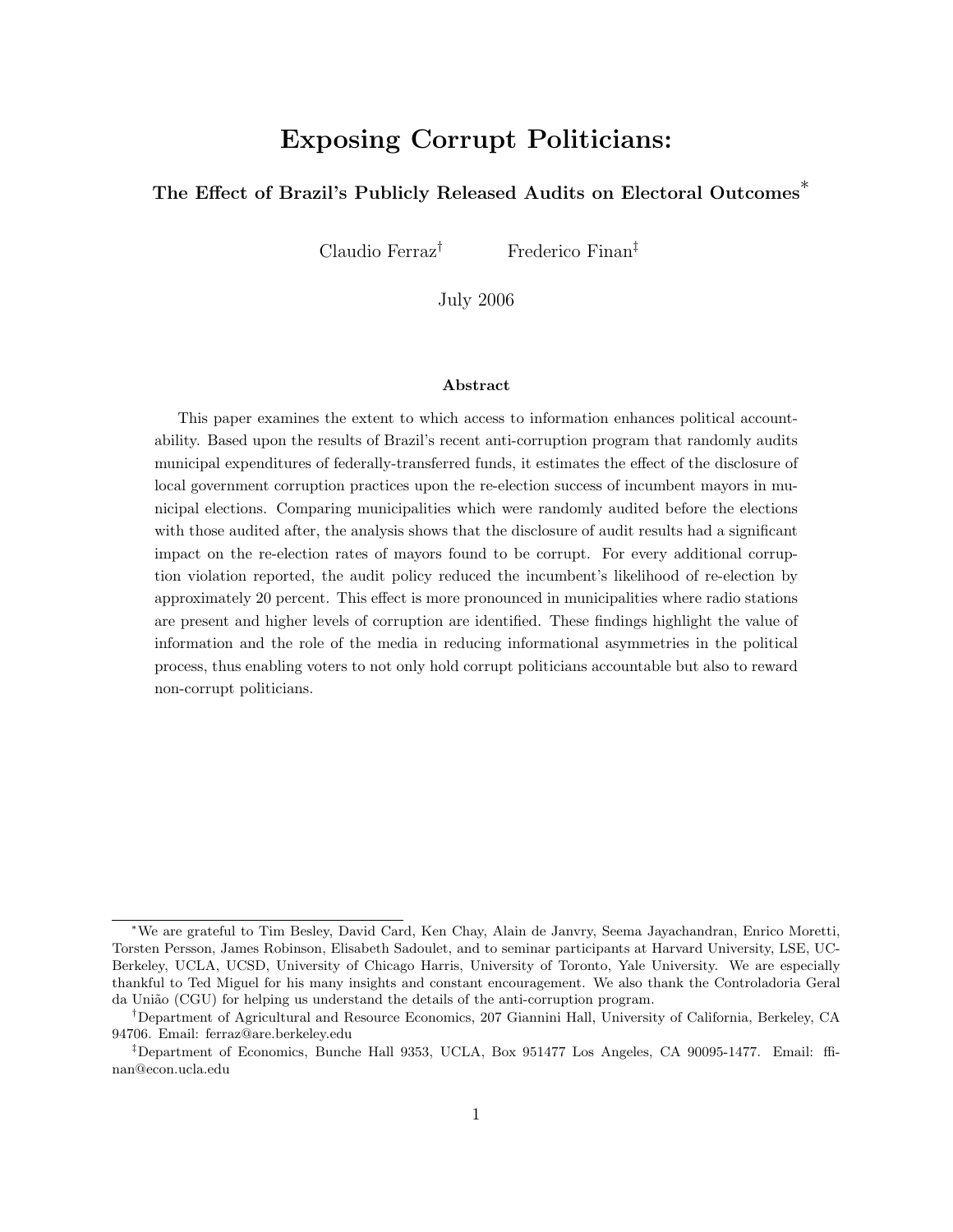### 1 Introduction

The asymmetry of information between voters and policymakers is a central feature of political agency models. Voters typically do not observe the politician's actions or may be uninformed about his preferences.<sup>1</sup> Because the interests of voters and politicians are not necessarily aligned, politicians have an incentive to exploit this informational advantage to behave opportunistically. Among the potential governance problems that information asymmetries create, corruption stands at the forefront.

Consequently, one of the most powerful ways of monitoring politicians and preventing corruption is to increase transparency by expanding the right to information disclosure (Sen 1999).<sup>2</sup> With better information, voters can identify high quality politicians and hold corrupt politicians accountable at the polls, thus reducing agency problems (Besley (2005)).

While transparency has become the hallmark of good governance, an understanding of how the availability of corruption information affects political accountability is rather limited. The provisioning of information is thought to improve accountability, but theoretically this need not be the case when voters are faced with both a moral hazard and an adverse selection problem (Besley and Pratt 2004).<sup>3</sup> Empirically, the lack of objective corruption measures and the identification problems associated with the non-random nature of information disclosure continue to mount serious methodological obstacles.<sup>4</sup>

In this paper, we study the effect of the disclosure of local governmental corruption practices on the incumbent's electoral outcomes in Brazil's municipal elections. We overcome previous data limitations and identification concerns by using an experimental design that generates exogenous variation in the exposure of corrupt politicians to the public. Our analysis utilizes Brazil's recent anti-corruption program initiated in April of 2003, when the federal government began to audit

<sup>1</sup>See for example Alesina and Cukierman (1990), Barro (1970), Ferejohn (1986), Persson, Roland, and Tabellini (1997). Alternatively, information asymmetries may stem from when information is costly and policymakers have better access to information on the consequences of alternative policies. This type of asymmetry is at the heart of the models pioneered by Baron (1994) and Grossman and Helpman (1996).

<sup>2</sup>The World Bank, for example, asserts that "Transparency via public scrutiny has proven to be one of the most powerful forms of monitoring public officials. . .". This reasoning has led several countries to experiment with transparency and information dissemination programs aimed at reducing corruption. For example, Argentina began a program in 1999 called Cristal. This program disseminates online all information concerning the use of public funds in Argentina. In 1998, the municipal government of Seoul, South Korea, started the program OPEN, which publishes a variety of information related to the services, permits and licenses issued by the local government. In addition to these programs, others exist in various states of India, as well as the in Philippines, Sri Lanka, and Colombia.

<sup>&</sup>lt;sup>3</sup>Recent work on political agency models that incorporate both moral hazard and adverse selection show that while greater access to information allows voters to better screen politicians, it might also encourage corrupt politicians to disguise their behavior thus decreasing the likelihood of detection. In addition to these issues of asymmetrical information, as is demonstrated theoretically, the effect of information disclosure on political accountability will also depend on the prior beliefs voters have about the incumbent's corruption activities.

<sup>4</sup>The evidence supporting the linkage between transparency and accountability is sparse. The existing studies examining how information about corruption affects electoral outcomes are mostly based on accusations of corruption rather than actual measures of corruption. See for example Peters and Welch (1980) for the United States and Chang (2005) and Chang and Golden (2004) for the case of Italy.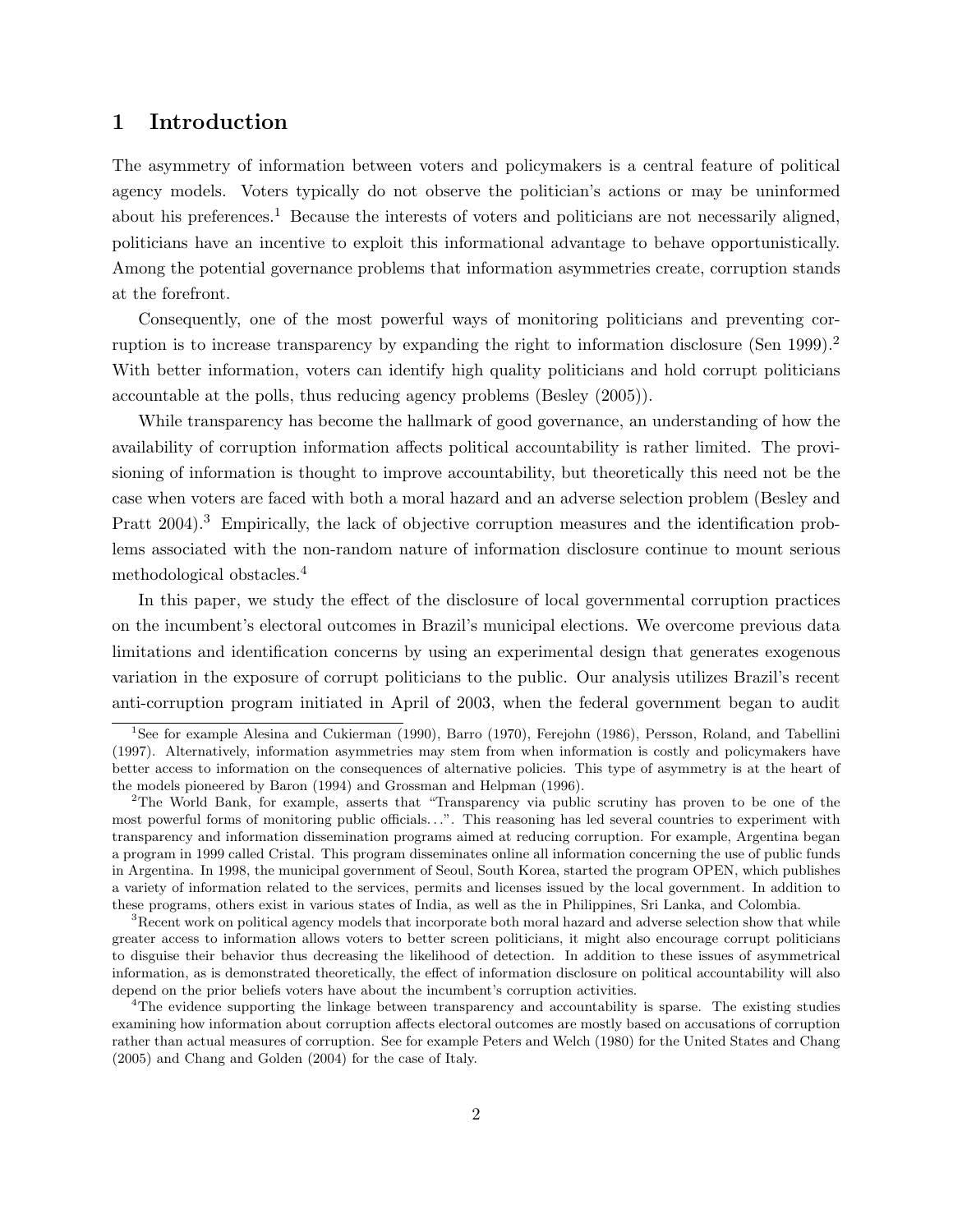municipal governments for their application of federal funds. Each month, approximately sixty municipalities are chosen at random, and then inspected by a team of auditors for the misappropriation of federal funds, and any other irregularity associated with a federally-sponsored project or public work. To promote transparency, the results of these audits are disseminated publicly to both the municipality and general media. The randomized design and public dissemination allow us to compare the electoral outcomes of incumbent mayors in municipalities where public audits occurred to the electoral outcomes in municipalities where audits did not occur.

Although this simple comparison helps identify the average impact of the program on electoral outcomes, it does not capture the differential policy effects in terms of two important aspects: the influence of voters' prior belief and the presence of the media. In the first case, as we show theoretically, for the audits to negatively (or positively) affect re-election outcomes on average, voters would have had to systematically underestimate (or overestimate) the incumbent's corruption level. However, how the information from the audits compares to the prior beliefs is likely to depend on the information disclosed. An audit that does not report any corruption would expectedly have a different effect on electoral outcomes than one that reports severe corruption. The comparison of municipalities that were audited to those that were not fails to account for these differential effects, which on average may cancel each other out. Secondly, because the media is used as a vehicle for disseminating these audit findings, one would expect the audit policy to have a differential effect in regions where local media is present to help diffuse the audit reports.

To address these issues, we use the audit reports to construct an objective measure of corruption for each audited municipality. Although we only know the extent of corruption for municipalities that have been audited, the timing of the 2004 election and the release of the audit reports allow us to measure corruption levels for a group of municipalities that were audited but had their corruption reports released only after the election. Because the order in which municipalities are selected is random, this group of municipalities constitute a valid counterfactual for the effect of information disclosure. Thus, we measure the program's effect by comparing, among the audited municipalities, those whose reports were released prior to election to those whose reports were released after the election, allowing the effect to vary by the degree of corruption and the availability of local media.

Our main findings are as follows. We begin by showing that the electoral performance of incumbent mayors that were audited, while slightly worse, was not significantly different from the electoral outcomes of mayors that were audited after the election. However, when we account for the level of corruption that was revealed in the audit, we find that the effect of the policy was considerable. For every additional corrupt violation reported, the audit policy reduced the incumbent's likelihood of re-election by approximately 20 percent. The effect of the policy was similar for other measures of electoral performance, such as the change in vote share and margin of victory. These results suggest that voters not only care about corruption, but once empowered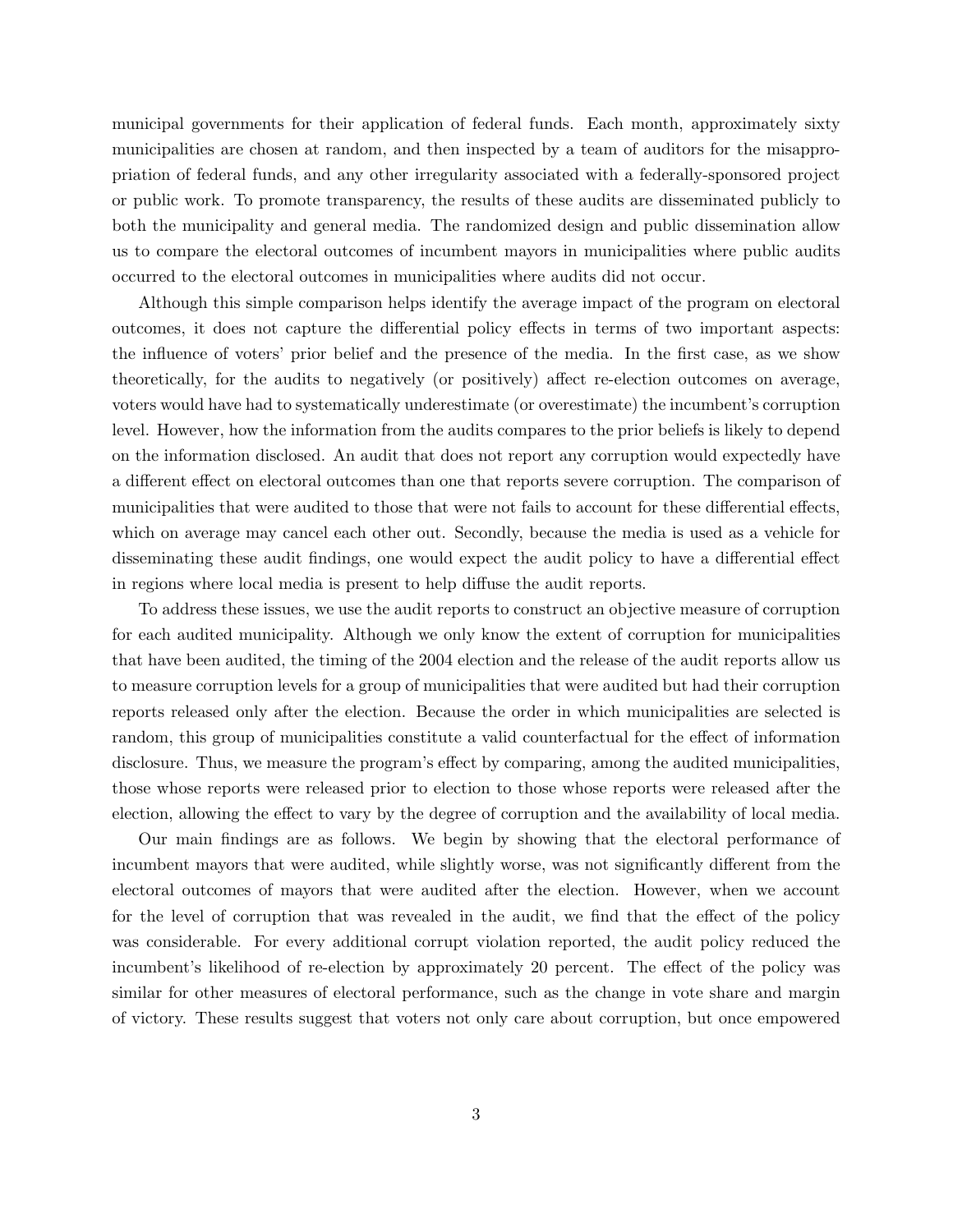with the information, update their prior beliefs and punish corrupt politicians.<sup>5</sup>

Furthermore, in those municipalities with local radio stations, the effect of disclosing corruption on the incumbent's likelihood of re-election was more severe. Among municipalities with local radio, for an additional corruption violation, the release of the audits decreased the probability of re-election by approximately 15.7 percentage points, which represents a decline of 40 percent from baseline. Although radio exacerbates the audit effect when corruption is revealed, it also promotes non-corrupt incumbents. When corruption was not found in a municipality with local radio, the audit actually increased the likelihood that the mayor was re-elected by as much as 20 percentage points.

In effect, these results indicate not only that the disclosure of information enhances political accountability but that the interpretation of this information is ultimately influenced by the prior beliefs of voters. On average voters do share the initial belief that politicians are corrupt, and only punish those incumbents who were discovered to have "surpassed" the average level of corruption. When no corruption is revealed and voters had overestimated the incumbent's corruption level, the incumbent is rewarded at the polls. Interestingly, in areas without local radio, voters tend to systematically underestimate the corruption level of the incumbent, indicating that local radio also influences prior beliefs. Together these results highlight how media can profoundly affect political outcomes both in the screening of politicians and in conditioning individual beliefs. The analysis suggests that the media influences the selection of good politicians both by exposing corrupt politicians and promoting good ones.

Our findings contribute to a growing literature that examines the effectiveness of anti-corruption programs. Di Tella and Schargrodsky (2003) study the impact of a corruption crack-down in the city of Buenos Aires. Using an auditing process induced by a change in government, they find that increasing monitoring decreases the price public hospitals pay for inputs. Yang (2005) shows that the adoption of pre-shipment inspection programs on imports is associated with a 6-8 percentage point annual increase in the growth rate of import duties. Because these programs are also associated with both increases in imports and declines in the misreporting of goods classification, he concludes that the increase in imports duties is likely a result of a reduction in customs corruption. Reinikka and Svensson (2004) analyze the effects of an information campaign designed to reduce the diversion of public funds transferred to schools in Uganda. Using a difference-in-difference approach, they compare the capture of public funds in schools with access to newspapers to schools without access to newspapers before and after a large anti-corruption campaign. They find that schools with newspaper access received, on average, 13 percent more of their entitlement. They

<sup>&</sup>lt;sup>5</sup>Whether voters care about corruption has been a relatively unexplored empirical question due to the difficulty in obtaining objective corruption measures. Previous work focuses on studying how charges of corruption affect the vote totals of candidates running for election for the U.S. House of Representatives. Peters and Welch (1980) compare election outcomes of candidates accused of corruption to candidates who were not accused during elections held from 1968 to 1978 and find that candidates accused of corruption suffer an eight percent loss in their expected vote. Welch and Hibbing (1997) provide a follow-up study that confirm and update the previous results.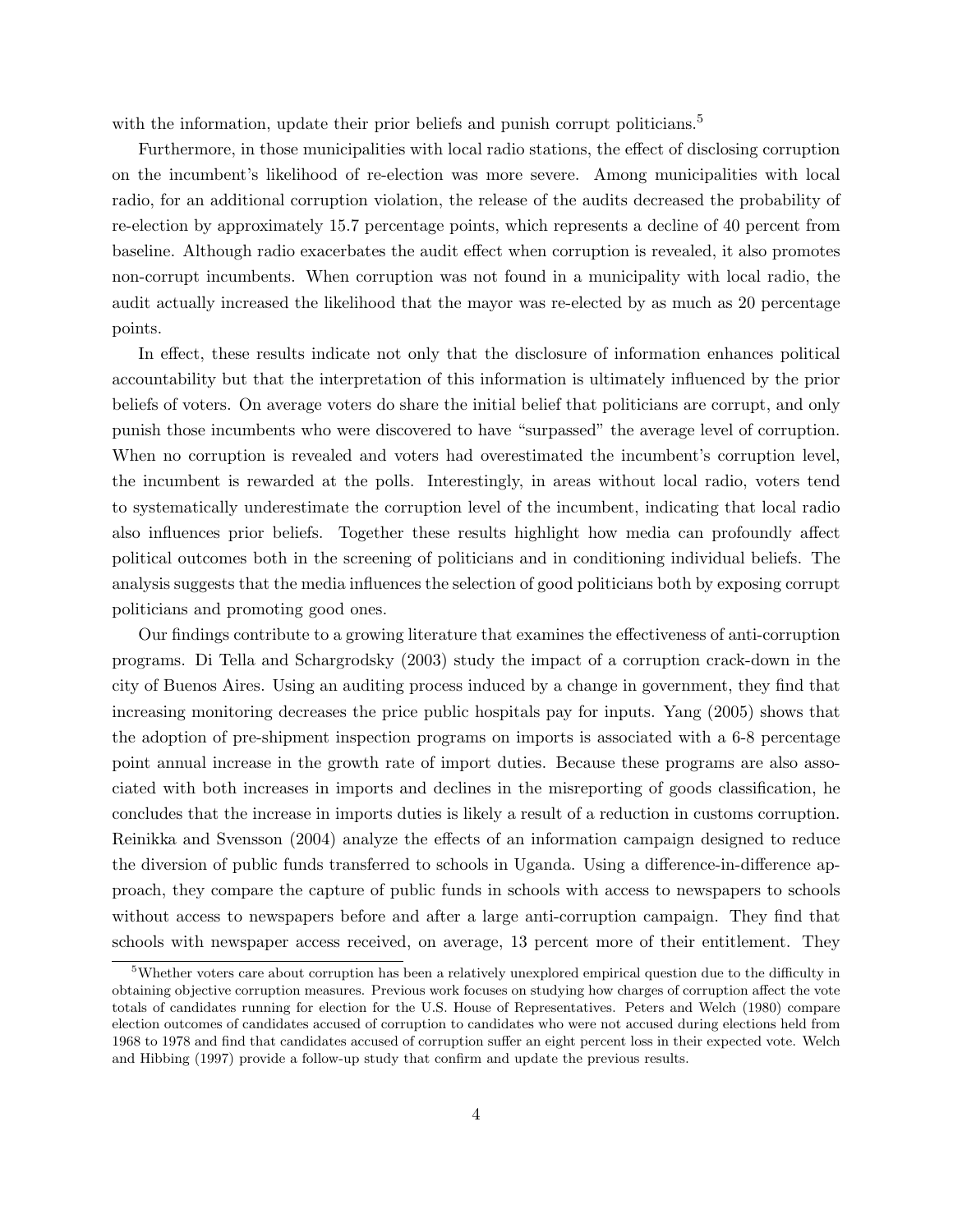conclude that information allowed parents and teachers to exert pressure on local politicians and decrease corruption. Our paper, although related through the information dissemination mechanism, uses an identification strategy based on a randomized quasi-experiment which controls for any potential confounds associated with the endogenous acquisition of information. In a related paper Olken (2004) conducts a randomized field experiment in 608 Indonesian villages to analyze how different monitoring mechanisms might reduce corruption in infrastructure projects. His findings suggest that central auditing mechanisms are more effective to control corruption when compared to grassroots participation monitoring. We see our paper as complementary to these studies by providing evidence that information disclosure about corruption helps to reduce capture of public resources through an alternative mechanism: reducing asymmetrical information in the political process to enable voters to select better politicians.<sup>6</sup>

This paper is also related to the literature that explores the role of media in shaping public policy and influencing the political process. Several papers use cross-country data and show a positive association between a free, well-developed media and good governance (Brunetti and Weder (2003); Ahrend (2002)). Nonetheless these studies do not provide evidence on the specific ways in which media availability promotes good governance.<sup>7</sup> Recent contributions have started to fill this gap. Besley and Burgess (2002) focus on the role of the media in mitigating political agency problems by providing information to voters. They analyze the relief of shocks in India and show that in places with newspapers, governments are more responsive. In a related paper, Stromberg (2004) suggests that U.S. counties with more radio listeners received more relief funds from the New Deal program. His results are consistent with a theory in which politicians target resources to voters who are better informed.<sup>8</sup> Our results contribute to this literature by demonstrating the specific impacts of the media upon political accountability.

The remainder of the paper is organized as follows. Section 2 presents a simple theoretical framework to understand how information might affect political accountability. Section 3 then provides a brief background on Brazil's anti-corruption program, and a description of the data used in the analysis. The paper's main empirical findings are presented in section 5 and section 6 concludes the paper.

### 2 Theoretical Framework

In this section, we present a simple theoretical framework to guide the interpretation of our empirical findings. Our model, which is derived from Majumdar, Mani, and Mukand (2005) and similar to those presented in Persson and Tabellini (2000) and Alesina and Tabellini (2004), is a simple

 $6$ See Besley (2005) Besley, Pande, and Rao (2004) for a discussion on political selection.

<sup>7</sup>Besley, Burgess, and Pratt (2002) state that there is comparatively little work in the political economy literature that scrutinizes the role and effectiveness of the media in fulfilling this function.

<sup>8</sup>Similar to the case of rural areas in the U.S. in the early 20th century, radio in small municipalities in Brazil plays a crucial role as a media source and influences citizens opinions and perceptions.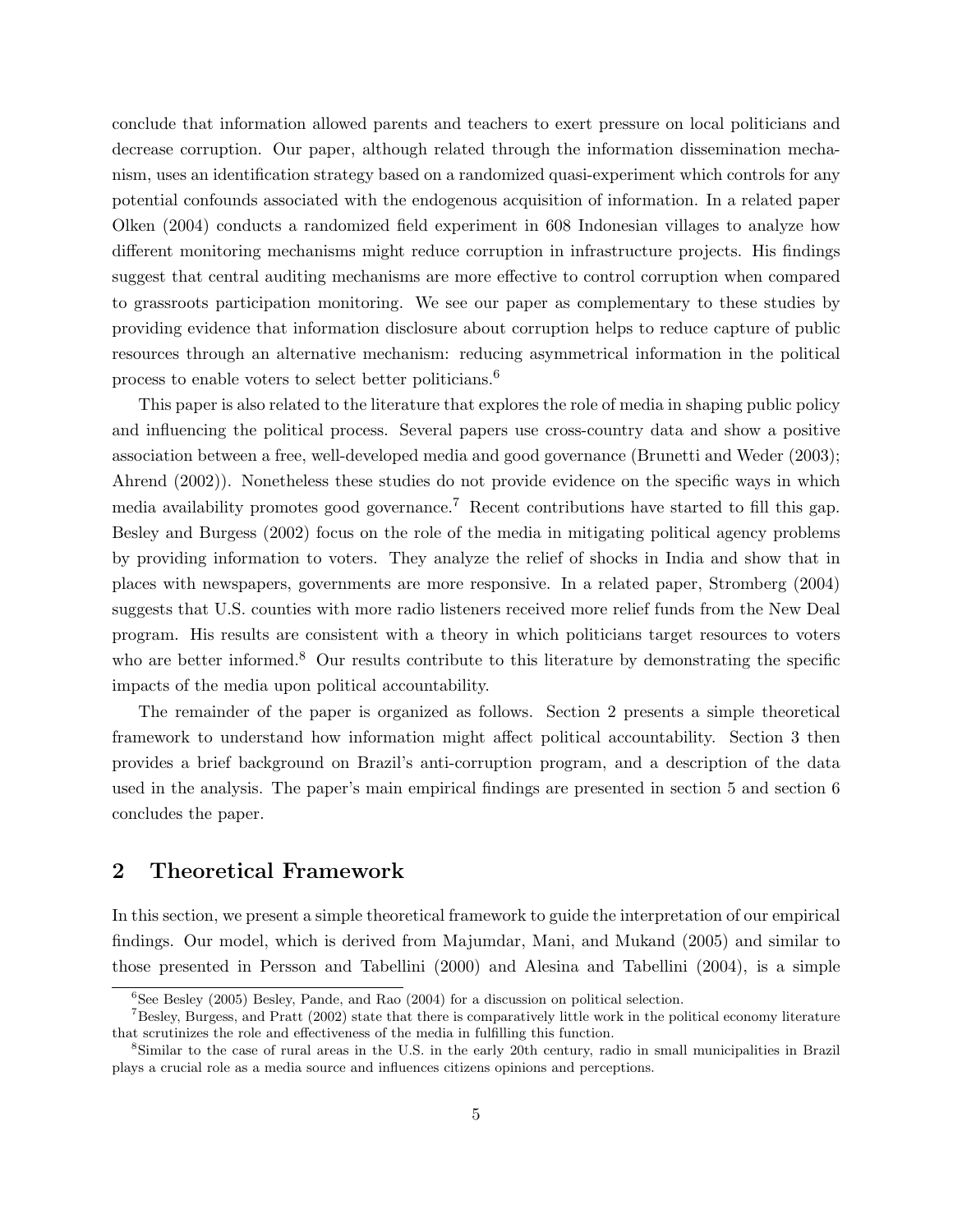adaptation of the standard political agency models. This class of models, where voters have limited information about the incumbent's type or behavior, provides a natural environment to examine the value of information in promoting political accountability.

#### 2.1 A Simple Model

Consider a simple model where society is comprised of informed and uninformed voters. Voters have linear preferences over a single policy  $g$ , which is affected by both the incumbent politician's effort e and his type  $\tau$ . The random variable  $\tau$  measures the politician's propensity to be good (or non-corrupt) and, like the politician's effort, is unobserved to the voters. Voters do however have prior beliefs about the politician's type based on the knowledge that  $\tau$  is distributed normally with mean  $\bar{\tau}$  and variance  $\sigma_{\tau}$ . The policy outcome g is thus defined as,

$$
g = e + \tau + \nu
$$

where  $\nu$  is a productivity shock, which is distributed  $N(0, \sigma_{\nu})$  and is uncorrelated with  $\tau$ . While all voters observe policy outcome  $g$ , only informed voters also observe  $\nu$ . In this additive setting, all else held constant, voters prefer less corrupt politicians (higher  $\tau$ ), since this would imply a higher policy outcome g.

Besides preferences over government policy, voters possess an ideological preference  $\delta$  in favor of the incumbent mayor. We further assume that the parameter  $\delta$  is distributed uniformly over the interval  $\left[-\frac{1}{2}\right]$  $\frac{1}{2\xi}, \frac{1}{2\xi}$  $\frac{1}{2\xi}$ . Thus in deciding to vote after observing his utility, the citizen compares his estimate of the incumbent's type and ideological preferences to his prior beliefs,

$$
E[\tau|\Omega] + \delta > \bar{\tau}
$$

where  $E[\tau|\Omega]$  is the voter's posterior belief of the incumbent's type given his information set,  $\Omega$ . Thus for given realizations of g and  $\nu$  and the distribution of  $\delta$ , the incumbent's vote share is given by,

$$
\pi = \frac{1}{2} + \xi[\alpha(E[\tau|g,\nu] - \bar{\tau}) + (1 - \alpha)(E[\tau|g] - \bar{\tau})]
$$
\n(1)

where  $\alpha$  is the proportion of that population that is informed.

Given this simple setup, the timing of the events is as follows. In beginning of the period, the incumbent politician, whose simple objective is to maximize the probability of re-election, chooses the level of effort, e, before knowing his type  $\tau$ .<sup>9</sup> Nature then reveals the value of  $\tau$ and  $\nu$ , determining the outcome policy, g. Observing only their own utility, voters are forced to

<sup>9</sup>The assumption that the incumbent does not know his own type is admittedly strong. This simplifying assumption allows us to avoid issues associated with politicians using their effort level to signal their type. See Persson and Tabellini (2000) and Besley (2004) for a discussion of political agency models that assumes both moral hazard and adverse selection.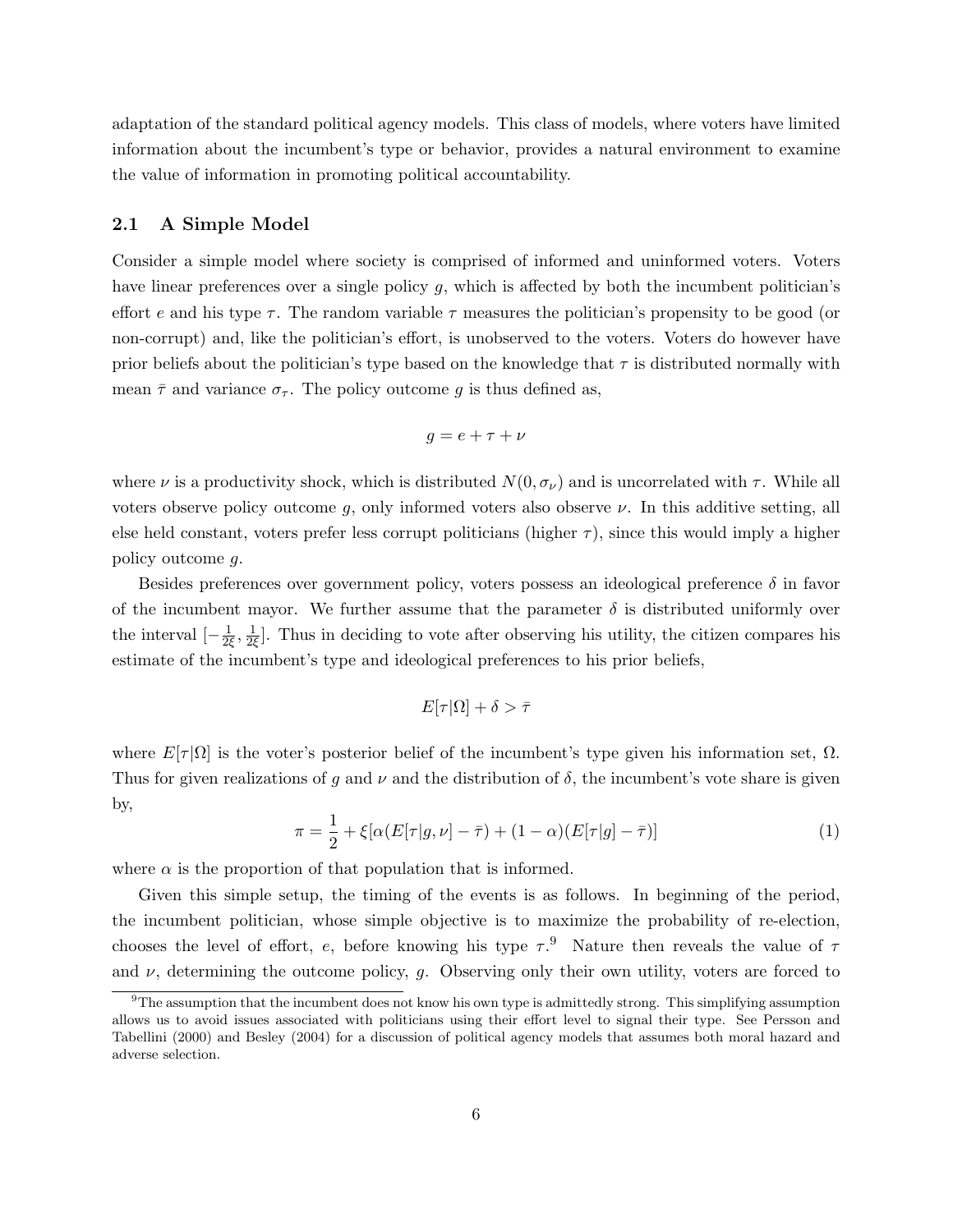make inference on the incumbent's type. Elections are held. If the incumbent wins, his type  $\tau$  is maintained. Otherwise, the challenger enters office with a competency level randomly drawn from the same normal distribution.

To compute the posterior beliefs of the voters, we assume that voters update their beliefs according to Bayes' rule.<sup>10</sup> Given our distribution assumptions, the expected mean of an uninformed voter's posterior beliefs is

$$
E[\tau|g] = \frac{h_{\tau}\bar{\tau} + h_{\nu}(g - e^*)}{h_{\tau} + h_{\nu}}\tag{2}
$$

where  $h_{\tau} = \frac{1}{\sigma_{\tau}}$  $\frac{1}{\sigma_{\tau}}$  and  $h_{\tau} = \frac{1}{\sigma_{\iota}}$  $\frac{1}{\sigma_{\nu}}$ , and  $e^*$  denotes the voters' expectation of the incumbent's effort which is realized in equilibrium. For informed voters, who observe  $\nu$ , their posterior beliefs can be expressed as follows,

$$
E[\tau|g, v] = g - e^* - v.
$$
\n
$$
(3)
$$

Inserting equations 2 and 3 into 1, an incumbent of type  $\tau$  wins the election if he receives a majority of the votes, i.e.

$$
\xi\left(\alpha(\tau-\bar{\tau})+(1-\alpha)\left(\frac{h_{\tau}\bar{\tau}+h_{\nu}(\tau+\nu)}{h_{\tau}+h_{\nu}}-\bar{\tau}\right)\right)>0.
$$

Therefore, the probability that this incumbent of type  $\tau$  wins is given by

$$
1 - \Phi\left(-\frac{\tau - \bar{\tau}}{(1 - \alpha)\sqrt{h_{\nu}}}(\alpha(h_{\tau} + h_{\nu}) + (1 - \alpha)h_{\nu})\right) \tag{4}
$$

where  $\Phi$  is the cdf of the standard normal distribution. The probability of re-election is thus increasing in the politician's type,  $\tau$ , and exceeds 0.5 when  $\tau - \bar{\tau} > 0$ .

Equation 4 implies that the effect of more information on political accountability will depend on voters' initial priors. Providing information to the voters (i.e. increasing proportion of informed voters,  $\uparrow \alpha$ ) will increase the probability of re-election if the politician's expected type exceeds the voters' beliefs ( $\tau - \overline{\tau} > 0$ ) but decrease the probability of re-election if voters' had overestimated the politician's type ( $\tau - \bar{\tau} < 0$ ). Moreover, whether voters over or underestimate the corruption level of the politician is likely to depend on the type of information that was revealed, and thus accounting for the level of reported corruption is a critical feature of our empirical strategy.

In effect, this simple model provides clear empirical predictions. Unless voters systematically over or under-estimate the incumbent's corruption level, the simple average treatment effect of the audits may be undetermined, and will expectedly vary according to the level of reported corruption. The average treatment effect will likely be negative at higher levels of reported corruption, and

 $10$ While Bayesian updating is a standard assumption in economic models, it should not be taken lightly. There is a large and growing body of literature suggesting that individuals are instead selective in the manner in which they gather and process information. Beliefs, once formed, are slow to change as individuals interpret new information to confirm previously held convictions (Rabin 1998).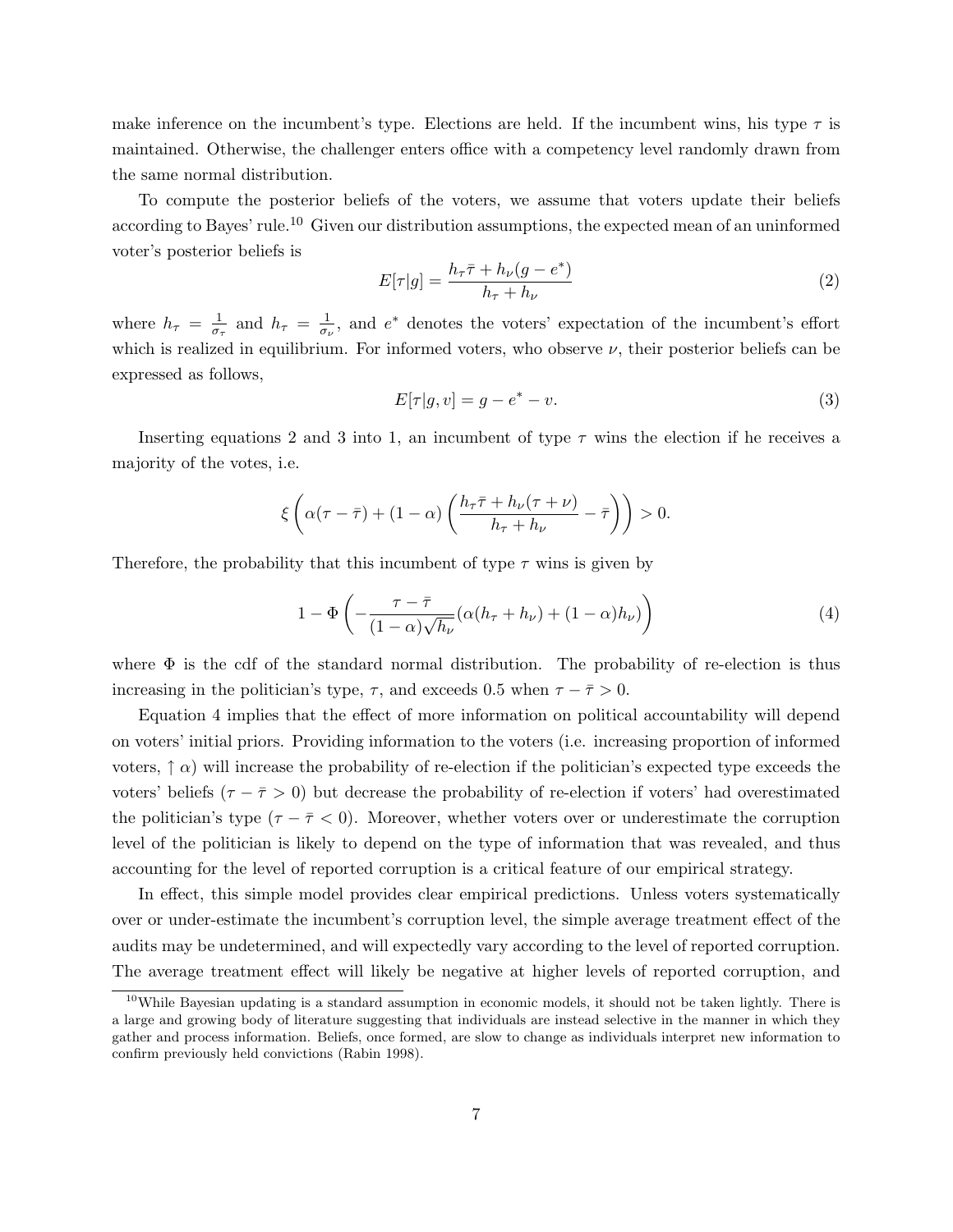presumably positive at zero levels of reported corruption.

### 3 Background and Data

#### 3.1 Brazil's anti-corruption program

In May 2003 the government of Luiz Inácio Lula da Silva started an unprecedented anti-corruption program based on the random auditing of municipal government's expenditures.<sup>11</sup> The program, which is implemented through the Controladoria Geral da União (CGU), aims at discouraging misuse of public funds among public administrators and fostering civil society participation in the control of public expenditures. To help meet these objectives, the findings from each audit are posted on the internet and released to the media. The following quote from President Lula, extracted from the program's inaugural speech, emphasizes this: "I think the Brazilian society needs to understand once and for all, that we are only going to be able to truly fight corruption when the civil society, with the instruments made available, can act as a watch dog." $12$ 

The program started with the audit of 26 randomly selected municipalities, one in each state of Brazil. The program has since expanded to auditing 50 and later 60 municipalities per lottery, from a sample of all Brazilian municipalities with less than 450,000 inhabitants.<sup>13</sup> The lotteries, which are held on a monthly basis at the Caixa Econômica Federal in Brasilia, are drawn in conjunction with the national lotteries. To assure a fair and transparent process, representatives of the press, political parties, and members of the civil society are all invited to witness the lottery.

Once a municipality is chosen, the CGU gathers information on all federal funds transferred to the municipal government from 2001 onwards. Approximately 10 to 15 CGU auditors are then sent to the municipality to examine accounts and documents, to inspect for the existence and quality of public work construction, and delivery of public services. Auditors also meet members of the local community, as well as municipal councils in order to get direct complaints about any malfeasance.<sup>14</sup> After approximately one week of inspections, a detailed report describing all the irregularities found is submitted to the central CGU office in Brasilia. The reports are then sent to the Tribunal de Contas da União (TCU), to public prosecutors and to the legislative branch of the municipality. For each municipality audited, a summary of the main findings is posted on the internet and disclosed to main media sources. It is from these reports that we construct an objective measure of corruption.

 $11$ In Portuguese the program is called Programa de Fiscalização a partir de Sorteios Públicos.

 $^{12}\mathrm{The}$  speech is available at www.presidencia.gov.be/cgu.

<sup>&</sup>lt;sup>13</sup>This excludes approximately 8 percent of Brazil's 5500 municipalities, comprising mostly of the state capitals and coastal cities.

 $14$ These auditors are hired based on a public examination, and prior to visiting the municipality receive extensive training on the specificities of the sampled municipality. Also, there is a supervisor for each team of auditors.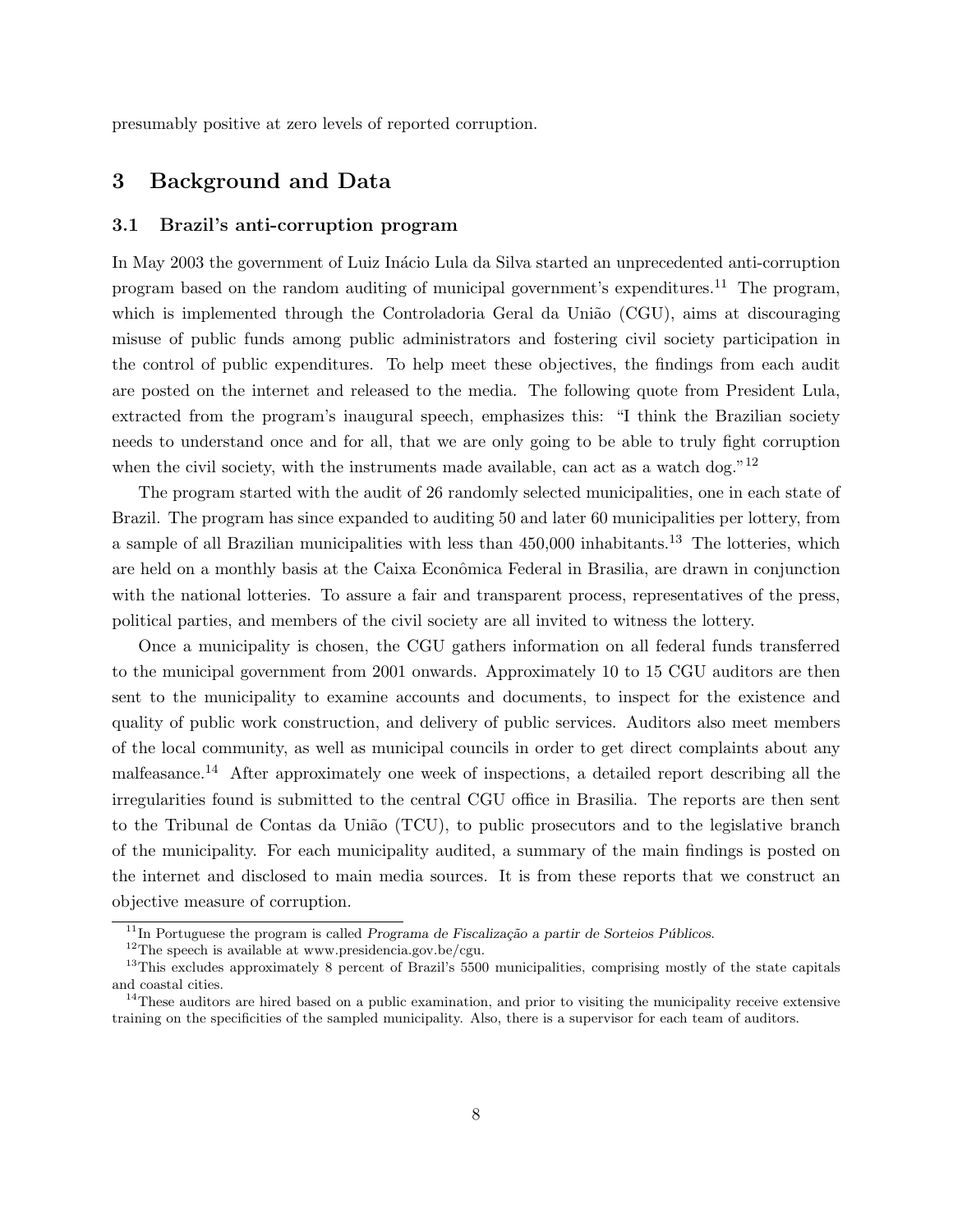#### 3.2 Measuring Corruption from the Audit Reports

In this section we describe how we use the audit reports to construct an objective measure of corruption. As of July 2005, reports are available for the 669 municipalities that were randomly selected across the first 13 lotteries.<sup>15</sup> Each report contains the total amount of federal funds transferred to the current administration and consequently audited, as well as, an itemized list describing each irregularity, in what sector it occurred (e.g. health, education, etc.), and in most cases the amount of funds involved.

Based on our readings of the reports, we codified the irregularities listed into several categories; some indicating corruption while others simply exposing poor administration.<sup>16</sup> We define political corruption to be any irregularity associated with fraud in procurements, diversion of public funds, and over-invoicing.<sup>17</sup> Although local corruption in Brazil assumes a variety of forms, illegal procurement practices, diversion of funds, and the over-invoicing of goods and services are among the most common violations found in the audit reports.<sup>18</sup> Illegal procurement practices typically consist of benefiting friendly or family firms with insider information on the value of the project, or imposing certain restrictions to limit the number of potential bidders. This was the situation in Cacule, Bahia, where the call for bids on the construction of a sports complex specified as a minimum requirement for participation that all firms needed to have at least R\$100,000 in capital and a specific quality control certification. Only one firm called Geo-Technik Ltda., which was discovered to have provided kickbacks to the mayor, met this qualification. While some procurement practices manipulate the process in favor of firms that offer potential kickbacks, other strategies are more blatant forms of fund diversions. In São Francisco do Conde, Bahia, for example, a health contract of R\$308,000 was awarded to a phantom firm: a firm that only exists on paper.

Other dominant forms of corruption include mayors diverting funds intended for education and health projects towards private goods, (e.g. the purchase of cars, fuel, apartments, or payment of their friends' salaries) or simply over-invoicing goods and services. For example, in Paranhos, Mato Grosso do Sul, R\$189,000 was paid to implement a rural electrification project. As it turns out, the mayor owned one of the farms benefitted by the project. Over-invoicing is typically found in the provision of medical supplies and the construction of public works.

These types of practices have not only been shown to be the most common forms local politicians

<sup>&</sup>lt;sup>15</sup>Audit reports are only available for 669 municipality, instead of 676 municipalities, because 7 municipalities audited were randomly selected twice.

<sup>&</sup>lt;sup>16</sup>We also used an independent research assistant to code the reports in order to provide a check on our coding. Also, see Ferraz and Finan (2005) for more details on how we coded the audit reports.

<sup>&</sup>lt;sup>17</sup>Specifically, we define a procurement to be irregular if: i) a required procurement was not executed; ii) the minimum number of bids was not attained; iii) there was evidence of fraud in the procurement process (e.g. use of bids from non-existing firms). We categorize diversion of public funds as any expenditure without proof of purchase or provision and/or direct evidence of diversion provided by the CGU. Finally, we define over-invoicing as any evidence that public goods and services were bought for a value above the market price.

<sup>&</sup>lt;sup>18</sup>These forms of corruption are also frequently discussed in the Brazilian literature on corruption. See for example Trevisan, Antoninho M. et al. (2003); Fleischer (2002); Geddes and Neto (1999).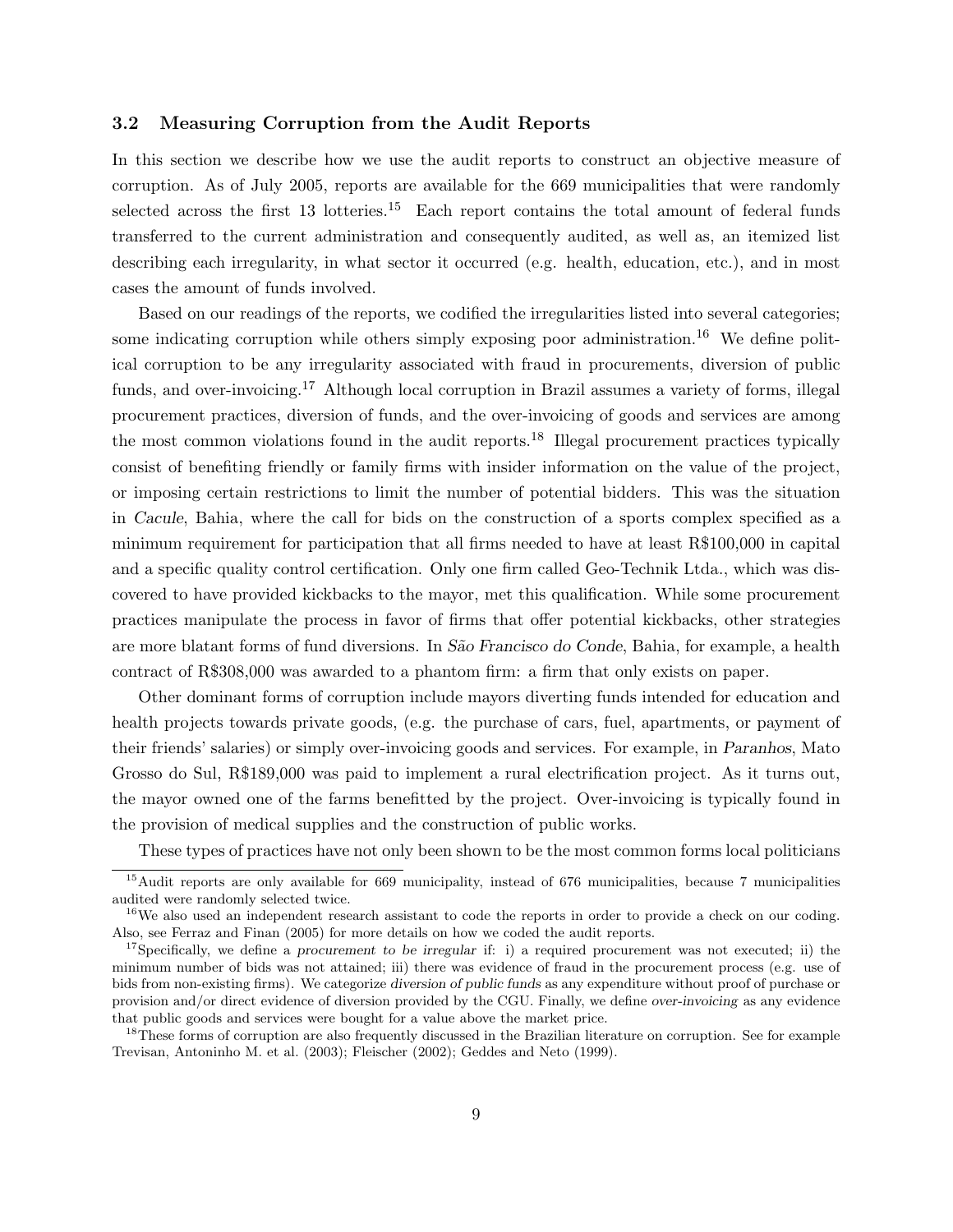find to appropriate resources, but in many instances they are not necessarily mutually exclusive (see Trevisan, Antoninho M. et al. (2003)). In effect, over-invoicing and illegal procurement practices often serve as vehicles for funds diversion. As such, we combined indicators of these three categories to best capture the municipality's corruption level. Specifically, we sum up for each municipality all the irregularities associated with each of these three categories and define this as our measure of corruption.<sup>19</sup>

#### 3.3 Complementary Data Sources

Three other data sources are used in this paper. The political outcome variables and mayor characteristics come from the Tribunal Superior Eleitoral (TSE), which provides results for 2000 and 2004 municipal elections. These data contain vote totals for each candidate by municipality, along with various individual characteristics, such as the candidate's gender, education, occupation, and party affiliation. With this information, we matched individuals across elections to construct our main dependent variable - whether the incumbent mayor was re-elected - as well as other measures of electoral performance such as vote shares and win margin.

To capture underlying differences in municipal characteristics, we relied on two surveys from the Brazilian Institute of Geography and Statistics (Instituto Brasileiro de Geografia e Estatística (IBGE)). First, the 2000 population census provides several socioeconomic and demographic characteristics used as controls in our regressions. Some of these key variables include per capita income, income inequality, population density, share of the population that is urban, and share of the population that is literate. Second, to control for different institutional features of the municipality, we benefited from a 1999 municipality survey, Perfil dos Municípios Brasileiros: Gestão Pública. This municipal survey characterizes not only various aspects of the public administration, such as budgetary and planning procedures, but also more structural features such as the percentage of roads that are paved, whether the municipality has a judge, among others. Moreover, the survey provides our key measures of the availability of media, namely the number of radio stations and the number of daily newspapers. The richness of this dataset allows us to comprehensively check the validity of our research design, and control for any potential confounding factors in the regressions that do not entirely rely on the randomization.

Basic descriptive statistics of our corruption measure, electoral outcomes, and municipal characteristics are presented in Table 1. Besides providing background on the average municipality's socio-economic and political characteristics, the table also reports, as a check of the randomization, whether any systematic differences exist between municipalities audited before and after the elections. Column 1 presents the mean for the municipalities that were audited after the election (control group), while Column 2 presents the mean for the municipalities that were audited prior

 $19T<sub>0</sub>$  give a better sense of the irregularities found and the procedure used to code corruption, we present in the appendix some specific examples from the audit reports.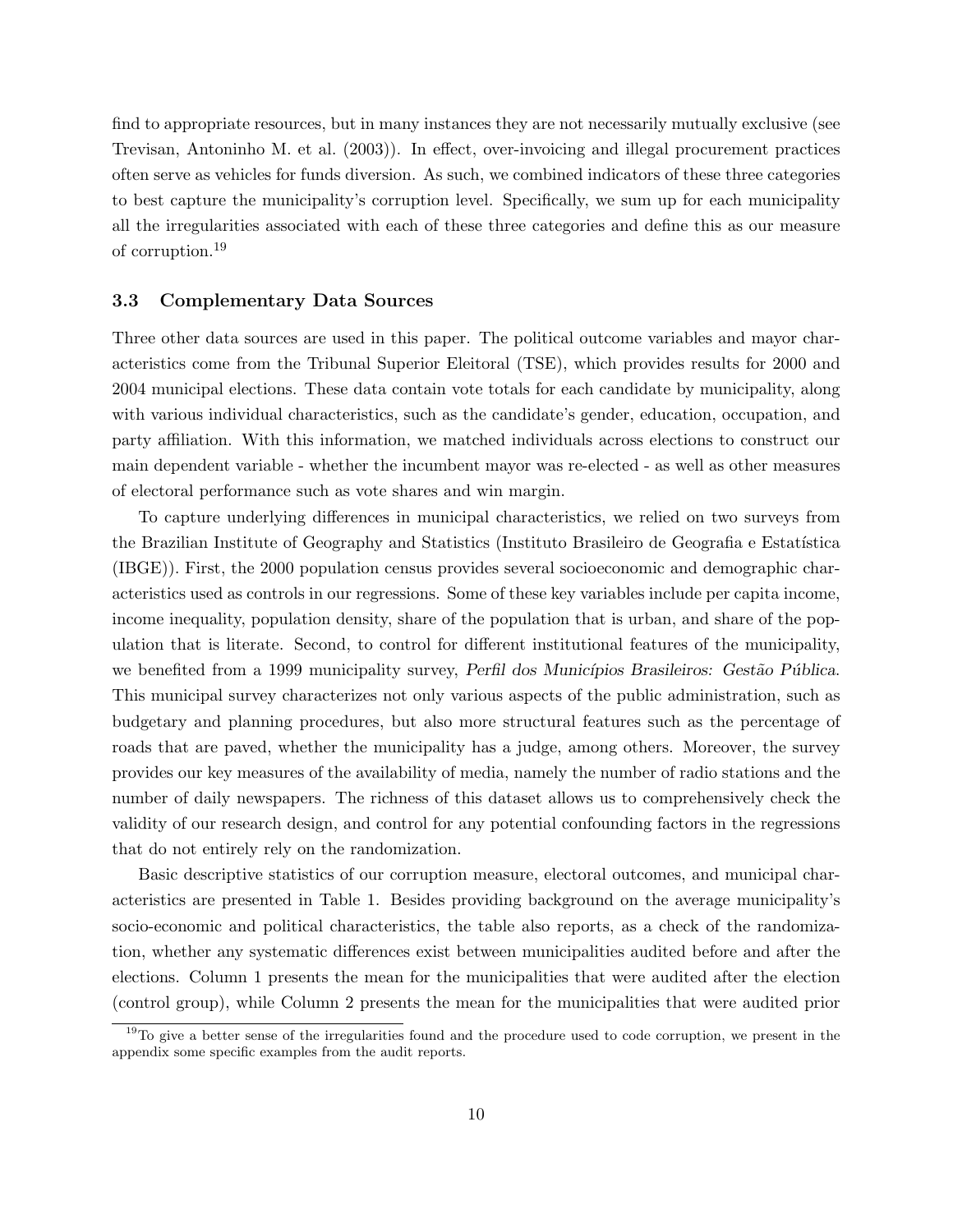to the election (treatment group). The difference in the group means are reported in Column 3, and the standard errors of these differences are presented in Column 4.

Panel A and B document the political outcomes and characteristics of the mayors in our sample. Re-election rates for the past two elections have been roughly 40 percent among the incumbent mayors that are eligible for re-election.<sup>20</sup> While it might appear that Brazilian mayors do not enjoy the same incumbent advantage that is reputed in other countries, re-election rates do increase to 59 percent (see column 1), when conditioned on the mayors that ran for re-election (approximately 70 percent of all eligible mayors). Re-election in Brazil requires only a relative majority, and yet on average elected mayors win with over 50 percent of the votes. Even though 18 political parties are represented in our sample, over 70 percent of the elected mayors belong to one of the 6 parties presented in Panel B, and on average only 3 political parties compete within a particular municipality.

The municipalities in our sample tend to be sparsely populated and relatively poor (see Panel C). The average per capita monthly income in our sample is only R\$204 (US\$81), which is slightly less than the country's minimum wage of R\$240 per month. Approximately 38 percent of the population of these municipalities live in rural areas, and only 21 percent of the adult population is illiterate. Local AM radio stations exist in only 27 percent of the municipalities; among those municipalities with an AM radio station the average number of radio stations is 1.32.

The characteristics summarized in panels A-C are well-balanced across the two groups of municipalities. There are no significant differences across groups for any of the characteristics presented in the table, at a 5 percent level of significance.<sup>21</sup> In fact, out of 90 characteristics, only three variables - the number of museums, whether the municipality has a local constitution, whether the municipality has an environmental council - were significantly different between the two groups of municipalities; including these three characteristics in the regressions do not affect the estimated coefficients.

The last couple rows of Table 1 present the constructed corruption measure, and the average amount of federal funds audited. The program audited approximately 5.5 million reais per year, and found that in Brazil municipal corruption is widespread. At least 73 percent of the municipalities in our sample had some incidence of corruption reported, and the average number of corrupt irregularities found was 1.74. Municipalities that were audited after the elections tend to be slightly more corrupt than those audited before the election, but this difference is small and statistically indistinguishable from zero.

For a better sense of the corruption measure, Figure 1 presents the distributions of reported corruption for municipalities that were audited before and after the elections. As this figure depicts,

 $^{20}$ In the 2000 election, every mayor was eligible for re-election. It was the first municipal election in which incumbents could seek a consecutive term. Ferraz and Finan (2005) exploit the introduction of the two term limit to investigate how re-election incentives affect corruption levels.

<sup>&</sup>lt;sup>21</sup>Whether the mayor belongs to PMB is significantly different between the groups at the 10 percent level. As demonstrated in the results section, controlling for this variable does not affect the estimation results.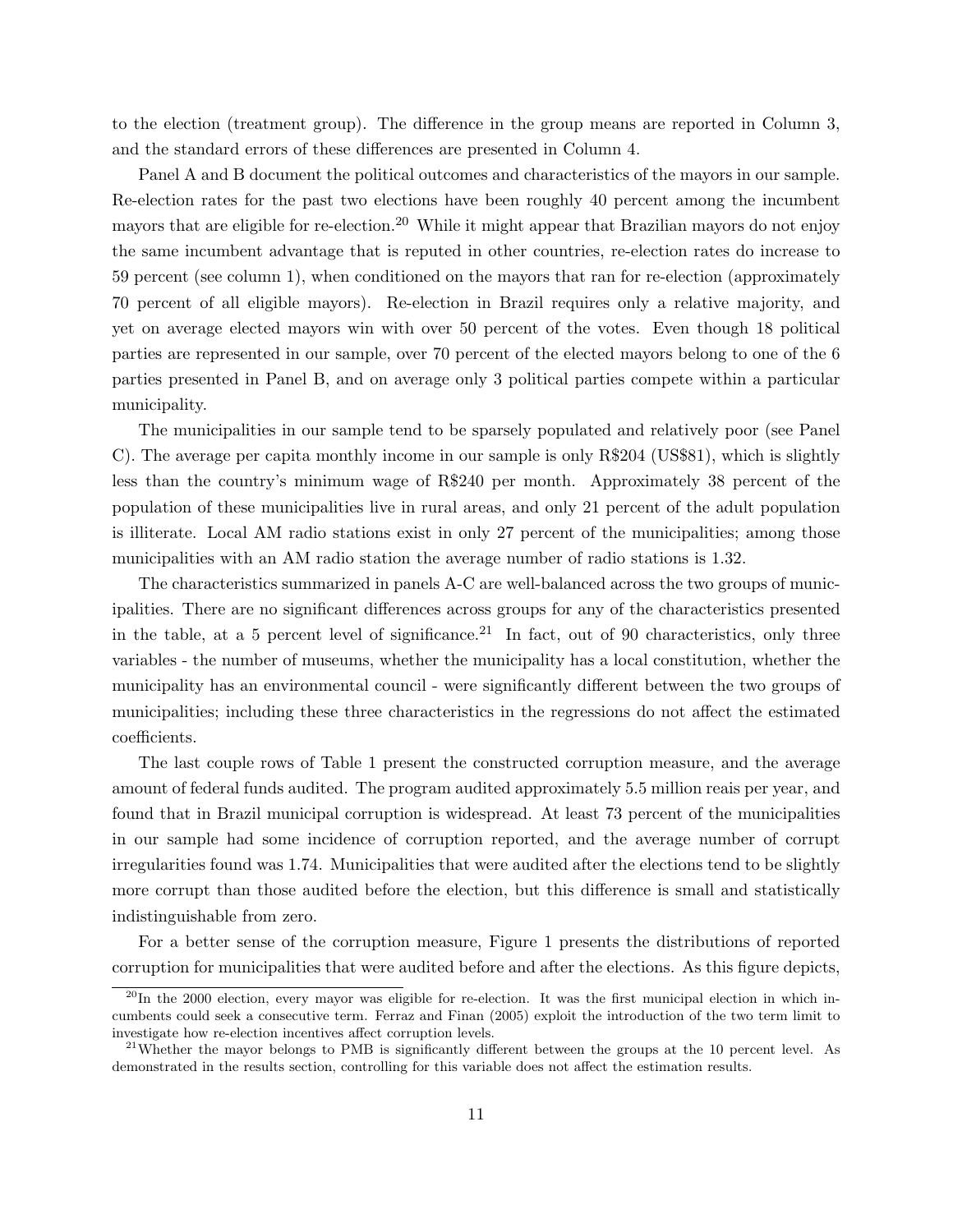the mass of the distribution falls between 0 and 4 corrupt violations, with less than 6 percent of the sample having more than 4 corrupt violations. As with the comparison in means, the distributions of corruption between the two groups are also fairly well balanced. At each level of corruption, none of the differences in distributions are statistically significant at a 10 percent level. This comparison further validates not only the program's randomized auditing, but also the integrity of the audit process.<sup>22</sup>

### 4 Estimation Strategy

Based on the theoretical model presented above, we are interested in testing whether the release of information about the extent of municipal government corruption affects the electoral outcomes of incumbent mayors. The ideal experiment to test this would consist of auditing municipalities to record their corruption levels and then releasing this information to voters in a random subset of municipalities. For any given level of corruption, the simple comparison of the electoral outcomes in municipalities where information was released to those where no information was released estimates the causal effect of disclosing information about corruption on voting patterns. In practice however, this experiment is both unethical and politically infeasible. Our research design, which exploits the random auditing of the anti-corruption program and the timing of the municipal elections, is perhaps the closest approximation to such an experiment.

Figure 2 depicts the timing of the release of the corruption reports. Prior to the October elections, the Federal government had audited and released information on the corruption levels of 376 municipalities randomly selected across 8 lotteries. After the municipal elections, audit reports for 300 municipalities were released, providing us information on corruption levels for two groups of municipalities: those where corruption levels were released prior to the elections - potentially affecting voters' perceptions on mayor's performance - and those that were audited and had their results released only after the elections. Since municipalities were selected at random, the set of municipalities where audit reports were only made available after the elections represent a valid control group. Furthermore, by restricting our analysis to only municipalities that were audited, we are able to construct a measure of corruption for each municipality and thus account for the opposite effects that positive and negative corruption reports might induce.<sup>23</sup>

In this section we proceed as follows. Under the assumption that the audits of municipalities before the elections did not affect the electoral outcomes of municipalities audited after the elections, we compare electoral outcomes in municipalities that were audited after the elections to estimate the average effect of the audit policy. We then investigate how the effect of the program varies by

 $^{22}$ Had corruption levels differed significantly between municipalities audited before and after the elections, one might have been worried that the audit process itself was corrupt. Nevertheless, we provide additional evidence against this hypothesis in the analysis below.

<sup>&</sup>lt;sup>23</sup>To estimate the average impact of the audit policy, we can also compare municipalities that were audited to those that were not audited. To do so produces similar results.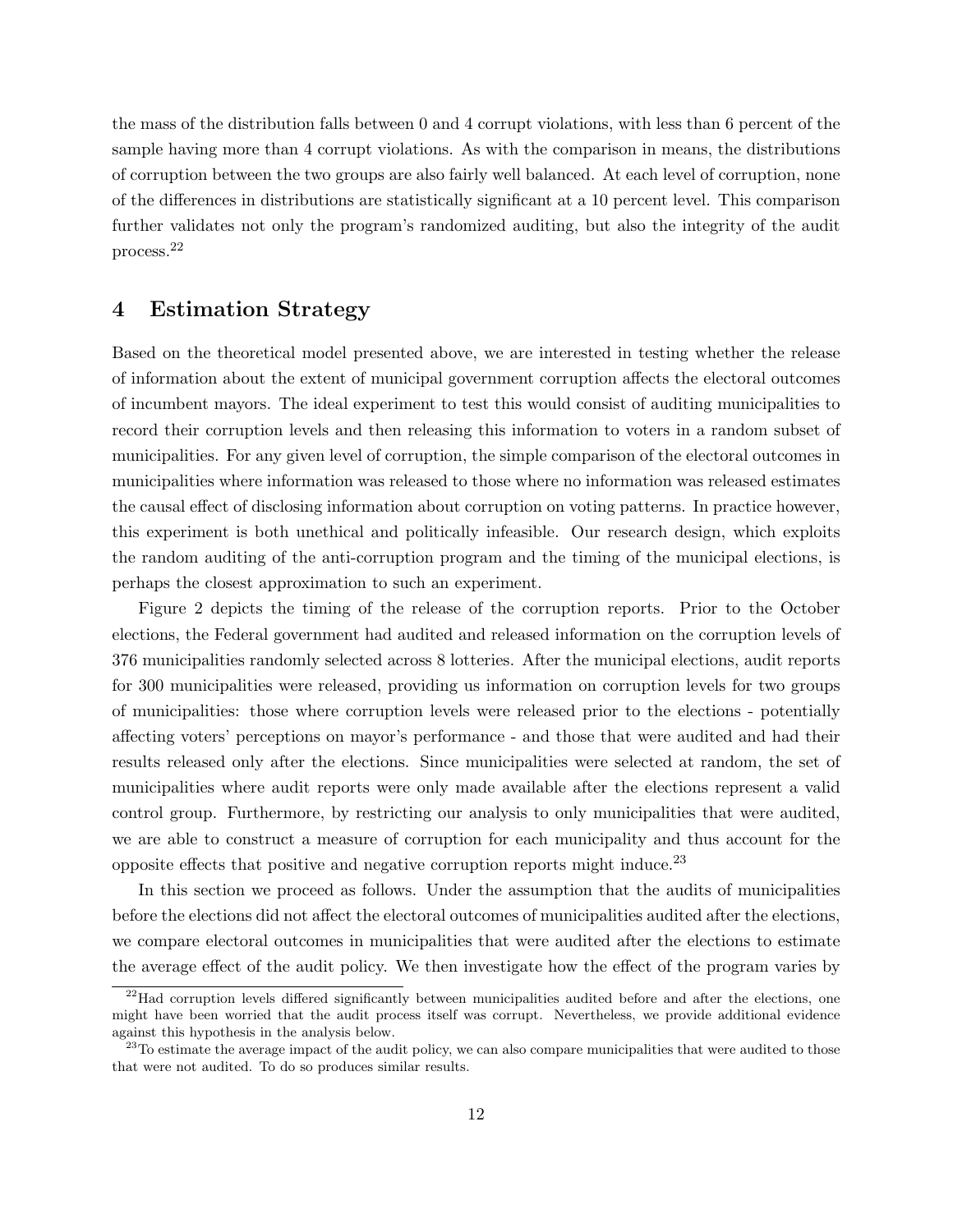the information revealed and availability of media. Given the use of media to disseminate the audit results, one might expect the program to have a more significant impact on electoral outcomes in areas where more corruption is revealed and local media is present to diffuse such information.

#### Basic Models

To estimate the average effect of the audit policy on electoral outcomes, we begin with the following reduced-form model

$$
E_{ms} = \alpha + \beta A_{ms} + X_{ms}\gamma + \nu_s + \varepsilon_{ms},\tag{5}
$$

where  $E_{ms}$  denotes the 2004 electoral performance of an incumbent mayor eligible for re-election in municipality m and state  $s$ ,  $A_{ms}$  is an indicator for whether or not the municipality was audited prior to the October 2004 elections,  $X_{mj}$  is a vector of municipality and mayor characteristics that determine electoral outcomes,  $\nu_s$  is a state fixed effect, and  $\varepsilon_{ms}$  is a random error term for the municipality.<sup>24</sup> Because of the randomized auditing, the coefficient  $\beta$ , provides an unbiased estimate of the average effect of the program on the electoral outcomes of the incumbent politician: capturing both the effect of being audited and the public release of this information.

Although estimation of equation 5 relies only on the 2004 election results, for some electoral outcomes, such as the mayor's vote share and margin of victory, we can also measure the incumbent's performance in the previous 2000 election. Thus, we exploit this additional information to compare changes in electoral outcomes between municipalities that were audited and those that were not, using the following specification:

$$
\Delta E_{ms} = E_{mst} - E_{mst-1} = \alpha + \beta A_{ms} + X_{ms}\gamma + \varepsilon_{ms},\tag{6}
$$

where  $\Delta E_{ms}$  denotes the difference in the mayor's electoral performance between the 2000 and 2004 elections. Consequently,  $\beta$  measures the effect of the audit on the change in the mayor's electoral outcome,  $\Delta E_{ms}$ . Note that while the identification of β still stems from the randomized policy, by estimating a change in outcomes, we are implicitly removing any time invariant determinants of voter behavior across municipalities. Moreover, with state intercepts, this specification controls for any unobserved state-specific shocks affecting the change in vote shares.

#### Differential Effects by Corruption and Media

The specifications presented in equations 5 and 6, while providing estimates of the average effect of the audits, ignore that the effect of a publicly released audit may depend on the information disclosed. An audit revealing extensive corruption should have a markedly different effect on an

<sup>&</sup>lt;sup>24</sup>Because each state had its own team of auditors, state intercepts absorb any differences in how teams from different states audited their municipalities. Also, the northern region of Brazil (i.e. the Amazon region consisting of Amapa, Amazonas, Roraima, Rondonia, Acre and Tocantins), was considered a single state for lottery purposes due to its low population density. We use a unique indicator for this region in the state fixed effect specifications.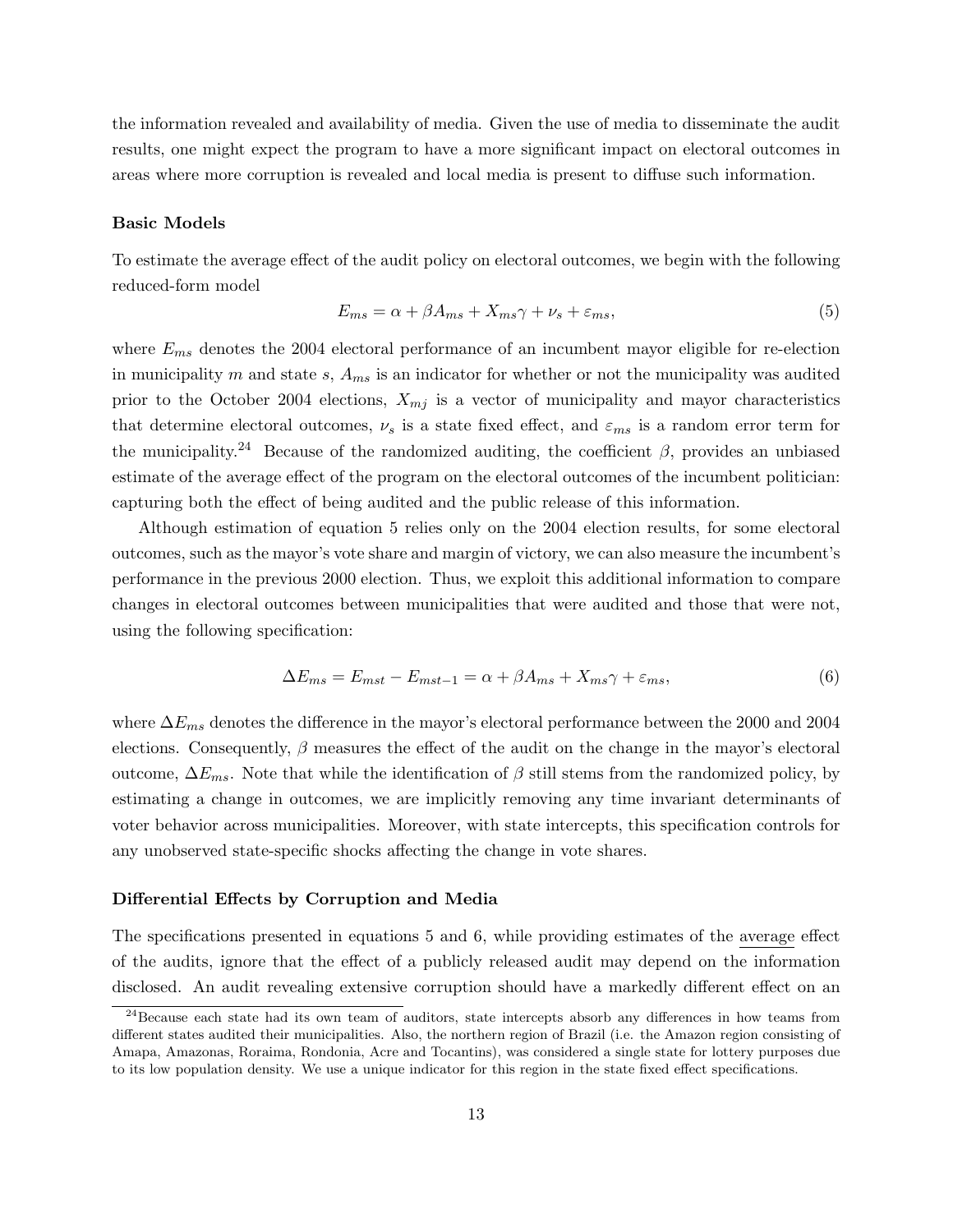incumbent's re-election chances than one that reports no corruption. To test for this differential effect, we estimate a model that includes an interaction of whether the municipality was audited prior to the elections with the level of corruption discovered in the audit:

$$
E_{ms} = \alpha + \beta_0 C_{ms} + \beta_1 A_{ms} + \beta_2 (A_{ms} \times C_{ms}) + X_{ms} \gamma + \nu_m + \varepsilon_{ms}, \tag{7}
$$

where  $C_{ms}$  is the number of corrupt irregularities found in the municipality. In this model, the parameter  $\beta_2$  estimates the causal impact of the policy, conditional on the municipality's level of corruption.

Another potentially important source of variation is the availability of media in the municipality. A critical design feature of the policy is the use of mass media to divulge the results of the audit. So even though the audit report is sent to the local legislative branch, if the government audits and media are complements then we would expect a more pronounced effect in areas with a local media. On the other hand, if in areas with media the public is already informed about the extent of the mayor's corruption - perhaps due to better investigative journalism - then the audits and media might instead function as substitutes. In this situation, we might expect the audits to have had a more significant impact in areas without media. To test these two competing hypotheses, we augment the specification in equation 7 with a set of terms to capture the triple interaction between whether the municipality was audited, its corruption level, and its availability of local media:

$$
E_{ms} = \alpha + \beta_0 C_{ms} + \beta_1 A_{ms} + \beta_2 M_{ms}
$$
  
+  $\beta_3 (A_{ms} \times M_{ms}) + \beta_4 (A_{ms} \times C_{ms}) + \beta_5 (M_{ms} \times C_{ms})$   
+  $\beta_6 (A_{ms} \times C_{ms} \times M_{ms}) + X_{ms} \gamma + \nu_m + \varepsilon_{ms}.$  (8)

Our measure of media,  $M_{ms}$ , in this specification is the number of AM radio stations that exist in the municipality. For the majority of municipalities in Brazil, radio is often the most important source of information on both local politics and federal news (Dunn 2001). We also experiment with the number of newspapers in the municipality as an alternative measure of media, even though in Brazil the printed press is not a widely used source of local information. With this model, the main parameter of interest  $\beta_6$  captures the differential effect of audits by the level of corruption reported and the number of radio stations in the municipality.

### 5 Results

#### 5.1 Measuring the Average Effect of the Audits on Electoral Outcomes

We begin this section by presenting estimates of the average effect of the audit policy on various electoral outcomes. Panel A of Table 2 presents regression results from estimating several vari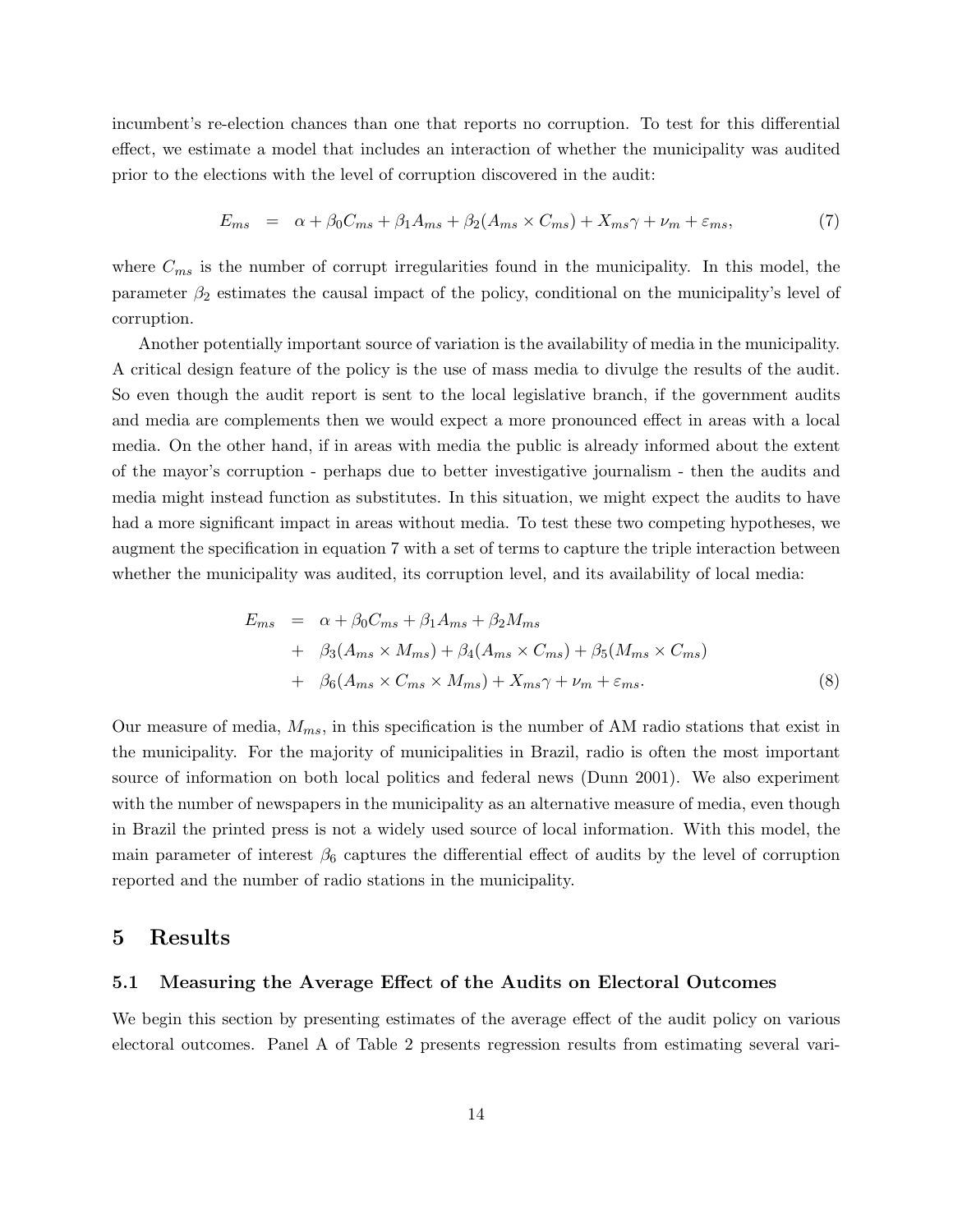ants to equation 5, where the dependent variable is an indicator for whether the incumbent was re-elected in the 2004 elections. The results presented in Columns (1) and (2) of panel A are estimated for the sample of incumbent mayors who were eligible for re-election in 2004, whereas Columns  $(3)$  and  $(4)$  of panel A consider only those mayors who actually ran for re-election.<sup>25</sup> The first specification (Column (1)) controls for state fixed-effects but excludes other control variables. Column (2) presents an extended specification that includes various municipal and mayor characteristics. Columns (3) and (4) simply replicate the specifications presented in Columns (1) and (2) for the other sample.<sup>26</sup>

The results in panel A suggest that the audits and the associated release of information did not have a significant effect on the re-election probability of incumbent mayors. While re-election rates are 3.6 percentage points lower in municipalities that were audited prior to the elections (column 1 of panel A), we cannot reject that this effect is not statistically different from zero (standard error is 0.053). The inclusion of municipal and mayor characteristics (Columns (2) of panel A), which should absorb some of the variation in the error term, does not alter the estimated effect or the estimated precision. Restricting the sample to include only mayors that ran for re-election provides similar results (Columns (3) and (4) of panel A).

Even though the audits do not appear to have significantly affected re-election probabilities, winning the election is a discontinuous outcome. The program might have impacted other measures of electoral performance: such as, vote shares and electoral competition, without ultimately affecting the election outcome. Panel B displays the results of estimating equation 5 using vote share and win margin as dependent variables.<sup>27</sup> As in the case of re-election rates, we do not find any evidence that vote share (see columns (1) and (2) of panel B) or margin of victory (see columns (4)-(6) of panel B) differed systematically between municipalities audited before and after the elections.<sup>28</sup>

In panel C, we present estimates of the regression model presented in equation 6. This model exploits additional information on electoral outcomes from the 2000 elections to control for any unobserved time invariant characteristics of the mayor and municipality, as well as any statespecific shock to the change in voting sentiment between 2000 and 2004. Even with this alternate model, we find only minimal evidence that the audit policy affected the change in vote share or margin of victory from the 2000 to 2004 elections. The change in vote share is 3.2 percentage points lower in municipalities audited prior to the elections (column 2 of Panel C), and statistically

 $^{25}$ Only 60 percent of the all Brazil mayors were eligible for re-election in 2004. The remaining 40 percent, which had been elected to a second term in 2000, were not eligible for re-election under the Brazilian constitution which limits member of the executive branch to two consecutive terms. See Ferraz and Finan (2005) for a description of term limits in Brazil and its potential effects on corruption.

 $26$ Also note that the sample has been restricted to the non-missing observations of the various control variables, so as to keep its size constant across specifications.

 $27$ If defeated in the 2004 elections, the margin of victory for the incumbent is negative.

<sup>&</sup>lt;sup>28</sup>This finding is robust to the use of alternative measures of political competition such as the effective number of candidates, and different sample specifications.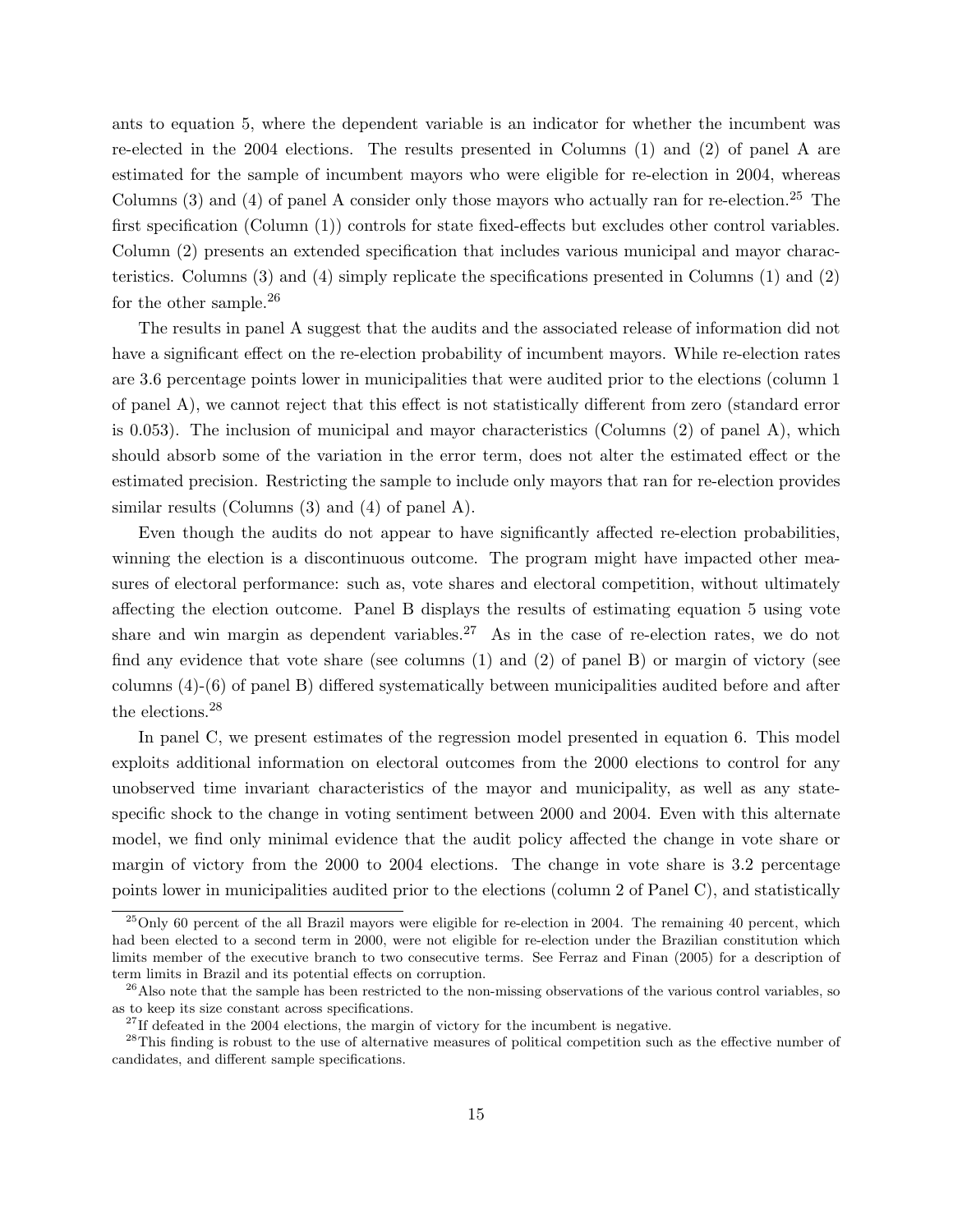significant at 90 percent confidence. Even though this estimate implies a 52 percent decline from a baseline of -.057, overall the results are far from convincing. In effect, the results presented in table 2 show that the audits and its release of information on corruption levels had a minimal effect on subsequent electoral outcomes.

The lack of evidence documenting an average effect of the anti-corruption policy on electoral outcomes is to some extent expected. According to the theory, for the audits to negatively (or positively) affect re-election outcomes voters would have had to systematically underestimate (or overestimate) the incumbent's corruption level. But how the information from the audits compares to voters' priors is likely to depend on the information disclosed. Audits that do not reveal corruption may produce positive effects on electoral outcomes that on average cancel out the negative effects induced by audits revealing extreme corruption. The simple comparison between municipalities audited pre and post election ignores not only this possibility, but also the potential effect media has in disseminating the information. Because the program was designed to release the audit results to the public using the media, the release of information on corruption may not have reached as many voters in municipalities where local media sources are not available. To account for these program characteristics, we can exploit the fact that we observe the corruption level of audited municipalities to test for a differential effect of the program that captures both the role of media and the level of corruption revealed. Because of the random release of the audit reports, causal inference can still be made conditional on the municipality's corruption level.

#### 5.2 Testing for Differential Effects by Corruption Levels

This section investigates whether the policy's effect varies according to the extent of corruption found. To do so, we compare the electoral performance of incumbent mayors of municipalities that were audited prior to the election to those audited after the election. Because each municipality has been audited, we can construct objective measures of corruption for each of these municipalities, and then exploit the random timing of the audits to estimate how the effect of the policy varies according to the level of corruption revealed. Based on both graphical and regression analysis, we find that the disclosure of a report with corruption did have a significant negative impact on the incumbent's performance in the 2004 mayor elections.

#### Graphical Analysis

To get an understanding for how the dissemination of information about corruption might affect an incumbent's electoral performance, Figure 3 illustrates the relationship between corruption and re-election rates. The figure plots the proportion of eligible mayors re-elected in the 2004 elections against the level of corruption discovered in the audit, distinguishing between municipalities that were audited prior to the election (represented by a triangle) and municipalities that were audited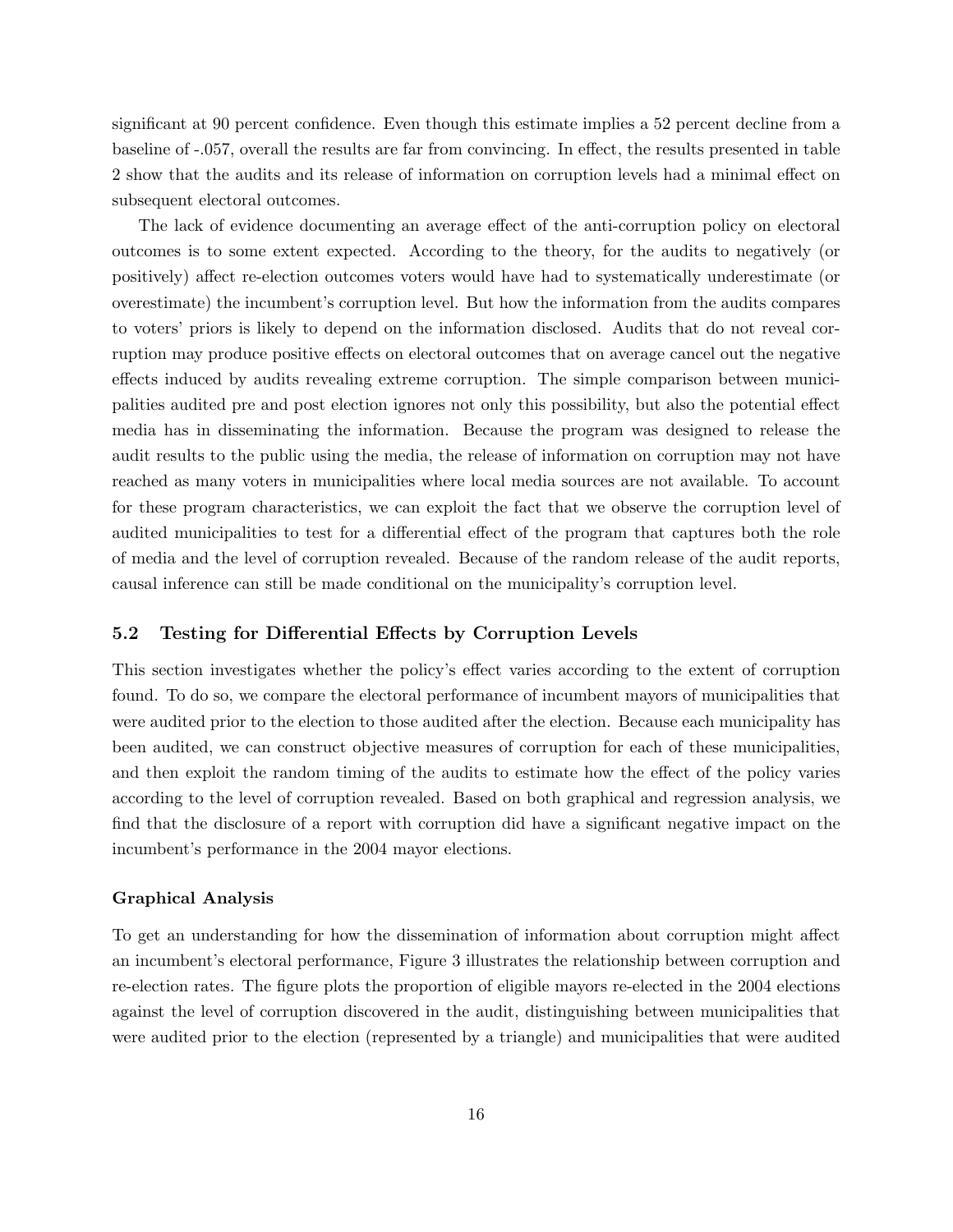after the election (represented by a circle).<sup>29</sup>

Municipalities that were audited and had their findings disseminated prior to the municipal elections exhibit a striking downward yet nonlinear relationship between re-election rates and corruption. Among the municipalities where not a single violation of corruption was discovered, 53.2 percent of the incumbents eligible for re-election were re-elected. Re-election rates decrease sharply as the number of corrupt irregularities discovered approaches three, which is almost double the sample average of corrupt violations found. In contrast to the municipalities where corruption was not discovered, re-election rates were about 20 percent among municipalities where auditors reported three corrupt violations. For municipalities with four or more violations, re-election rates increase slightly, but still remain low at less than 30 percent (10 percentage point below the sample average). In general, the relationship suggests that voters do care about corruption, and hold corrupt politicians accountable.

The sharply negative association between re-election rates and corruption among municipalities that experienced a pre-election audit lies in stark contrast to the relationship depicted for municipalities that underwent a post-election audit. With the exception of a couple of points, re-election rates remain steady across corruption levels at close to the population average of 40 percent. The comparison of these two relationships provides interesting insights into both the effects of the policy and also voters' initial priors. At corruption levels of less than one (which is the sample median), voters' prior beliefs appear to have overestimated the incumbent's corruption level, as the audits may have increased an incumbent's likelihood of re-election. Beyond this crossover point, politicians are punished as voters have systematically underestimated their corruption levels. This graph provides a first indication that the audit policy may have not only impacted the incumbent's likelihood of re-election but that this impact depends on the severity of the corruption reported.

Although not reported, we also repeat the graphical analysis for other measures of electoral performance30: re-election rates for the sample of incumbent mayors that reran for re-election, the change in the incumbent vote shares from 2000 to 2004, and the mayor's change in win margins from the 2000 to 2004 elections. Each figure demonstrates relationships consistent with those depicted in Figure 3. Independent of the measure of electoral performance, municipalities audited prior to the elections generally display a negatively sloped association between electoral performance and corruption that is not present among the municipalities that were randomly audited post-election.

In effect, Figure 3 presents suggestive evidence that the dissemination of information about corruption did lead to political accountability. The average voter appeared to have had the prior belief that the incumbent committed approximately one corrupt violation. Consequently, incumbents with less than one corruption violation were rewarded, and those with more were punished. The

 $^{29}$ Because municipalities with 5 or more incidences of corruption represent only 3 percent of the sample, we group together, for the sake of clarity, municipalities where at least four incidences of corruption were uncovered. With this regrouping, each level of corruption contains approximately 20 percent of the sample.

<sup>30</sup>Available upon request.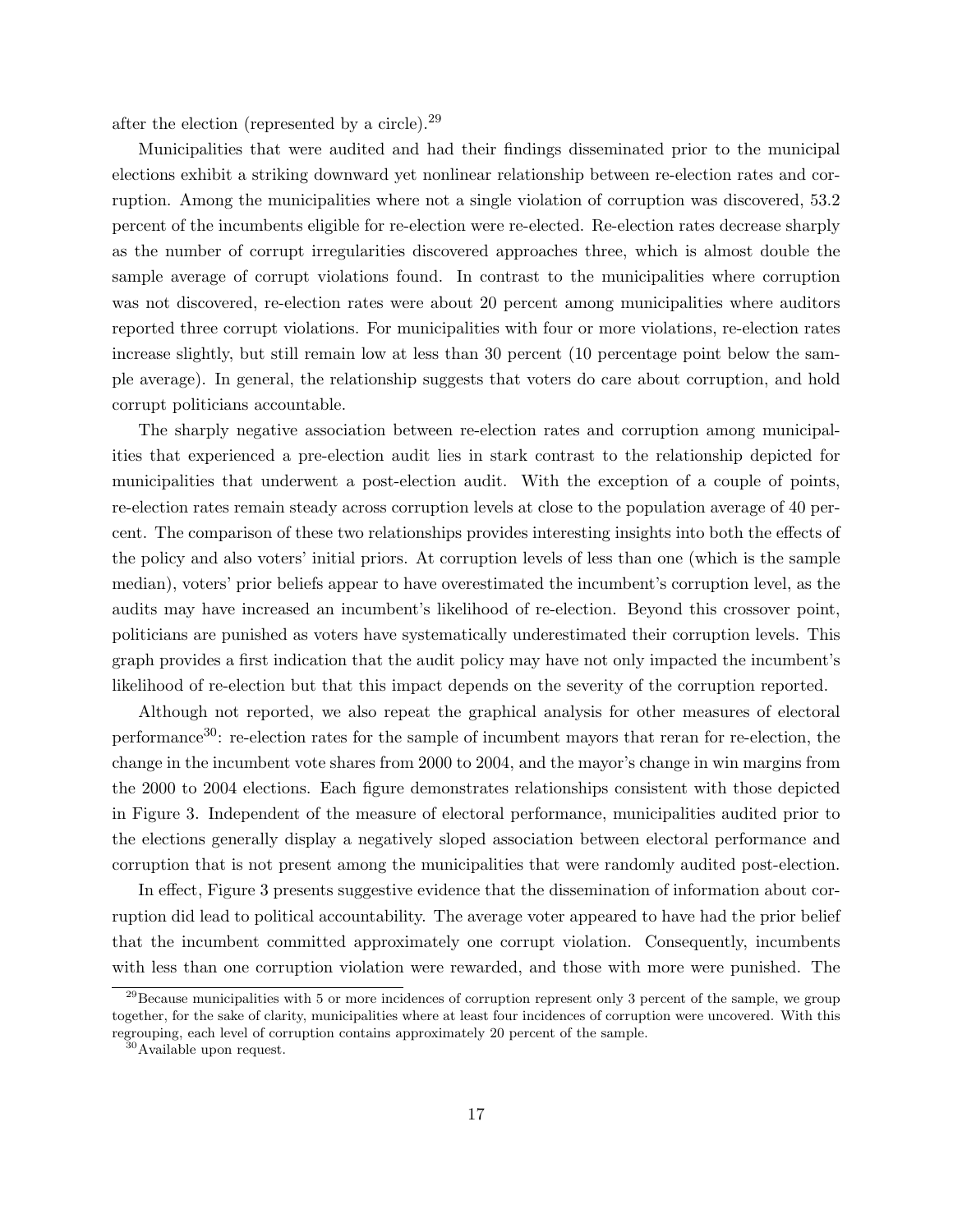figure also demonstrates two important patterns that deserve econometric considerations. First, the effect of the policy is a function of the information revealed, and second, voters may not necessarily respond to the announced corruption in a linear fashion.

#### Regression Analysis

Table 3 provides a basic quantification of the relationship depicted in Figure 3. The estimation results are from a series of models based on equation 7, where the dependent variable is an indicator for whether the incumbent was re-elected in the 2004 elections. As in the previous table, the specifications presented in odd-numbered columns control for state fixed-effects, but exclude any other control variables; whereas, the specifications in the even-numbered columns control for an additional 20 municipal and mayor characteristics.

The models in Columns 1 and 2 assume a linear relationship between re-election rates and corruption, but allow this relationship to differ between municipalities audited before and after the elections. In these specifications, the point estimates suggest that the audits had a differential impact of -3.6 percentage points. However, despite the fact that these estimates represent a 9 percent decline in re-election rates, they are not statistically significant at conventional levels. While it is possible that the audit policy did not illicit electoral retribution, the patterns presented in Figure 3 suggest that a linear regression model might be misspecified.

The models in Columns 3 and 4 present alternative specifications that include quadratic terms for corruption and the interaction terms. As opposed to the linear specifications, these models assume a quadratic relationship between the probability of re-election and corruption, and in so doing allow for the up-tick in re-election rates at the higher levels of corruption.<sup>31</sup> The estimates reported in these columns suggest that the quadratic terms do have some predictive power ( $F-test = 2.58$ ; P-value=0.08 on the quadratic terms) and improve the models' overall fit. In these specifications, the dissemination of the audit reports revealing extensive corruption had a negative and statistically significant impact on the incumbent's likelihood of re-election. Among the municipalities where only one corruption violation was discovered, which is approximately the intersection point in Figure 3, the dissemination of this information reduced re-election rates by only 4.6 percentage points  $(F(1,348)=0.57; P-value=0.45)$ . In contrast, the audit policy reduced re-election rates by 17.7 percentage points  $(F(1,348)=4.93; P-value=0.03)$  in municipalities where 3 corrupt violations were reported. At sample means, a one standard deviation increase in reported corruption, the likelihood of re-election is reduced by 12.2 percentage, or 30.2 percent.

Is the relationship between re-election rates and corruption levels u-shaped or does this just reflect noise in the data? In columns 5 and 6, we fit the linear model presented in the first two

<sup>&</sup>lt;sup>31</sup>Ideally, we would like estimate a nonparametric model, however our sample size does permit us to identify the impact of the audit policy at each level of corruption. The estimated impacts at each corruption level (and their standard errors) are the following: 0.089 [0.154] at *corruption* = 0; -0.142 [0.152] at *corruption* = 2; -0.207 [0.185] at corruption = 3; -0.09 [0.172] at corruption > 4.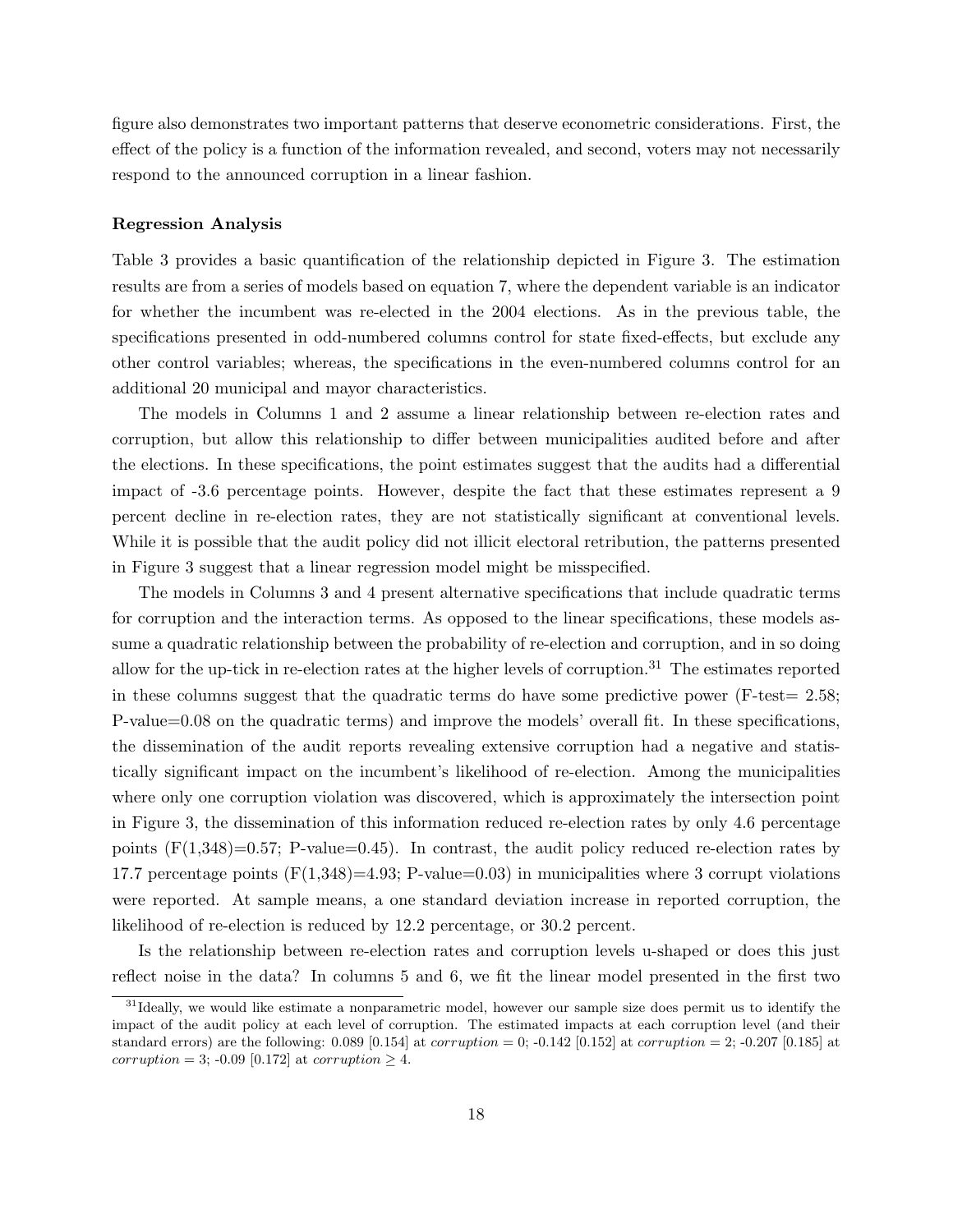columns to the subset of municipalities that had no more than 5 corrupt violations, thus excluding 11 observations (5 from treatment and 6 from control). These observations represent not only less than 3 percent of the sample, but corruption levels that are almost 3 standard deviations away from the mean. With the removal of these outliers, the point estimates increase substantially to almost double the original estimates, and become statistically significant at the 10 percent level. The estimate on the interaction term is -0.071 (standard error 0.041; see column 5), implying that for every additional corrupt violation reported, the release of the audits reduced the incumbent's likelihood of re-election by 17 percent. If we restrict the sample further, excluding municipalities with more than 5 corrupt violations - less than 6 percent of sample - the point estimate on the interaction increases even more to  $-0.090$  (standard error  $= 0.042$ ; see column 7).

The remaining rows of columns 5-8 contain the estimated counterfactual relationship between re-election rates and corruption. The estimates, which are close to zero and statistically insignificant, expectedly reflect the fact that voters are uninformed about their mayor's corruption activities before voting at the polls. Moreover, comparing the estimates in column 1 to those in column 5, we see that including these 6 highly corrupt mayors in the sample creates a negative relationship between re-election rates and corruption in control municipalities. In sum, with such few observations and the absence of a well-defined relationship in the control municipalities, it appears that the lack of a statistically significant effect reported in columns 1 and 2 is mostly due to noise.

#### The Effect of the Audit Policy on Other Measures of Electoral Outcomes

Table 4 presents a series of the models that are similar to those reported in Table 3, but estimate the effects of the policy on other measures of electoral performance. These other electoral outcomes by construction limit the analysis - and thus inference - to the select group of mayors that ran for re-election.<sup>32</sup>

Columns (1)-(3) of Panel A present three different models estimating the impact of the policy on the probability of re-election for this selected sample of politicians. The linear model estimated with a full set of controls is shown in Column 1, the quadratic model is displayed in Column 2, and Column 3 reports the linear model but estimated among the municipalities with no more than 5 corrupt violations. Columns (4)-(6) of Panel A re-estimate these models using the incumbent's margin of victory as the dependent variable. Panel B, which is formatted similarly, presents the effects of the policy on the incumbent's vote share (columns  $(1)-(3)$ ) and change in vote share  $(columns (4)-(6)).$ 

Overall the coefficients of the key variables reported in Table 4 tell a similar story. Disclosing corruption had a negative effect on re-election rates, even among this select group of incumbents. For an additional corrupt violation, the audits reduced the likelihood of re-election by 14 percent

<sup>&</sup>lt;sup>32</sup>Interestingly, we find no evidence that the audit policy reduced the probability that the mayor would run for re-election. See the table in the Appendix.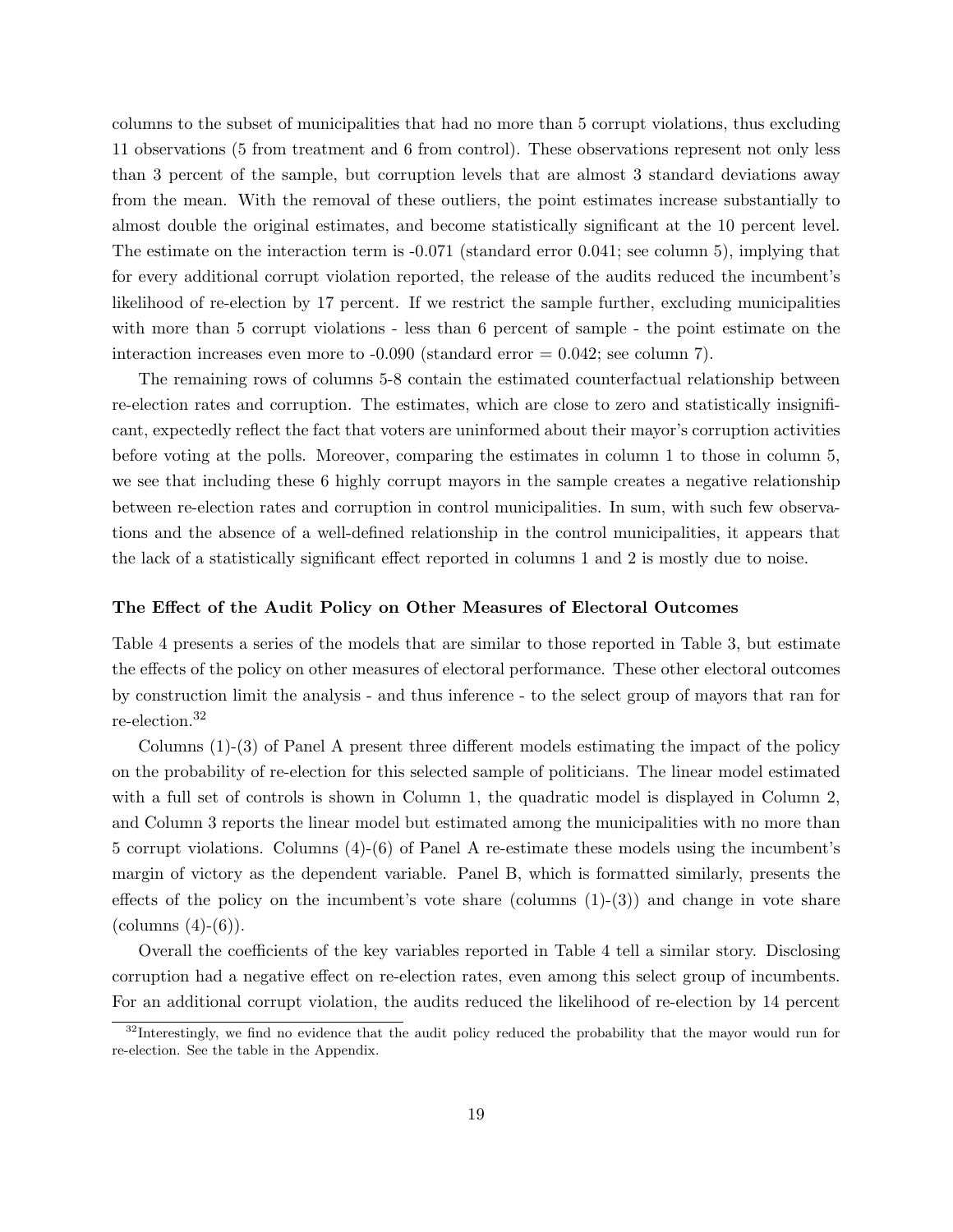(see columns (1)-(3) of Panel A) from the baseline means. When we estimate the effects of the audit policy on the other measures of electoral performance, the results remain consistent and statistically significant.<sup>33</sup> For example, the estimates in Column 4 of Panel A imply that reporting an additional corrupt violation reduced the incumbent's margin of victory by 3.4 percentage points among municipalities that were audited prior to the elections relative to those that were audited afterwards.

#### Additional Specification Checks

#### Political manipulations

The credibility of our research design stems from the fact that municipalities were audited randomly together with the timing of the municipal elections. Even though it is unlikely that the selection of municipalities was manipulated, one potential concern could lie in the actual audit process itself.<sup>34</sup> If the audits conducted before the elections differed systematically to those done after the elections, then our research design would be comprised.

The most obvious concern is if the auditors themselves were corrupt. This would potentially cause systematic differences across the two groups because relative to mayors audited after the elections, those audited before the elections would have a higher incentive to bribe auditors for a more favorable report.<sup>35</sup> There are at least four reasons why this is unlikely to be the case. First, auditors are hired based on a highly competitive public examination, and are well-paid public employees. Moreover, each team of auditors - and there is typically one team per state - reports to a regional supervisor. Second, according to program officials there has never been incidences in which auditors have even been offered bribed.<sup>36</sup> Third, had there been any manipulations of the audit findings, it is unlikely that the corruption levels would have been balanced. But, as shown in Figure 1, the levels of corruption across the two groups were well-balanced not only on average but at each point of the distribution. Finally, the effects of the audit are identified using within-state variation. Given that there is typically one team per state, we control for any potential differences in the audit process across states.

If however the audits could be manipulated, then we might expect mayors that were politically affiliated with either the federal or state governments to receive more favorable audit reports, and particularly if audited before the elections. To test for this possibility, Column 1 of Table 5 reports a model that regresses the number of corrupt violations on whether or not the municipality was audited prior to the elections, whether the mayor is member of the governor's political party, party dummies, and a full set of interaction terms. From the results presented in Column 1, we

<sup>&</sup>lt;sup>33</sup>Although not reported, the effects are also consistent when using the change in the margin of victory.

<sup>&</sup>lt;sup>34</sup>Each random drawing was done jointly with the national lottery and witnessed by members of the media and government officials. As we also pointed out, the comparison of municipal and mayor characteristics does support the randomized selection.

 $35$ This argument of course assumes that mayors audited after the elections do not have further re-election incentives. <sup>36</sup>Based on the interviews conducted by the authors with program officials in Brasilia.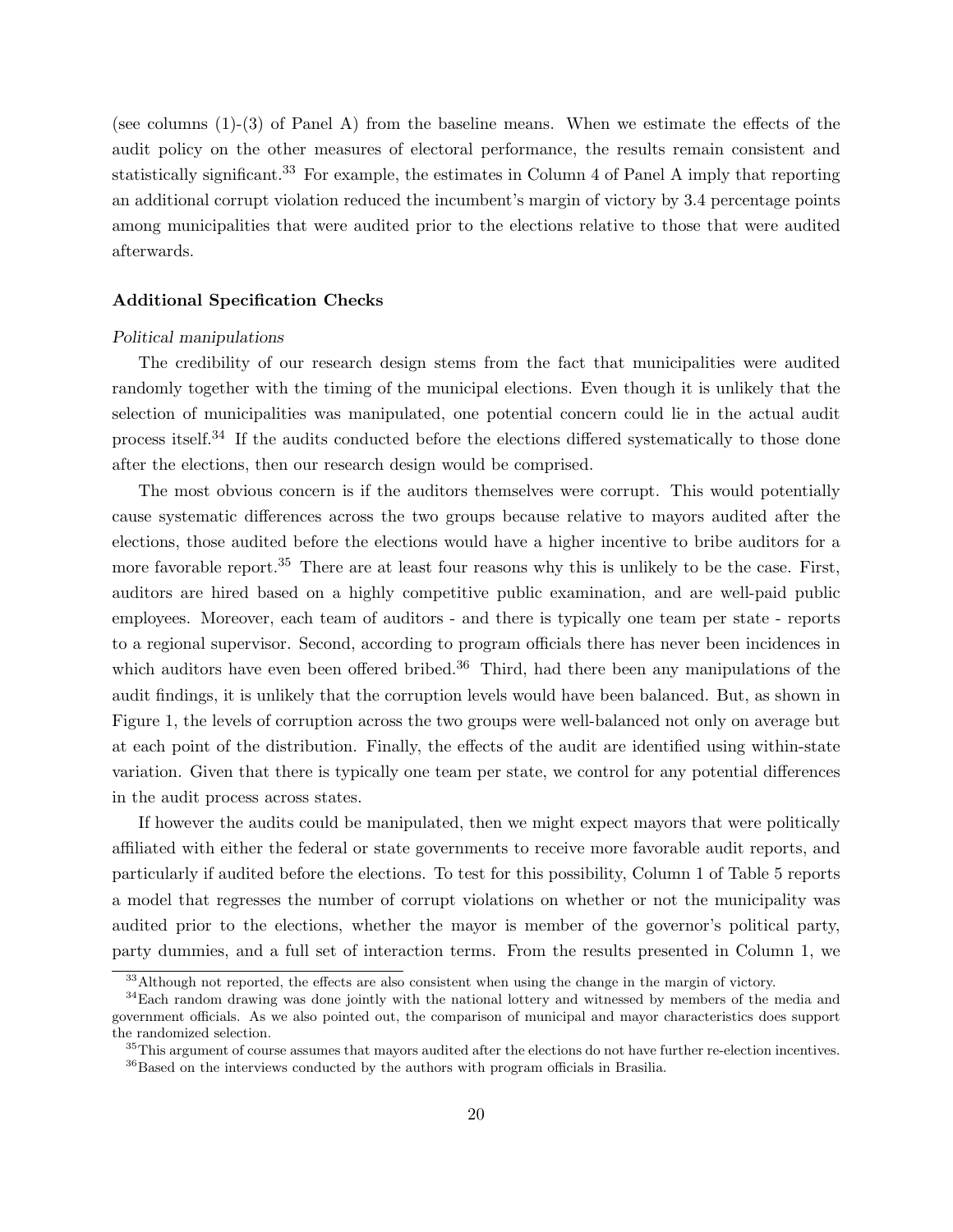do not find any evidence that mayors from the same political party as the state governor or the federal government received a differential audit (point estimate  $=$  -0.155, standard error  $=$  0.256).<sup>37</sup> Moreover, there are no differential effects for any of the six major parties (P-value  $= 0.97$ ).

Another possibility is if incumbents who won by narrow victories in previous election and thus have greater incentives to bribe the auditors, received differential reports. To test for this hypothesis, we extend the model presented in column (1) to control for the incumbent's margin of victory in the 2000 election and its interaction with whether the municipalities was audited prior to the elections. Again, we do not find any evidence that a mayor's level of political support influenced the audit process and in fact the point estimate, $-0.638$  (standard error  $=0.865$ ), is the opposite sign.

The remaining columns of Table 5 provide further evidence of the robustness of our results. Columns 3-8 report the same set of models presented in Table 3, except that the models control for the various political variables and interaction terms seen in Columns 1 and 2. These specifications allow us to examine whether these differences in corruption levels- even if statistically insignificant - affect the estimated impact of the audit policy. However, as seen in the table, the estimates of the effects of the program by corruption are very similar to those presented in Table 3.

#### Placebo analysis

Table 6 presents another specification check of the research design. If the audit policy had an effect on the 2000 electoral outcomes, then it would suggest that unobserved characteristics of the municipality that determine the association between re-election rates and corruption are driving the results presented in Table 3. Columns (1)-(4) report the differential effect of the audit policy on the incumbent's vote share in the 2000 elections, and columns (5)-(8) report the differential effect on the incumbent's win margin in the 2000 elections.<sup>38</sup> The estimates presented in Table 6 suggest that the policy did not affect electoral outcomes in 2000. In each specification, the point estimates are close to zero and in some cases even slightly positive.

To summarize, re-election rates are lower among municipalities that were reported to have had higher level of corruption and were audited before the elections compared to municipalities with similar corruption levels but were audited only after the elections. These findings are robust to the inclusion of various municipal controls and are consistent using different measures of electoral performance. We also do not find any evidence that the audit process was manipulated, and particular in a political manner. Overall, these findings suggest that the disclosure of corruption practices as produced by the audit policy had a significant negative impact on the electoral performance of incumbent mayors found to be corrupt.

<sup>&</sup>lt;sup>37</sup>The interaction between the Worker's party (PT) and pre-election audit controls for whether the mayor is in the same political party as the federal government.

 $38\text{Note that we cannot use re-election rates since } 2000-2004$  represents their first term. Ideally, we would also like to regress electoral outcomes in 2000 against 1996-2000 corruption levels. For our test to have much power, we are implicitly assuming that there is a monotonic relationship between corruption levels in 1996 and 2000.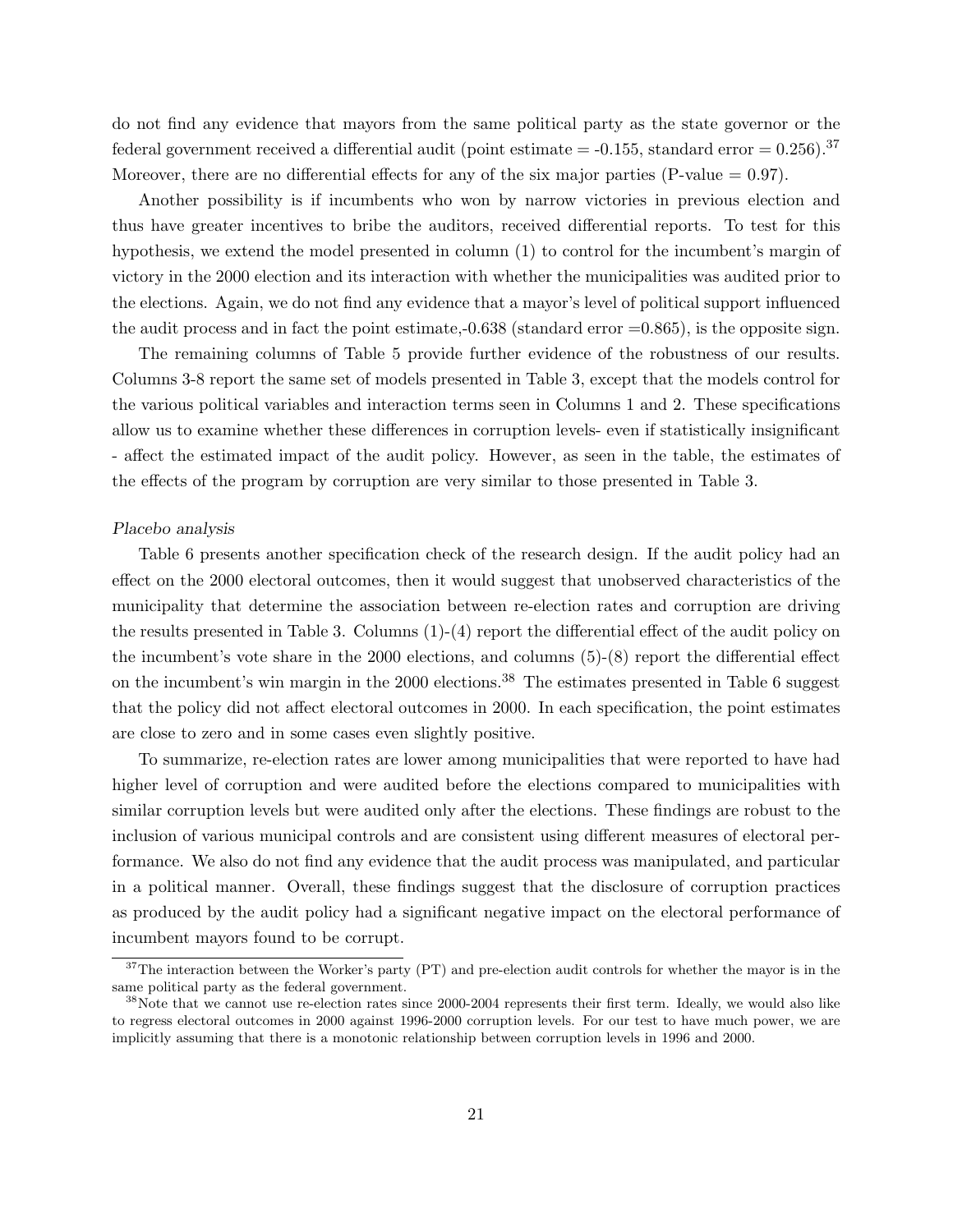# 5.3 Testing for Differential Effects of the Audits by Corruption Levels and Media Availability

Thus far, we have demonstrated that the audit policy had a negative effect on the re-election success of the mayors that were found to be corrupt. This reduced-form effect of policy, while well identified from a randomized design, does not reveal the underlying mechanisms through which the policy operated. The audits may have induced political parties to change their candidates, or forced the incumbent mayor to run a cleaner or less clientelistic campaign. While it is impossible to definitively reject these competing hypotheses, in this section, we provide strong evidence consistent with our simple story about information. The audit policy provided new information about the mayor's corruption practices that for many voters differed from their initial priors about the their mayor's corruptness. Mayors that were found to be extremely corrupt were punished at the polls.

#### 5.3.1 The Role of Media

Table 7 presents the estimation results from a variety of specifications based on the regression model defined in equation 8. These specifications test whether the audit policy had a differential effect by both the level of corruption reported and the presence of local media, where our measure of local media is the number of AM radio stations in the municipality. Radio is the single most important source of information for local politics, and local programming is only broadcasted on AM stations. With the exception of the additional interaction terms, the columns correspond to the same set of specifications presented in Table 3.

The first set of rows shows how the effects of the audits varies by both the level of corruption reported in the audit and the number of radio stations in the municipality. The estimated effect is significant at conventional levels and suggests that the effects of audits were much more pronounced in a municipalities that have both higher levels of reported corruption and more radio stations.<sup>39</sup>

From the specification in Column 1, which excludes additional control variables but does include state intercepts, the audit policy decreased the likelihood of re-election by -17.8 percentage points  $(F(1, 345)) = 3.72$ , P-value=0.05), among municipalities with a radio station and where the audits reported 3 corrupt violations. Although radio exacerbates the audit effect when corruption is revealed, it helps to promote non-corrupt incumbents. When corruption was not found in a municipality with local radio, the audit actually increased the likelihood that the mayor was re-elected by 18 percentage points (column 1). Column 2 demonstrates that our estimates are robust to the inclusion of several municipal and mayor characteristics.<sup>40</sup>

<sup>39</sup>We find similar results when we use other measures of electoral performance and restrict the sample to mayors that ran for re-election.

 $^{40}$ Although not reported, we investigate whether in addition to radio, local newspapers increased voters' awareness of the audit findings. The policy did not have a differential effect by the number of local newspapers in the municipality. Given Brazil's generally low circulation rates and low literacy (particularly in the interior municipalities), these results are not too surprising. Moreover, it emphasizes the importance of radio in conveying information to the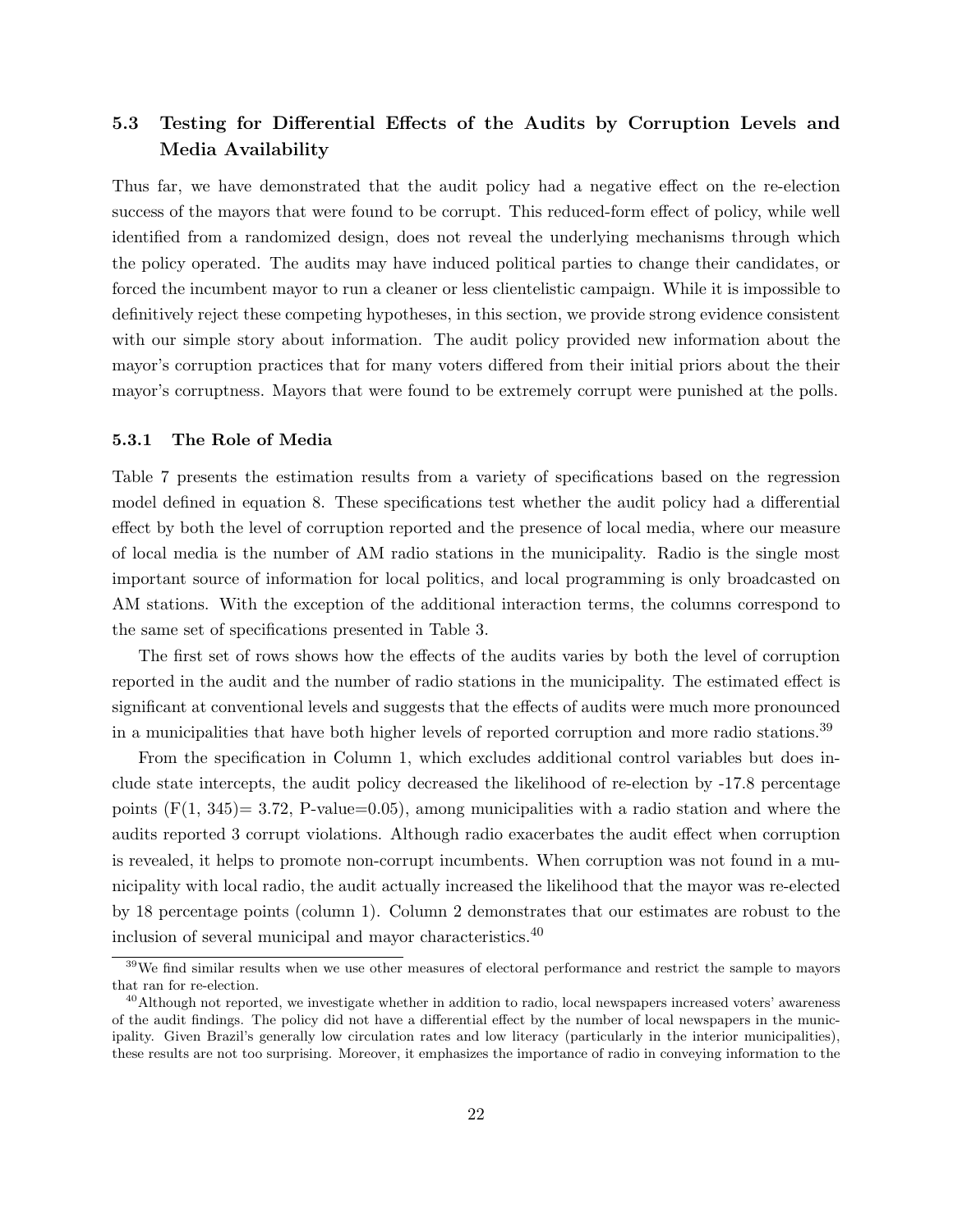Columns (3)-(8) provide further evidence that radio played a significant and complementary role. The estimated effects of the audit are insensitive to both functional form and the exclusions of the corruption outliers. In column (3), the OLS estimates imply that at sample means, the audits reduced re-election rates by 52 percent among municipalities with a radio station. When the sample is restricted to municipalities with no more than 5 corrupt violations, the point estimate on the triple interaction term increases to -0.14 (standard error=0.064).

To get an even better sense for these estimates, Figure 4 plots the 2004 re-election rates among eligible mayors against the number of corrupt violations found in the audit, distinguishing the relationship for four groups of municipalities: those with and without local radio that were audited before and after the elections. For municipalities that were audited prior to the election but are without a local radio station (depicted by a circle), there is slight negative association between re-election rates and corruption, consistent with the effects of the audit. However, when compared to municipalities audited prior to the election and with local radio, we see clearly the significant role radio played in disseminating the audit information. Among these municipalities (depicted by a triangle), re-election rates fall drastically as the number of corruption violations increase. In fact, there exists a 47 percentage point difference in re-election rates between non-corrupt mayors and mayors with at least 4 corruption violations. In comparing these two relationships, we also observe the electoral advantage non-corrupt mayors of municipalities with local radio receive with an audit, as there exists a 24 percentage point difference in re-election rates between municipalities with and without local radio.

For municipalities audited post-election, there is little distinction by radio. Among these municipalities, the relationship between re-election rates and corruption is relatively flat, independent of the existence of radio. Only a level difference, consistent with an expected positive association between media and electoral competition, distinguishes these two groups of municipalities, as re-election rates tend to be higher in the municipalities audited post-election but without local radio.

Figure 4 also illustrates how the existence of radio influences voters' initial priors. Among municipalities with local radio, voters' exhibit the prior belief that incumbents on average commit one corrupt violation (as depicted in figure 3). As radio serves to disseminate the findings of the audit more broadly, non-corrupt politician are rewarded heavily by voters' overestimation of their corruption level. Conversely, beyond one corrupt violation, politicians are severely punished. For areas without radio, the crossover point is even lower, intersecting at zero violations. Thus, not only does the audit reduce the incumbent's likelihood of re-election independent of his corruption level, it also suggest that the public are more systematically wrong in their estimation of corruption when there exists less media.

Together these results illustrate how media can influence the selection of politicians, by exposing

general public in Brazilian society.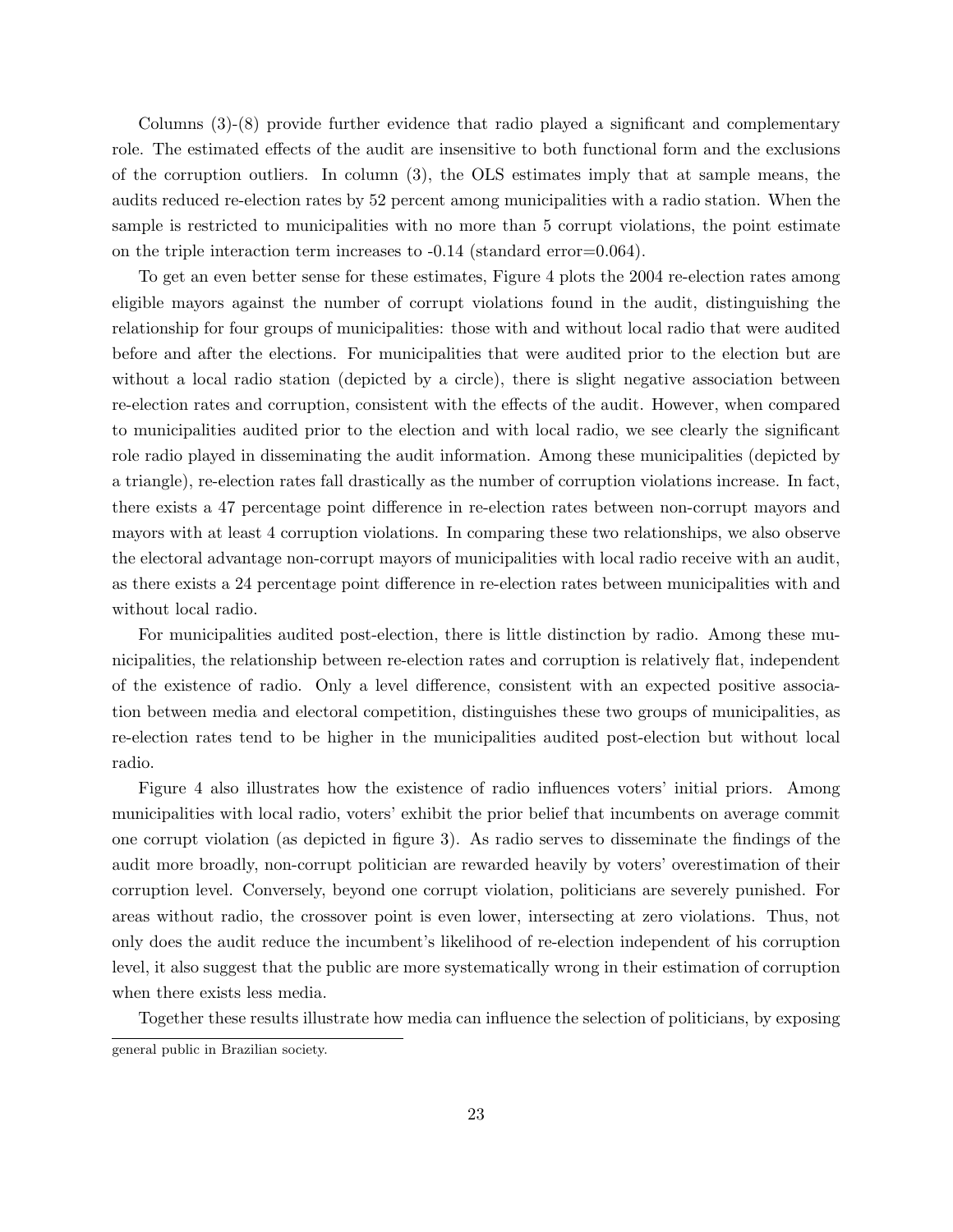corrupt politicians and promoting good ones. This ability of media to help screen politicians is one of the main channels by which it can influence public policy (Besley, Burgess, and Pratt 2002).

#### Testing for compositional confounds

We have argued that the presence of local radio enable voters to further punish corrupt politicians once the anti-corruption program reveals the true extent of their corruption. Unfortunately however our experiment, while randomized over which municipalities were audited, was not randomized on the availability of media. As such, our measure of media could be serving as a proxy for other characteristics of the municipality that induce a differential effect of the audit reports on re-election outcomes. For example, if more available media is positively correlated with the literacy rate of the municipality, then our results may be capturing a differential effect by education levels rather than media per se. It would then cast doubt on our claim that local media has led to a more pronounced effect of this anti-corruption program.

To test for these potential confounds, we include in the estimation of equation 8 a series of triple interaction terms on a host of other characteristics that might be correlated with the number of radio stations in the municipality.<sup>41</sup> Table 8 presents the results from these specifications. For easy of comparison, column (1) reproduces the base specification of table 7. Columns (2)-(9) present a series of specifications that sequentially include different triple interactions of municipal characteristics. Our most general model includes, in addition to all the triple interaction characteristics, a set of municipal controls (column (9)). Across each specification, our estimate of the triple interaction between radio, corruption, and pre-election audit remains remarkably stable and statistically significant. This result holds with the inclusion of such measures as literacy rates, electoral competition, income and income inequality, as well as various other potential correlates of media availability. In effect, this table provide suggestive evidence that local radio is an important channel through which this anti-corruption program has increased political accountability.

#### Other Potential Mechanisms

The results thus far support a simple model. The audit policy provided new information to voters about their mayor's corruption practices. Voters used this information to update their priors and punish politicians that were found be more corrupt than average. The audit effects were in turn more pronounced in areas where the local media could disseminate these findings more widely.

However as mentioned above, the effects of the audit on re-election rates may have come about through channels other than information. For example, the audits may have also led the incumbent to alter his campaign strategies, or induced the opposition parties to run a cleaner candidate.

<sup>&</sup>lt;sup>41</sup>For each triple interaction, we also include variable itself, the variable interacted with being audited prior to the elections, and the variable interacted with corruption.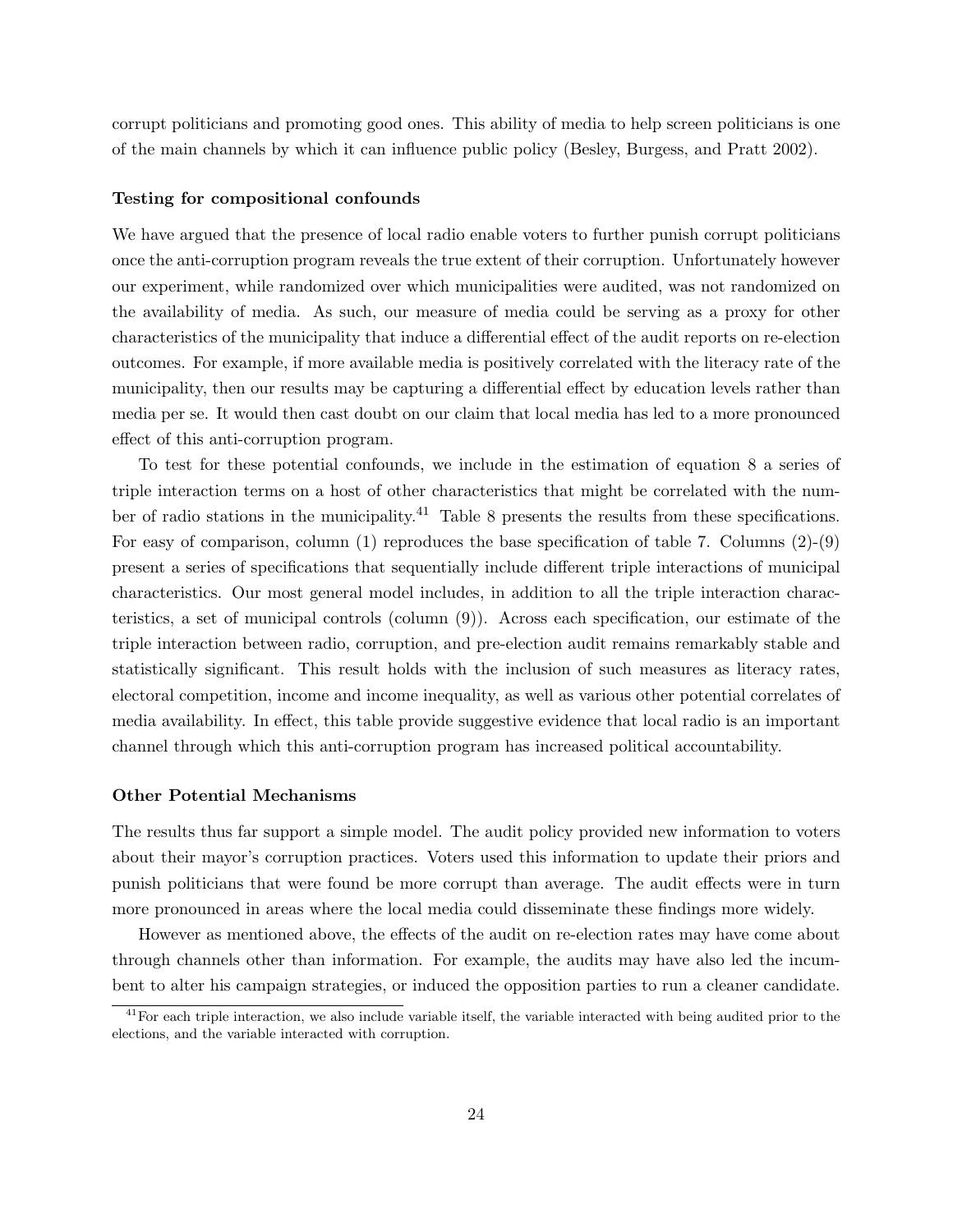Another possibility is that mayors that were revealed to be corrupt received less campaign contributions, which lowered their likelihood of re-election.<sup>42</sup> The most pertinent evidence against these interpretations is presented in Table 9, which explores how the timing of the audits affected re-election rates.

Panel A of Table 9 reports the estimated effects of the audit policy on re-election rates based on our quadratic specification. For easy of comparison, the model presented in Column 1 corresponds to the one presented in Column 4 of Table 3, which is estimated for the entire sample and with a the full set of mayor and municipal controls. Column 1 reports the estimates of same model but for a sample that excludes the first lottery. In each subsequent column, we continue to drop earlier lotteries until Column 7, where the treatment municipalities are those that were selected from the last 2 lotteries prior to the election. Panel B reports the same exercise using a linear specification and excluding municipalities that had more than 5 corrupt violations.

The estimates reported in Table 9 suggest that the audit policy did not have a differential effect based on when the municipality was audited. The effect of the policy on the municipalities that were audited just prior to the election (Column 7) was not statistically different from the average effect. Since political parties decide upon their candidate and receive campaign funds several months (if not years) before the elections, it appears unlikely that the audits induced such changes.

# 6 Conclusions

It is widely believed that improved voter information enhances the accountability of politicians. In this paper, we exploit a natural experiment provided by Brazil's audit program to provide empirical evidence on the importance of information in affecting electoral outcomes. In April of 2003, the Brazilian government began an ambitious anti-corruption program designed to audit a municipality's expenditure of federally-transferred funds. The federal government randomly audits 60 municipalities approximately every month, and then discloses the findings of the report to the municipality and the media. Using these reports to construct an objective measure of corruption, we exploit the program's random design to first, test whether given the level of reported corruption, the release of information about government corruption affected the incumbent's performance in the 2004 elections; and second, test if this differential effect is more pronounced in municipalities with local media.

We find that the dissemination of information on corruption, which is facilitated by media, does have a detrimental impact on the incumbent's electoral performance. In particular, for a one standard deviation increase in reported corruption at the sample median, the audit policy reduced the incumbent's likelihood of re-election by 25 percent. The effect of the program was much more

<sup>&</sup>lt;sup>42</sup>Although not reported, we have estimated the effects of the audits on campaign contributions and do not find any effects. We are however, reluctant to put much faith on these particular results because the data are of poor quality and information is missing for over half of our sample.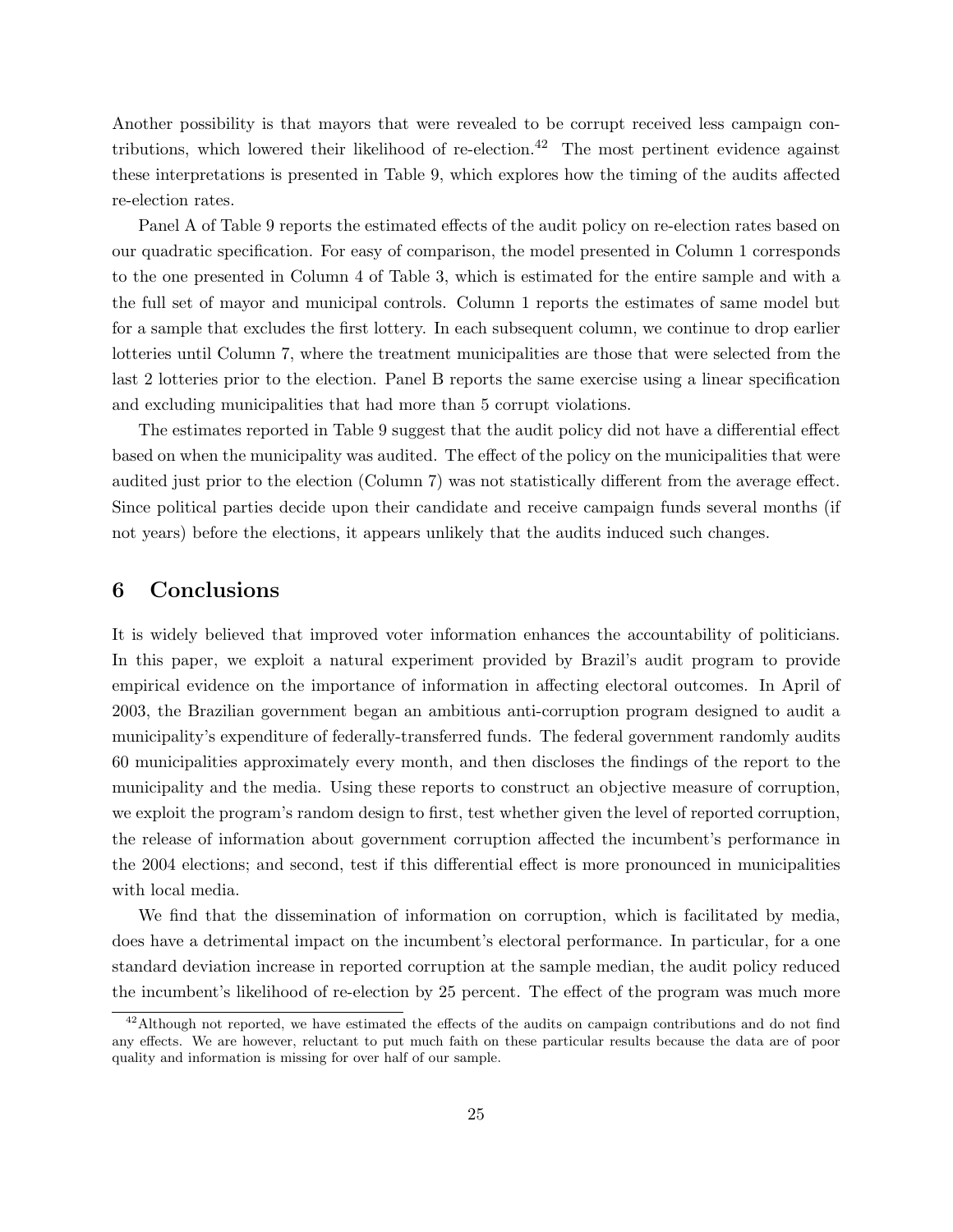pronounced in areas where local radio is available, indicating that media played a complementary role to the program. For a marginal increase in corruption and local media, the release of the audits decreased the probability of re-election by 49 percent. Moreover, while radio exacerbates the audit effects when corruption is revealed, it also helps to promote non-corrupt incumbents by drastically increasing the likelihood of their re-election.

Overall, our findings lend strong support for the value of information in promoting political accountability. How this information is consequently interpreted however, depends on voters' prior beliefs. Politicians that were revealed to be extremely corrupt were punished, while non-corrupt politicians were rewarded. These results also highlight the influence media have on political outcomes, and particularly in helping to screen out bad politicians and promoting good politicians. This finding is consistent with a growing literature that emphasizes the role of media in inducing government to be more accountable and responsive to voters.

Finally, while the program has had a significant impact on political accountability, whether it has led to the imprisonments of corrupt politicians or reduced municipal corruption is still unknown. Analyzing how the public dissemination of the audits affects these other outcomes is an area of ongoing research.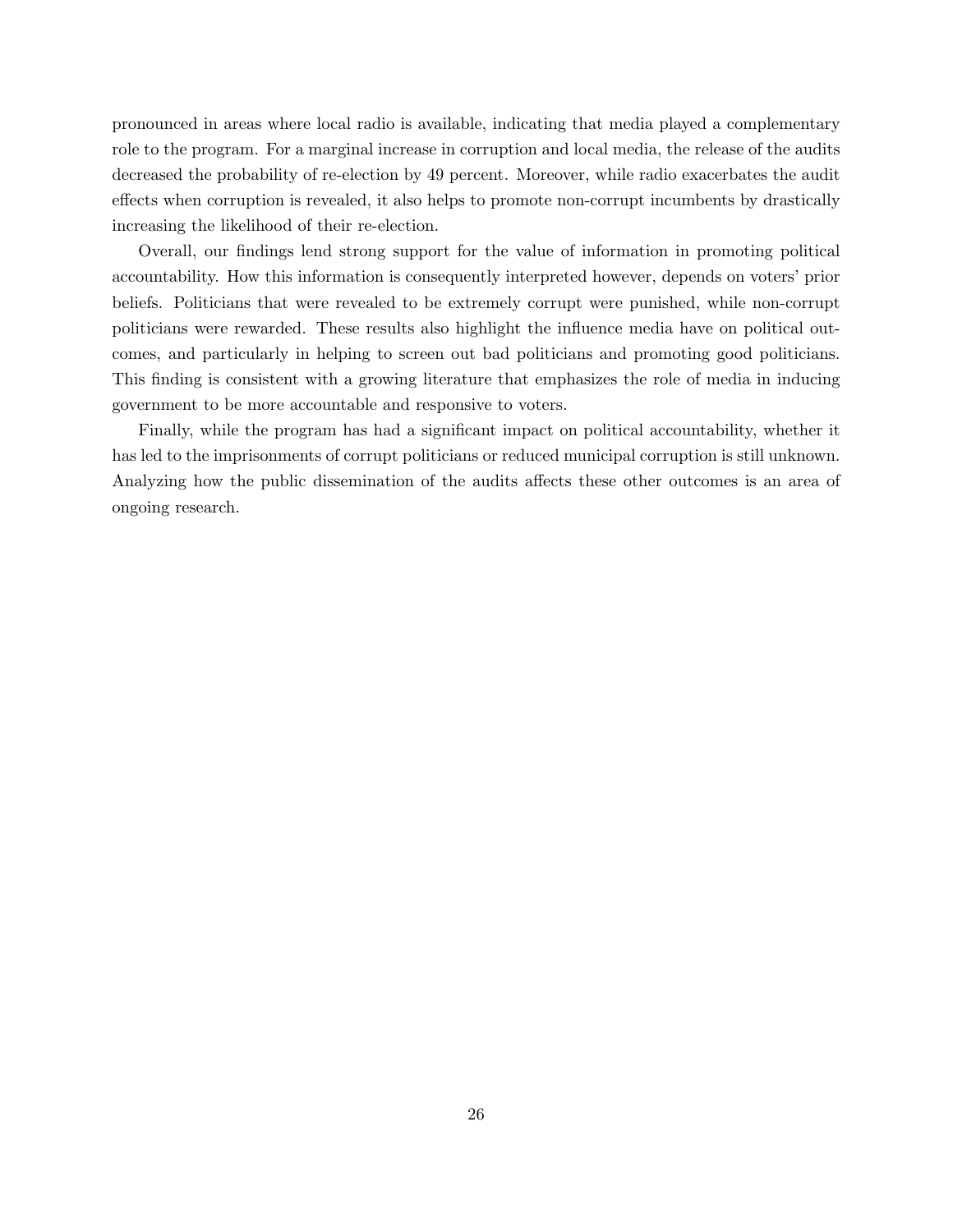## References

- Ahrend, Rudiger. 2002. "Press Freedom, Human Capital, and Corruption." Mimeo.
- Alesina, Alberto, and Alex Cukierman. 1990. "The Politics of Ambiguity." Quarterly Journal of Economics 105 (4): 829–850 (November).
- Alesina, Alberto, and Guido Tabellini. 2004. "Bureaucrats or Politicans?" NBER Working Paper No. W10241.
- Baron, David P. 1994. "Electoral Competition with Informed and Uninformed Voters." The American Political Science Review 88 (1): 33–47.
- Barro, Robert. 1970. "The Control of Politicians: An Economic Model." *Public Choice* 14:19–42.
- Besley, Tim. 2004. "The New Political Economy." Keynes lecture delivered at the British Academy on October 13th 2004.
- . 2005. "Political Selection." Journal of Economic Perspectives Symposium on Institutions.
- Besley, Tim, and Robin Burgess. 2002. "The Political Economy of government responsiveness: Theory and evidence from India." Quaterly Journal of Economics, November.
- Besley, Tim, Robin Burgess, and Andrea Pratt. 2002. "Mass Media and Political Accountability." Edited by Roumeen Islam, *The Right to Know: Institutions and the Media*. Washington, D.C.: World Bank.
- Besley, Tim, Rohini Pande, and Vijayendra Rao. 2004. "Political Selection and the Quality of Government: Evidence from South India." Working paper.
- Besley, Tim, and Andrea Pratt. 2004. "Handcus for the Grabbing Hand? Media Capture and Government Accountability." Working paper.
- Brunetti, Aymo, and Beatrice Weder. 2003. "A free press is bad news for corruption." Journal of Public Economics 87:1801– 1824.
- Chang, Eric C.C. 2005. "Electoral Incentives for Political Corruption under Open-List Proportional Representation." The Journal of Politics 67, no. 3 (August).
- Chang, Eric C.C., and Miriam A. Golden. 2004. "Political Corruption, Incumbency and Reelection in the Postwar Italian Chamber of Deputies." Mimeo, December.
- Di Tella, Rafael, and Ernesto Schargrodsky. 2003. "The Role of Wages and Auditing During a Crackdown on Corruption in the City of Buenos Aires." Journal of Law and Economics, vol. 46.
- Dunn, Janet S. 2001. "Mass Media and Individual Reproductive Behavior in Northeast Brazil." Mimeo Michigan.
- Ferejohn, John. 1986. "Incumbent Performance and Electoral Control." Public Choice 50:5–25.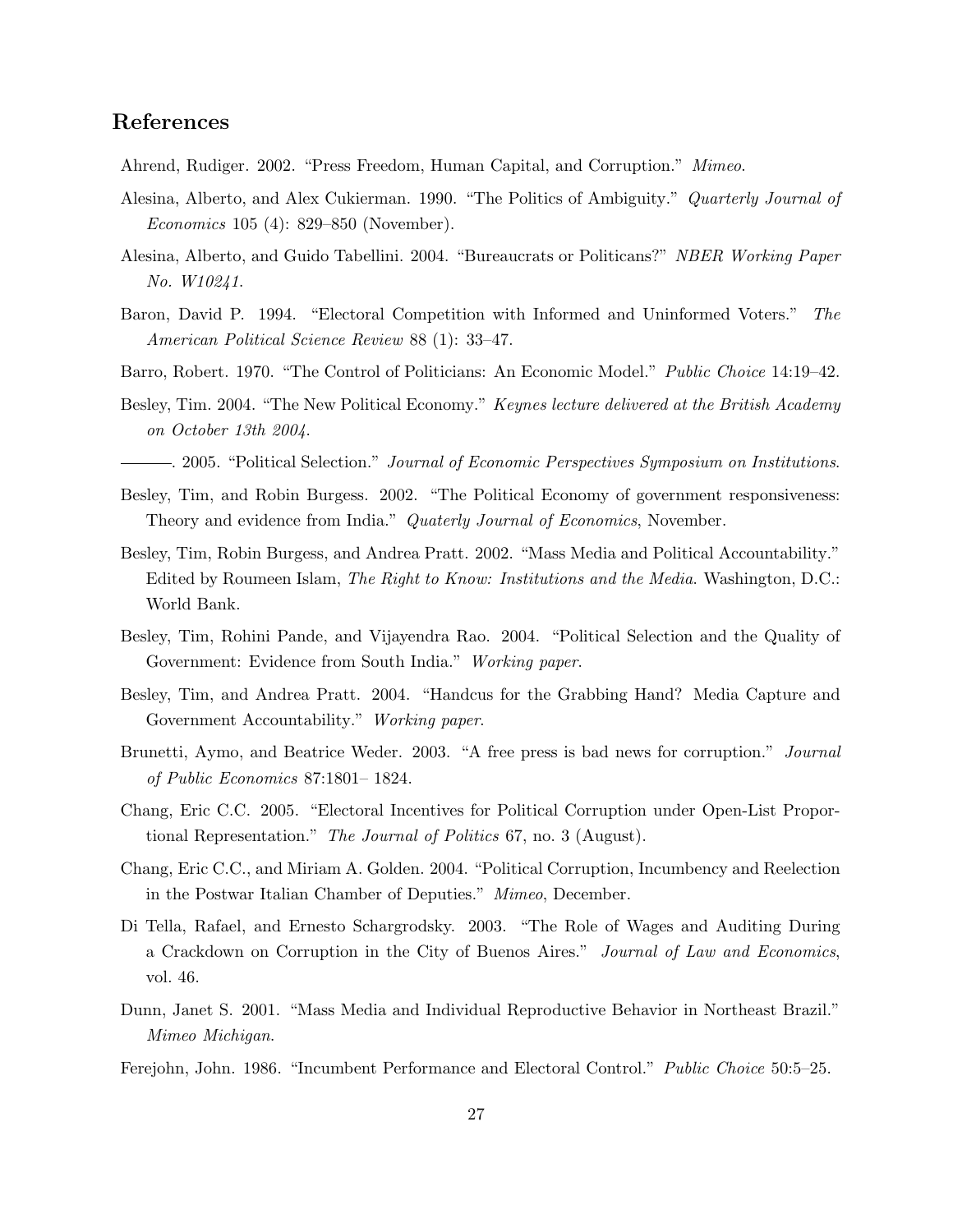- Ferraz, Claudio, and Frederico Finan. 2005. "Reelection Incentives and Political Corruption: Evidence from Brazilian Audit Reports." UC Berkeley, Mimeo.
- Fleischer, David. 2002. "Corruption in Brazil: Defining, Measuring, and Reducing." A Report of the CSIS Americas Program, July.
- Geddes, Barbara, and Artur Ribeiro Neto. 1999. Institutional Sources of Corruption in Brazil. Edited by Keith S. Rosenn and Richard Downes. University of Miami: North South Center Press.
- Grossman, Gene M., and Elhanan Helpman. 1996. "Electoral Competition and Special Interest Politics." Review of Economic Studies 63 (2): 59–83 (April).
- Majumdar, Sumon, Anandi Mani, and Sharun Mukand. 2005. "Politics, Information And The Urban Bias." Forthcoming in Journal of Development Economics.
- Olken, Ben. 2004. "Monitoring corruption: evidence from a field experiment in Indonesia." Harvard University, Mimeo.
- Persson, Torsten, Gerard Roland, and Guido Tabellini. 1997. "Separation of Powers and Political Accountability." The Quarterly Journal of Economics 112 (4): 1163–1202 (November).
- Persson, Torsten, and Guido Tabellini. 2000. Political Economics: Explaining Economic Policy. Cambridge, Massachussets: MIT Press.
- Peters, John G., and Susan Welch. 1980. "The effects of charges of corruption on voting behavior in congressional elections." American Political Science Review, vol. 74.
- Rabin, Mathew. 1998. "Psychology and Economics." Journal of Economic Literature 36 (1): 11–46 (March).
- Reinikka, Ritva, and Jakob Svensson. 2004. "The power of information: evidence from a newspaper campaign to reduce capture of public funds." World Bank, Mimeo.
- Sen, Amartya. 1999. Development as Freedom. New York: Anchor books.
- Stromberg, David. 2004. "Radio's Impact on Public Spending." Quarterly Journal of Economics.
- Trevisan, Antoninho M. et al. 2003. *O Combate à Corrupção nas Prefeituras do Brasil.* São Paulo, Brasil: Ateliê Editorial.
- Welch, Susan, and John R. Hibbing. 1997. "The effects of charges of corruption on voting behavior in congressional elections, 1982-1990." The Journal of Politics 59 (1): 226–239 (February).
- Yang, Dean. 2005. "Integrity for Hire: An Analysis of a Widespread Program for Combating Customs Corruption." Working paper.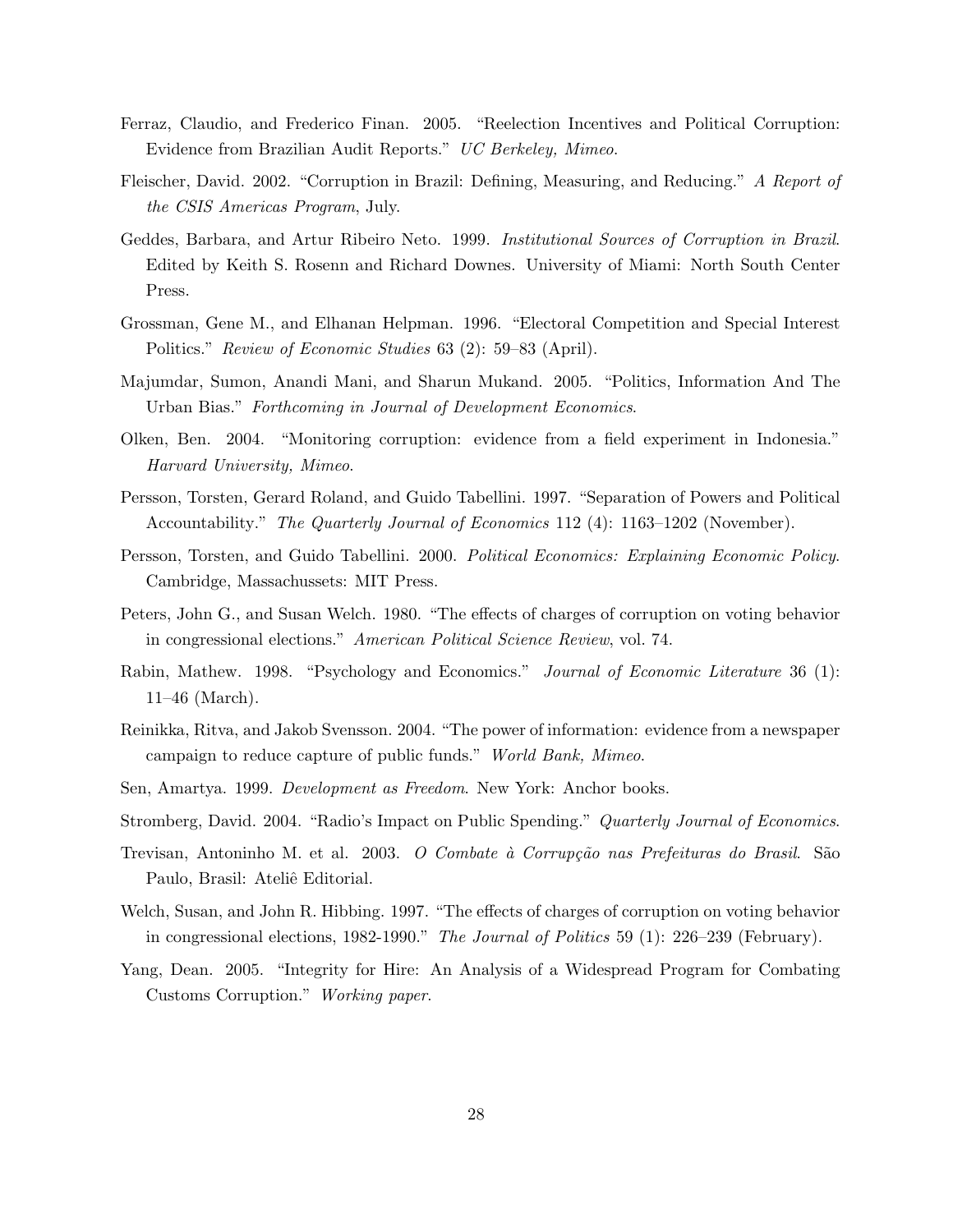# A Coding the Audit Reports

This appendix explains how we used the audit reports to code the corruption and poor administration variables. We provide the definition used for each type of irregularity and include an illustrative example drawn from the reports.<sup>43</sup>

#### A.1 Examples of Political Corruption

- Health related purchases without procurement using false receipts: The ministry of Health transferred to the municipality R\$ 321,700 for the Programa de Atenção Bsica. The municipal government used fake receipts valued at R\$ 166,000 to provide proof of purchase. Furthermore, there is no proof that the good were purchased since there were no registered entries of the merchandize in the stock. Also, in 2003 the municipality bought medicines valued at R\$253,300 without procurement. In 2004, the value was R\$113,700, also without procurement. We classified this violation as an incidence of irregular procurement and diversion of public funds in the area of health. We valued this irregularity as a diversion of R\$166,000. This irregularity occurred in Capelinha, Minas Gerais, drawn by lottery number 9.
- Evidence of irregularities in well construction: The Ministry of National Integration transferred R\$117,037 to the municipality for the maintenance of water infra-structure. The working plan specified the maintenance of ten wells and four dams. None of these repairs were made. Instead, the dam Henrique Dantas, located inside a private farm was repaired. We classified this violation as an incidence of diversion of public funds in the area of water and sanitation. We valued this irregularity as a diversion of R\$117,037. This irregularity occurred in Santa Cruz, Rio Grande do Norte, drawn by lottery number 9.
- Over-invoice of more than R\$3 million in road construction: The firm Mazda was hired, without procurement, to build approximatly nine kilometers of a road. The cost of the construction was estimated at R\$ 1 million based on similar constructions. The receipts presented by Mazda and paid by the government totalled R\$ 5 million. No further documentation was shown by the municipal government proving the need for the additional amount of resources. The auditors found that the firm Mazda, did not have any experience with construction and had sub-contracted the firm CTE for R\$ 1.8 million to do the construction. Hence, the project was over paid by more than R\$ 3 million. As evidence of corruption, it was late found that the firm Mazda gave an apartment for the mayor and his family valued at R\$600,000 suggesting a kickback. We classified this violation as an incidence of over-invoice in the area of infrastructure. We valued this irregularity as a diversion of R\$3.2 million. This irregularity occurred in S˜ao Francisco do Conde, Bahia, drawn by lottery number 6.

 $^{43}$  For access to the summary of the audit reports, see www.presidencia.gov.br/cgu.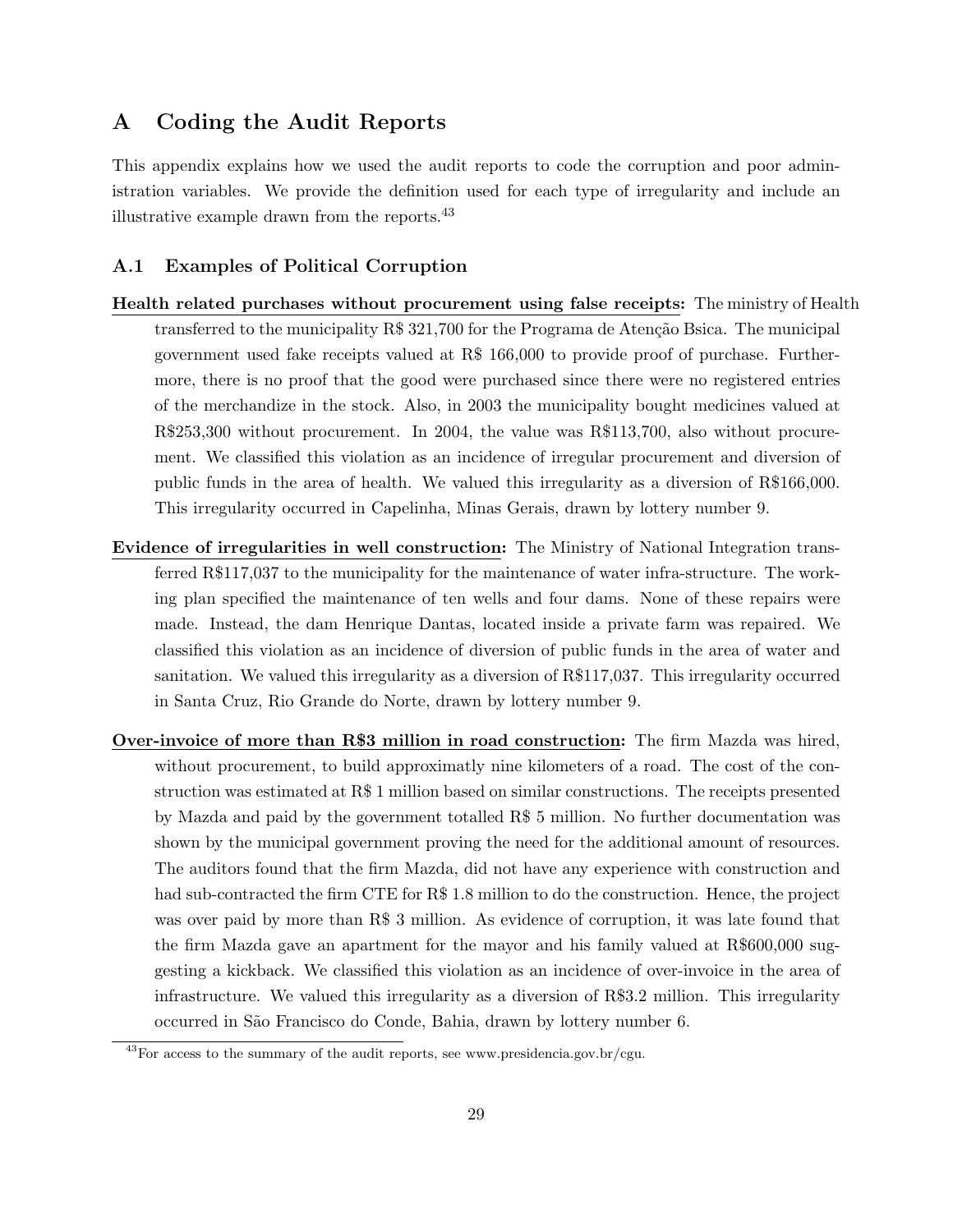### A.2 Examples of Bad Administration

- Unfinished construction of sanitation system: The ministry of health transferred to the municipality R\$ 2 million, for the construction of a sanitation system. The auditors analyzed the documentation and visited the construction site. They saw that the construction was stopped and abandoned, although the construction did not reach even 30% of the original project. This irregularity occurred in Rorainópolis, Roraima, drawn in lottery 7.
- Municipal councils do not execute their activities: the municipal councils of Fundef and School Lunches (Conselho de Alimentao Escolar- CAE) do not execute their activities. This implies that the application of the federal resources to both programs are not accompanied and inspected by the respective municipal council. This irregularity occurred in Malhada das Pedras, Bahia, drawn in lottery 5.
- The family health program is not functioning properly: According to interviews with patients, the auditors found that the medical team was not visiting families regularly. Based on the information from the interviews, the auditors concluded that the number of visits is not compatible with what was registered in the program's database (Sistema de Identificao de Ateno Bsica (SIAB). The auditors emphasized that the municipality only provided one doctor to attend the entire population. This irregularity occurred Viosa, RN, drawn in lottery 4.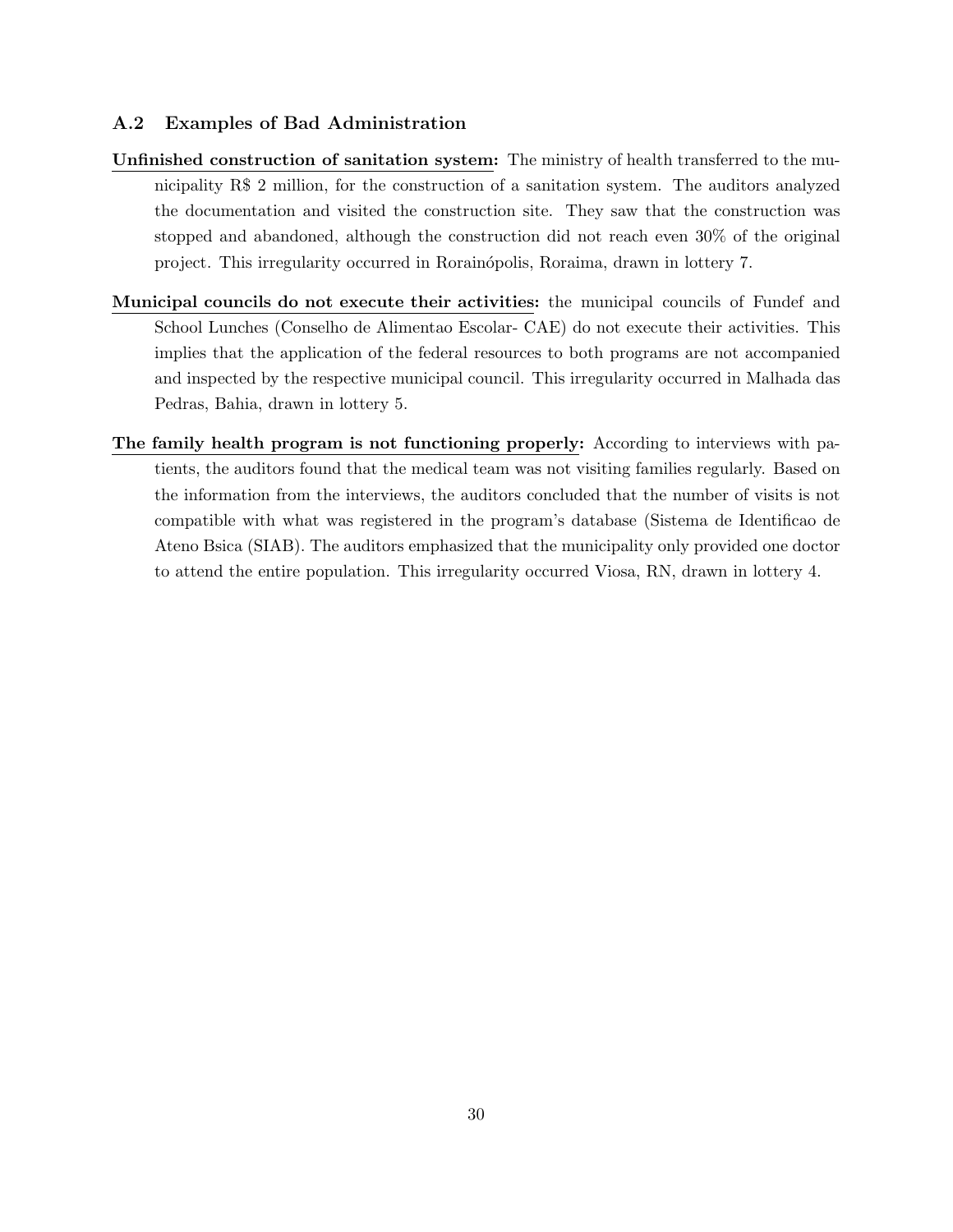|                                                     | Post-election | Pre-election |            |                |
|-----------------------------------------------------|---------------|--------------|------------|----------------|
|                                                     | audit         | audit        | Difference | Standard error |
|                                                     | (1)           | (2)          | (3)        | (4)            |
| Panel A: Political characteristics                  |               |              |            |                |
| Re-election rates for the 2004 elections            | 0.413         | 0.395        | 0.018      | 0.045          |
| Re-election rates for the 2000 elections            | 0.423         | 0.443        | $-0.020$   | 0.040          |
| 2004 re-election rates, among those that ran        | 0.585         | 0.559        | 0.026      | 0.044          |
| Ran for re-election in 2004                         | 0.707         | 0.707        | $-0.001$   | 0.060          |
| Number of parties in 2000                           | 2.881         | 2.933        | $-0.052$   | 0.140          |
| Margin of victory in 2000                           | 0.142         | 0.131        | 0.012      | 0.019          |
| Mayor's vote share in 2000                          | 0.529         | 0.525        | 0.004      | 0.013          |
| Panel B: Mayor characteristics:                     |               |              |            |                |
| Age                                                 | 47.5          | 48.0         | $-0.5$     | 0.9            |
| Years of education                                  | 12.2          | 12.0         | 0.3        | 0.3            |
| Male                                                | 0.96          | 0.94         | 0.02       | 0.03           |
| Member of PSB                                       | 0.083         | 0.072        | 0.011      | 0.044          |
| Member of PT                                        | 0.030         | 0.048        | $-0.018$   | 0.023          |
| Member of PMB                                       | 0.254         | 0.172        | 0.082      | 0.047          |
| Member of PFL                                       | 0.178         | 0.163        | 0.015      | 0.052          |
| Member of PPB                                       | 0.030         | 0.038        | $-0.009$   | 0.017          |
| Member of PSDB                                      | 0.130         | 0.167        | $-0.037$   | 0.043          |
| Panel C: Municipal characteristics:                 |               |              |            |                |
| Population density (Persons/km)                     | 0.57          | 0.73         | $-0.16$    | 0.33           |
| Literacy rate $(\% )$                               | 0.81          | 0.80         | 0.01       | 0.03           |
| Urban (%)                                           | 0.62          | 0.62         | 0.00       | 0.05           |
| Log per capita income                               | 4.72          | 4.66         | 0.06       | 0.15           |
| Income inequality                                   | 0.55          | 0.54         | 0.00       | 0.01           |
| Zoning laws                                         | 0.29          | 0.21         | 0.08       | 0.07           |
| <b>Economic Incentives</b>                          | 0.66          | 0.58         | 0.07       | 0.06           |
| Paved roads                                         | 58.99         | 58.30        | 0.69       | 7.74           |
| Size of public employment                           | 42.45         | 42.76        | $-0.32$    | 1.53           |
| Municipal guards                                    | 0.20          | 0.21         | $-0.01$    | 0.07           |
| Small claims court                                  | 0.38          | 0.34         | 0.04       | 0.08           |
| Judiciary district                                  | 0.59          | 0.56         | 0.03       | 0.07           |
| Number of Newspapers                                | 3.58          | 2.21         | 1.37       | 0.79           |
| Municipalities with a radio stations                | 0.31          | 0.24         | 0.07       | 0.06           |
| Number of radio stations, conditional on having one | 1.37          | 1.29         | 0.08       | 0.11           |
| Number of corrupt violations                        | 1.952         | 1.584        | 0.369      | 0.357          |
| Total resources audited (\$R)                       | 5,770,189     | 5,270,001    | 500,188    | 1,361,431      |

Notes: Re-election rates for the 2000 elections include by definition mayors that are in their second and final term The averages of the remaining characteristics are computed for the 372 mayors that were eligible for re-election in the 2004 elections and were audited.

# **Table 1: Differences in mayor and municipal characteristics between pre- and postelection audits**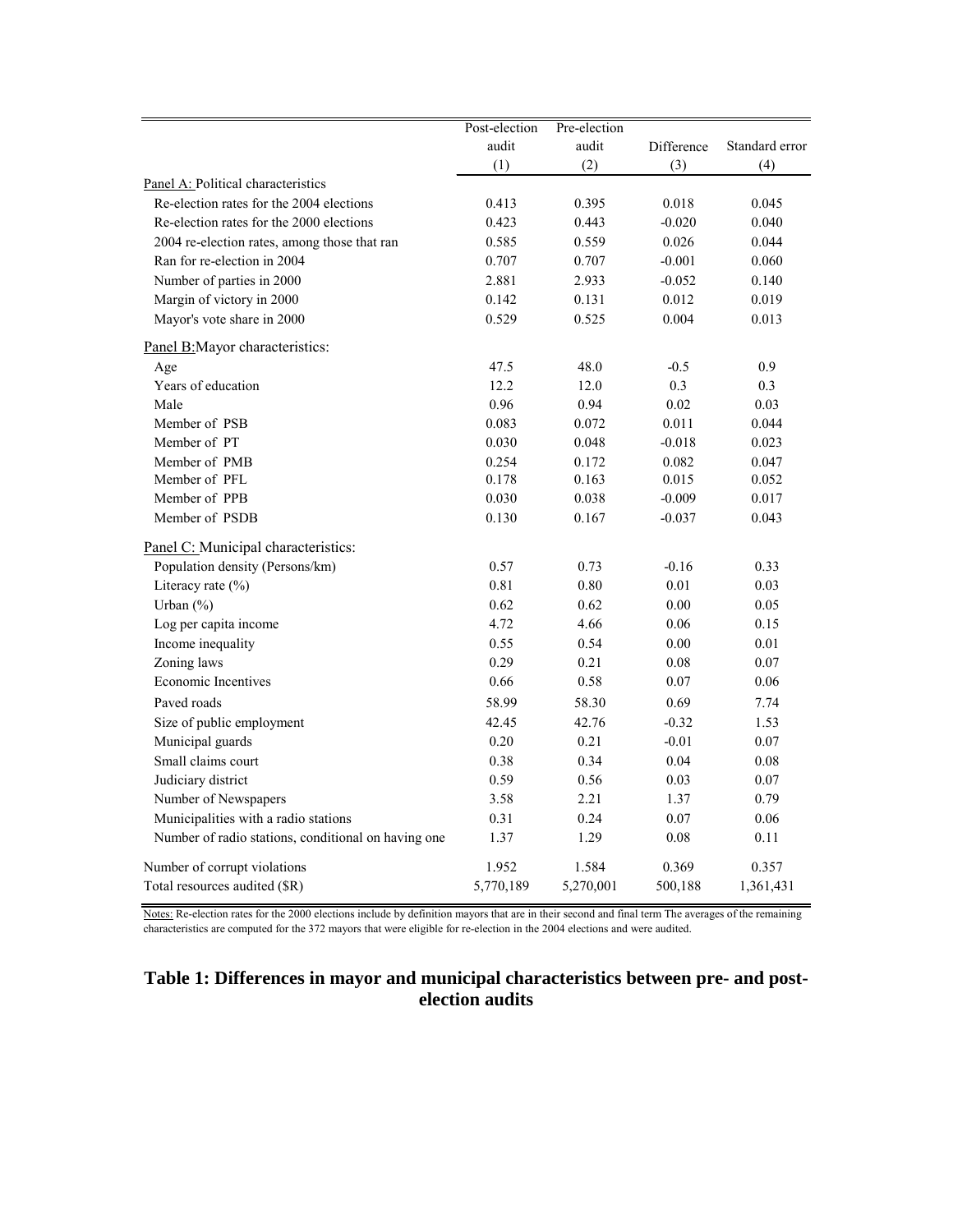|                           | (1)                 | (2)                  | (3)                                | (4)                               |  |  |
|---------------------------|---------------------|----------------------|------------------------------------|-----------------------------------|--|--|
| Panel A.                  |                     |                      | Dependent variable: Pr(reelection) |                                   |  |  |
|                           |                     |                      | Only incumbent mayors              |                                   |  |  |
|                           |                     | All incumbent mayors | that ran for reelection            |                                   |  |  |
|                           |                     |                      |                                    |                                   |  |  |
| Preelection Audit (1/0)   | $-0.036$            | $-0.036$             | $-0.058$                           | $-0.059$                          |  |  |
|                           | [0.053]             | [0.052]              | [0.066]                            | [0.065]                           |  |  |
| Observations              | 372                 | 372                  | 263                                | 263                               |  |  |
| R-squared                 | 0.05                | 0.17                 | 0.07                               | 0.22                              |  |  |
|                           |                     |                      |                                    |                                   |  |  |
| Panel B.                  | Dependent Variable: |                      |                                    |                                   |  |  |
|                           |                     | Vote share           |                                    | Dependent Variable:<br>Win margin |  |  |
|                           |                     |                      |                                    |                                   |  |  |
| Preelection Audit (1/0)   | $-0.043$            | $-0.055$             | $-0.008$                           | $-0.02$                           |  |  |
|                           | [0.072]             | [0.072]              | [0.026]                            | [0.027]                           |  |  |
|                           |                     |                      |                                    |                                   |  |  |
| Observations              | 262                 | 262                  | 262                                | 262                               |  |  |
| R-squared                 | 0.04                | 0.16                 | 0.07                               | 0.22                              |  |  |
| Panel C.                  |                     | Dependent Variable:  | Dependent Variable:                |                                   |  |  |
|                           |                     | Change in vote share |                                    | Change in win margin              |  |  |
|                           |                     |                      |                                    |                                   |  |  |
| Preelection Audit (1/0)   | $-0.023$            | $-0.032$             | $-0.02$                            | $-0.028$                          |  |  |
|                           | [0.018]             | $[0.018]+$           | [0.027]                            | [0.027]                           |  |  |
|                           |                     |                      |                                    |                                   |  |  |
| Observations              | 262                 | 262                  | 262                                | 262                               |  |  |
| R-squared                 | 0.31                | 0.39                 | 0.21                               | 0.31                              |  |  |
|                           |                     |                      |                                    |                                   |  |  |
| State fixed effects       | Yes                 | Yes                  | Yes                                | Yes                               |  |  |
| Municipal characteristics | No                  | Yes                  | N <sub>o</sub>                     | Yes                               |  |  |
| Mayor characteristics     | N <sub>o</sub>      | Yes                  | N <sub>o</sub>                     | Yes                               |  |  |

Notes: Robust standard errors in brackets. Significantly different than zero at 99 (\*\*), 95 (\*), 90 (+) percent confidence. Municipal characteristics include: population density (persons/km), percentage of the population that is literature, percentage of the population that lives in the urban sector, per capita income expressed in logarithms, Gini coefficient for income, effective number of political parties in the 2000 mayor elections, municipal police (1/0), small claims court (1/0), judiciary district (1/0). Mayor characteristics include: gender (1/0 for male), age, married (1/0), education level. party dummies.

**Table 2: Effects of the audits on electoral outcomes**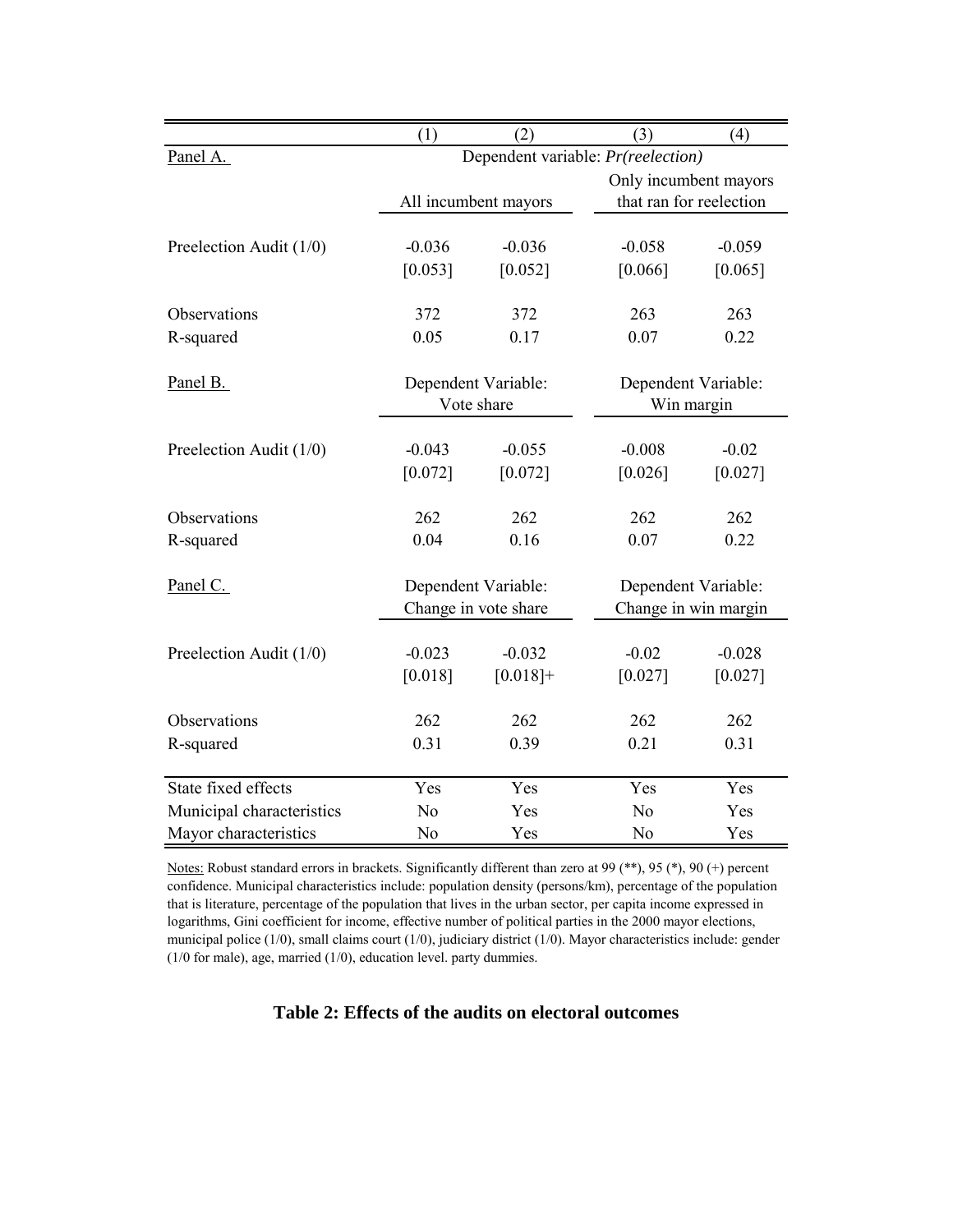| Dependent variable: <i>Pr(re-election)</i>                           |                  | Full sample<br>Corruption $\leq$ 5 |                |            |             | Corruption $\leq$ 4 |                |            |
|----------------------------------------------------------------------|------------------|------------------------------------|----------------|------------|-------------|---------------------|----------------|------------|
|                                                                      | $\left(1\right)$ | (2)                                | (3)            | (4)        | (5)         | (6)                 | (7)            | (8)        |
|                                                                      |                  |                                    |                |            |             |                     |                |            |
| Preelection audit                                                    | 0.029            | 0.030                              | 0.128          | 0.126      | 0.067       | 0.068               | 0.083          | 0.086      |
|                                                                      | [0.083]          | [0.082]                            | [0.100]        | [0.101]    | [0.087]     | [0.087]             | [0.088]        | [0.088]    |
| Preelection audit $\times$ Number of corrupt violations              | $-0.038$         | $-0.038$                           | $-0.211$       | $-0.200$   | $-0.071$    | $-0.070$            | $-0.090$       | $-0.088$   |
|                                                                      | [0.035]          | [0.035]                            | $[0.091]*$     | $[0.090]*$ | $[0.041] +$ | $[0.041]+$          | $[0.042]$ *    | $[0.043]*$ |
| Preelection audit $\times$ Number of corrupt violations <sup>2</sup> |                  |                                    | 0.036          | 0.034      |             |                     |                |            |
|                                                                      |                  |                                    | $[0.017]*$     | $[0.017]*$ |             |                     |                |            |
| Number of corrupt violations                                         | $-0.013$         | $-0.012$                           | 0.035          | 0.037      | 0.008       | 0.012               | 0.000          | 0.003      |
|                                                                      | [0.026]          | [0.027]                            | [0.066]        | [0.066]    | [0.031]     | [0.033]             | [0.035]        | [0.036]    |
| Number of corrupt violations <sup>2</sup>                            |                  |                                    | $-0.009$       | $-0.009$   |             |                     |                |            |
|                                                                      |                  |                                    | [0.011]        | [0.011]    |             |                     |                |            |
| <b>Observations</b>                                                  | 373              | 373                                | 373            | 373        | 362         | 362                 | 351            | 351        |
| R-squared                                                            | 0.05             | 0.18                               | 0.07           | 0.19       | 0.06        | 0.19                | 0.08           | 0.2        |
| F-test (p-values)                                                    |                  |                                    | 0.068          | 0.089      |             |                     |                |            |
| State fixed effects                                                  | Yes              | Yes                                | Yes            | Yes        | Yes         | Yes                 | Yes            | Yes        |
| Municipal characteristics                                            | No               | Yes                                | N <sub>0</sub> | Yes        | No          | Yes                 | N <sub>0</sub> | Yes        |
| Mayor characteristics                                                | N <sub>0</sub>   | Yes                                | N <sub>0</sub> | Yes        | No          | Yes                 | N <sub>0</sub> | Yes        |

Notes: Robust standard errors in brackets. Significantly different than zero at 99 (\*\*), 95 (\*), 90 (+) percent confidence. Municipal characteristics include: population density (persons/km), percentage of the population that is literature, percentage of the population that lives in the urban sector, per capita income expressed in logarithms, Gini coefficient for income, effective number of political parties in the 2000 mayor elections, municipal police  $(1/0)$ , small claims court  $(1/0)$ , judiciary district  $(1/0)$ . Mayor characteristics include: gender (1/0 for male), age, married (1/0), education level. party dummies.

# **Table 3: Effects of the audits on re-election rates by corruption levels**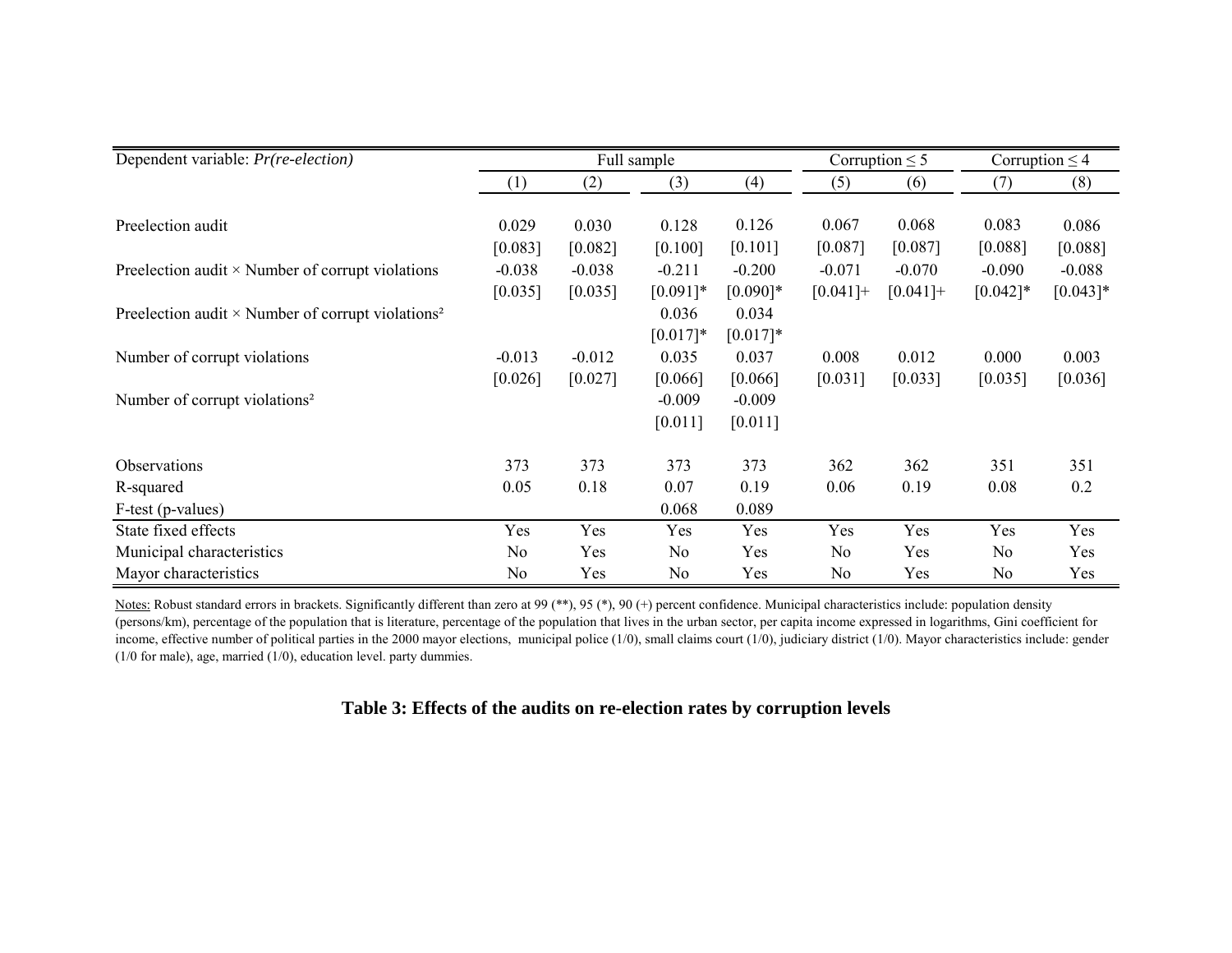|                                                                      |            |                 | Corruption              |            |                      | Corruption  |  |  |
|----------------------------------------------------------------------|------------|-----------------|-------------------------|------------|----------------------|-------------|--|--|
|                                                                      |            | Full sample     | $\leq$ 5<br>Full sample |            |                      | $\leq$ 5    |  |  |
|                                                                      | (1)        | (2)             | (3)                     | (4)        | (5)                  | (6)         |  |  |
| Panel A. Dependent variables:                                        |            | Pr(re-election) |                         |            | Margin of victory    |             |  |  |
| Preelection audit                                                    | 0.045      | 0.153           | 0.072                   | 0.037      | 0.098                | 0.053       |  |  |
|                                                                      | [0.095]    | [0.115]         | [0.099]                 | [0.037]    | $[0.042]*$           | [0.039]     |  |  |
| Preelection audit $\times$ Number of corrupt violations              | $-0.06$    | $-0.256$        | $-0.086$                | $-0.034$   | $-0.147$             | $-0.049$    |  |  |
|                                                                      | [0.039]    | $[0.104]*$      | $[0.046]+$              | $[0.015]*$ | $[0.040]$ **         | $[0.019]**$ |  |  |
| Preelection audit $\times$ Number of corrupt violations <sup>2</sup> |            | 0.041           |                         |            | 0.024                |             |  |  |
|                                                                      |            | $[0.019]*$      |                         |            | $[0.007]**$          |             |  |  |
| Number of corrupt violations                                         | $-0.016$   | 0.045           | 0.001                   | 0.011      | 0.041                | 0.019       |  |  |
|                                                                      | [0.030]    | [0.076]         | [0.036]                 | [0.012]    | [0.029]              | [0.014]     |  |  |
| Number of corrupt violations <sup>2</sup>                            |            | $-0.011$        |                         |            | $-0.005$             |             |  |  |
|                                                                      |            | [0.012]         |                         |            | [0.005]              |             |  |  |
| Observations                                                         | 264        | 264             | 256                     | 264        | 264                  | 256         |  |  |
| R-squared                                                            | 0.24       | 0.25            | 0.24                    | 0.18       | 0.22                 | 0.2         |  |  |
| F-test (p-values)                                                    |            | 0.03            |                         |            | 0.00                 |             |  |  |
|                                                                      |            |                 |                         |            |                      |             |  |  |
| Panel B. Dependent variables:                                        |            | Vote share      |                         |            | Change in vote share |             |  |  |
| Preelection audit                                                    | 0.078      | 0.209           | 0.104                   | $-0.014$   | 0.035                | 0.006       |  |  |
|                                                                      | $[0.102]$  | $[0.121] +$     | [0.106]                 | [0.027]    | [0.030]              | $[0.027]$   |  |  |
| Preelection audit $\times$ Number of corrupt violations              | $-0.078$   | $-0.315$        | $-0.104$                | $-0.01$    | $-0.098$             | $-0.029$    |  |  |
|                                                                      | $[0.041]+$ | $[0.109]**$     | $[0.048]*$              | [0.012]    | $[0.031]$ **         | $[0.013]*$  |  |  |
| Preelection audit $\times$ Number of corrupt violations <sup>2</sup> |            | 0.049           |                         |            | 0.018                |             |  |  |
|                                                                      |            | $[0.021]$ *     |                         |            | $[0.006]$ **         |             |  |  |
| Number of corrupt violations                                         | $-0.002$   | 0.069           | 0.014                   | $-0.001$   | 0.026                | 0.01        |  |  |
|                                                                      | [0.032]    | [0.080]         | [0.039]                 | [0.010]    | [0.023]              | [0.010]     |  |  |
| Number of corrupt violations <sup>2</sup>                            |            | $-0.013$        |                         |            | $-0.005$             |             |  |  |
|                                                                      |            | [0.013]         |                         |            | [0.005]              |             |  |  |
| Observations                                                         | 264        | 264             | 256                     | 264        | 264                  | 256         |  |  |
| R-squared                                                            | 0.24       | 0.26            | 0.24                    | 0.4        | 0.43                 | 0.42        |  |  |
| F-test (p-values)                                                    |            | 0.01            |                         |            | 0.00                 |             |  |  |
| State fixed effects                                                  | Yes        | Yes             | Yes                     | Yes        | Yes                  | Yes         |  |  |
| Municipal characteristics                                            | Yes        | Yes             | Yes                     | Yes        | Yes                  | Yes         |  |  |
| Mayor characteristics                                                | Yes        | Yes             | Yes                     | Yes        | Yes                  | Yes         |  |  |

Notes: Robust standard errors in brackets. Significantly different than zero at 99 (\*\*), 95 (\*), 90 (+) percent confidence. Municipal characteristics include: population density (persons/km), percentage of the population that is literature, percentage of the population that lives in the urban sector, per capita income expressed in logarithms, Gini coefficient for income, effective number of political parties in the 2000 mayor elections, municipal police (1/0), small claims court (1/0), judiciary district (1/0). Mayor characteristics include: gender (1/0 for male), age, married (1/0), education level. party dummies.

# **Table 4: Effects of the audits on other electoral outcomes by corruption levels**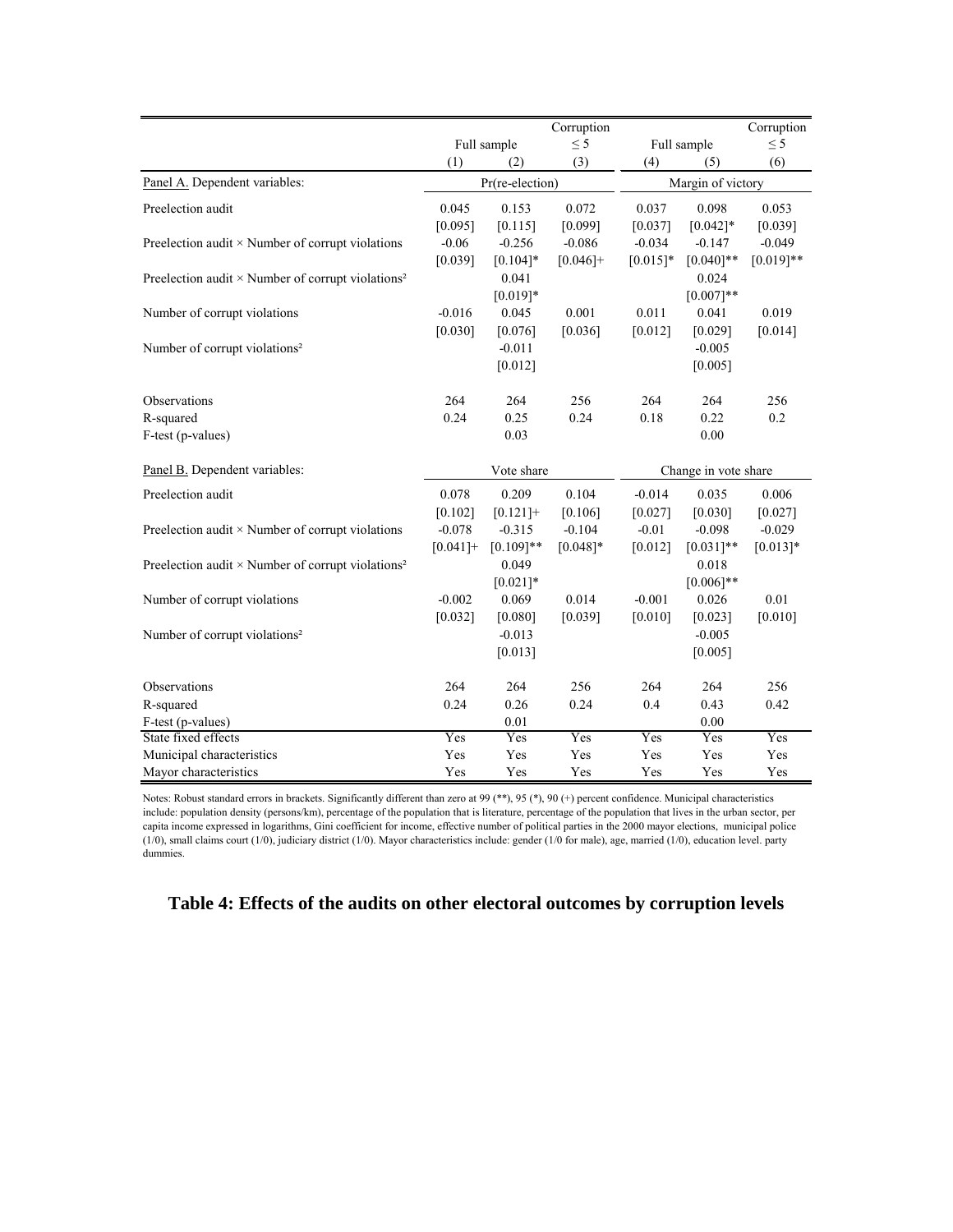|                                                                      | Full sample |           |          |                         |          | Corruption $\leq$ 5     |             | Corruption $\leq 4$ |
|----------------------------------------------------------------------|-------------|-----------|----------|-------------------------|----------|-------------------------|-------------|---------------------|
|                                                                      |             | Number of |          |                         |          |                         |             |                     |
| Dependent variable: corrupt violations                               |             |           |          |                         |          | $Pr(re-election)$       |             |                     |
|                                                                      | (1)         | (2)       | (3)      | (4)                     | (5)      | (6)                     | (7)         | (8)                 |
| Preelection audit                                                    | $-0.332$    | $-0.231$  | 0.067    | 0.079                   | 0.043    | 0.096                   | 0.056       | 0.111               |
|                                                                      | [0.261]     | [0.298]   | [0.121]  | [0.132]                 | [0.110]  | [0.125]                 | [0.115]     | [0.129]             |
| Preelection audit $\times$ Number of corrupt violations              |             |           | $-0.208$ | $-0.180$                | $-0.076$ | $-0.071$                | $-0.094$    | $-0.088$            |
|                                                                      |             |           |          | $[0.091]$ * $[0.090]$ * |          | $[0.040] + [0.039] +$   | $[0.043]$ * | $[0.041]$ *         |
| Preelection audit $\times$ Number of corrupt violations <sup>2</sup> |             |           | 0.035    | 0.031                   |          |                         |             |                     |
|                                                                      |             |           |          | $[0.017]*$ $[0.017]+$   |          |                         |             |                     |
| Preelection audit $\times$ Member of the governor's coalition        | $-0.155$    | $-0.155$  | 0.056    | 0.055                   | 0.06     | 0.059                   | 0.1         | 0.103               |
|                                                                      | [0.256]     | [0.388]   | [0.134]  | [0.132]                 | [0.136]  | [0.134]                 | [0.140]     | [0.138]             |
| Preelection audit $\times$ Margin of victory in 2000 elections       |             | $-0.638$  |          | $-0.089$                |          | $-0.198$                |             | $-0.22$             |
|                                                                      |             | [0.868]   |          | [0.311]                 |          | [0.316]                 |             | [0.315]             |
| Preelection audit $\times$ PT                                        | $-0.004$    | $-0.034$  | 0.269    | 0.299                   | 0.28     | 0.3                     | 0.186       | 0.208               |
|                                                                      | [0.861]     | [0.864]   | [0.286]  | [0.278]                 | [0.290]  | [0.278]                 | [0.280]     | $[0.267]$           |
| Preelection audit $\times$ PMB                                       | 0.157       | 0.132     | 0.19     | 0.141                   | 0.145    | 0.073                   | 0.106       | 0.033               |
|                                                                      | [0.389]     | [0.398]   | [0.130]  | [0.128]                 | [0.134]  | [0.130]                 | [0.136]     | [0.134]             |
| Preelection audit $\times$ PFL                                       | 0.064       | 0.052     | $-0.003$ | $-0.014$                | $-0.082$ | $-0.101$                | $-0.015$    | $-0.033$            |
|                                                                      | [0.445]     | [0.455]   | [0.153]  | [0.147]                 | [0.157]  | [0.149]                 | [0.160]     | [0.151]             |
| Preelection audit $\times$ PSDB                                      | $-0.456$    | $-0.471$  | $-0.282$ | $-0.252$                | $-0.483$ | $-0.533$                | $-0.515$    | $-0.566$            |
|                                                                      | [0.989]     | [0.978]   | [0.262]  | [0.295]                 |          | $[0.244]$ * $[0.241]$ * | $[0.249]$ * | $[0.248]$ *         |
| Preelection audit $\times$ PSB                                       | 0.093       | 0.073     | $-0.325$ | $-0.435$                | $-0.322$ | $-0.46$                 | $-0.285$    | $-0.422$            |
|                                                                      | [0.628]     | [0.637]   | [0.262]  | $[0.253]+$              | [0.262]  | $[0.253]+$              | [0.264]     | $[0.255]$ +         |
| Preelection audit $\times$ PTB                                       | $-0.549$    | $-0.562$  | 0.324    | 0.272                   | 0.295    | 0.232                   | 0.274       | 0.216               |
|                                                                      | [0.591]     | [0.594]   | [0.207]  | [0.221]                 | [0.212]  | [0.227]                 | [0.216]     | $[0.231]$           |
| Observations                                                         | 373         | 373       | 373      | 373                     | 362      | 362                     | 351         | 351                 |
| R-squared                                                            | 0.35        | 0.35      | 0.19     | 0.28                    | 0.21     | 0.27                    | 0.22        | 0.28                |
| F-test of the additional interaction terms (P-value)                 | 0.97        | 0.97      | 0.20     | 0.39                    | 0.09     | 0.08                    | 0.15        | 0.13                |

Notes: Robust standard errors in brackets. Significantly different than zero at 99 (\*\*), 95 (\*), 90 (+) percent confidence. All regressions include mayor and municipal characteristics, in addition to state intercepts. For each interaction term, the regression also controls for the direct effect. Municipal characteristics include: population density (persons/km), percentage of the population that is literature, percentage of the population that lives in the urban sector, per capita income expressed in logarithms, Gini coefficient for income, effective number of political parties in the 2000 mayor elections, municipal police (1/0), small claims court (1/0), judiciary district (1/0). Mayor characteristics include: gender (1/0 for male), age, married (1/0), education level. party dummies. There are mayors from 18 political parties, the six party indicators listed in the regression represent the major ones in the Brazil, and account for 70 percent of the mayors.

**Table 5: Testing for manipulation of the auditing process**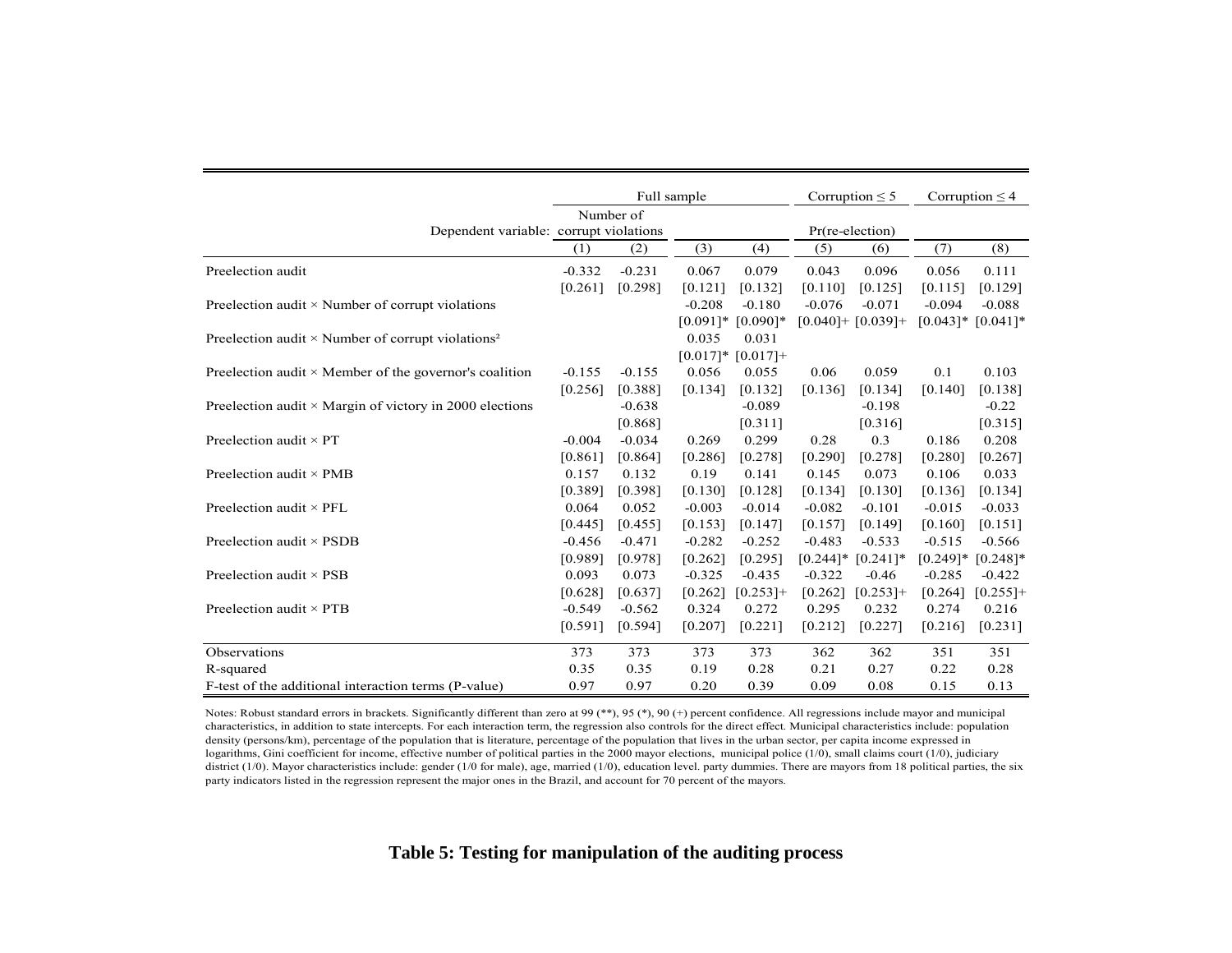| Dependent variable:                                                  |          | Vote share in 2000 |            |            |          | Margin of victory in 2000 |          |                       |  |
|----------------------------------------------------------------------|----------|--------------------|------------|------------|----------|---------------------------|----------|-----------------------|--|
|                                                                      |          |                    | Corruption | Corruption |          |                           |          | Corruption Corruption |  |
|                                                                      |          | Full Sample        | $\leq$ 5   | $\leq$ 4   |          | Full Sample               | $\leq$ 5 | $\leq$ 4              |  |
|                                                                      | (1)      | (2)                | (3)        | (4)        | (5)      | (6)                       | (7)      | (8)                   |  |
|                                                                      |          |                    |            |            |          |                           |          |                       |  |
| Preelection audit                                                    | $-0.001$ | 0.007              | 0.000      | 0.001      | $-0.011$ | $-0.003$                  | $-0.012$ | $-0.011$              |  |
|                                                                      | [0.014]  | [0.016]            | [0.014]    | [0.015]    | [0.022]  | [0.027]                   | [0.023]  | [0.024]               |  |
| Preelection audit $\times$ Number of corrupt violations              | $-0.003$ | $-0.015$           | $-0.003$   | $-0.004$   | 0.000    | $-0.014$                  | 0.001    | $\theta$              |  |
|                                                                      | [0.006]  | [0.015]            | [0.006]    | [0.007]    | [0.010]  | [0.024]                   | [0.010]  | [0.012]               |  |
| Preelection audit $\times$ Number of corrupt violations <sup>2</sup> |          | 0.002              |            |            |          | 0.003                     |          |                       |  |
|                                                                      |          | [0.003]            |            |            |          | [0.005]                   |          |                       |  |
| Number of corrupt violations                                         | 0.003    | 0.009              | 0.005      | 0.005      | $-0.001$ | 0.005                     | 0.001    | 0.002                 |  |
|                                                                      | [0.005]  | [0.011]            | [0.005]    | [0.006]    | [0.007]  | [0.018]                   | [0.008]  | [0.009]               |  |
| Number of corrupt violations <sup>2</sup>                            |          | $-0.001$           |            |            |          | $-0.001$                  |          |                       |  |
|                                                                      |          | [0.002]            |            |            |          | [0.003]                   |          |                       |  |
|                                                                      |          |                    |            |            |          |                           |          |                       |  |
| Observations                                                         |          |                    |            |            |          |                           |          |                       |  |
| R-squared                                                            |          |                    |            |            |          |                           |          |                       |  |
| F-test (p-values)                                                    |          |                    |            |            |          |                           |          |                       |  |
| State fixed effects                                                  | Yes      | Yes                | Yes        | Yes        | Yes      | Yes                       | Yes      | Yes                   |  |
| Municipal characteristics                                            | Yes      | Yes                | Yes        | Yes        | Yes      | Yes                       | Yes      | Yes                   |  |
| Mayor characteristics                                                | Yes      | Yes                | Yes        | Yes        | Yes      | Yes                       | Yes      | Yes                   |  |

Notes: Robust standard errors in brackets. Significantly different than zero at 99 (\*\*), 95 (\*), 90 (+) percent confidence. Municipal characteristics include: population density (persons/km), percentage of the population that is literature, percentage of the population that lives in the urban sector, per capita income expressed in logarithms, Gini coefficient for income, effective number of political parties in the 2000 mayor elections, municipal police  $(1/0)$ , small claims court  $(1/0)$ , judiciary district  $(1/0)$ . Mayor characteristics include: gender (1/0 for male), age, married (1/0), education level. party dummies.

### **Table 6: A placebo analysis on the effects of the audits on 2000 election outcomes by corruption**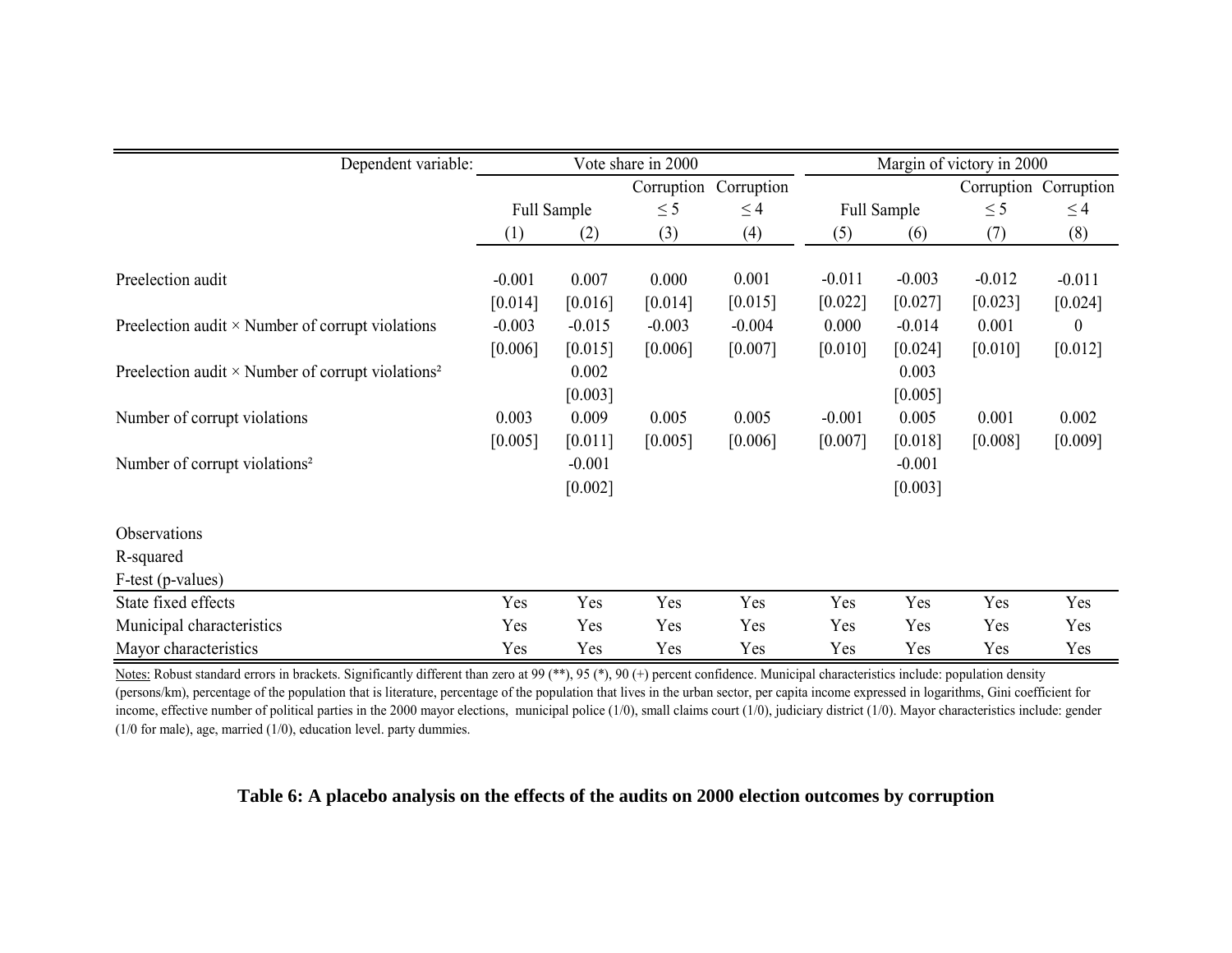| Dependent variable: <i>Pr(re-election)</i>                                         |                |              | Full sample    |              |             | Corruption $\leq$ 5<br>Corruption $\leq$ 4 |                |              |
|------------------------------------------------------------------------------------|----------------|--------------|----------------|--------------|-------------|--------------------------------------------|----------------|--------------|
|                                                                                    | (1)            | (2)          | (3)            | (4)          | (5)         | (6)                                        | (7)            | (8)          |
|                                                                                    |                |              |                |              |             |                                            |                |              |
| Preelection audit                                                                  | $-0.046$       | $-0.059$     | 0.041          | 0.003        | $-0.011$    | $-0.033$                                   | 0.000          | $-0.017$     |
|                                                                                    | [0.091]        | [0.091]      | [0.112]        | [0.114]      | [0.096]     | [0.096]                                    | [0.098]        | [0.098]      |
| Preelection audit $\times$ Number of radio stations                                | 0.188          | 0.229        | 0.291          | 0.402        | 0.216       | 0.271                                      | 0.255          | 0.312        |
|                                                                                    | $[0.097]+$     | $[0.099]$ *  | $[0.138]*$     | $[0.145]$ ** | $[0.103]*$  | $[0.104]$ **                               | $[0.100]*$     | $[0.105]$ ** |
| Preelection audit $\times$ Corrupt violations $\times$ Radio stations              | $-0.107$       | $-0.118$     | $-0.271$       | $-0.367$     | $-0.140$    | $-0.157$                                   | $-0.198$       | $-0.230$     |
|                                                                                    | $[0.045]$ *    | $[0.045]$ ** | $[0.140] +$    | $[0.145]*$   | $[0.064]$ * | $[0.067]$ *                                | $[0.053]$ **   | $[0.057]**$  |
| Preelection audit $\times$ Corrupt violations <sup>2</sup> $\times$ Radio stations |                |              | 0.030          | 0.046        |             |                                            |                |              |
|                                                                                    |                |              | [0.026]        | $[0.027]+$   |             |                                            |                |              |
| Preelection audit $\times$ Number of corrupt violations                            | 0.001          | 0.007        | $-0.155$       | $-0.106$     | $-0.031$    | $-0.018$                                   | $-0.043$       | $-0.028$     |
|                                                                                    | [0.038]        | [0.038]      | [0.104]        | [0.103]      | [0.044]     | [0.044]                                    | [0.046]        | [0.046]      |
| Preelection audit $\times$ Number of corrupt violations <sup>2</sup>               |                |              | 0.033          | 0.025        |             |                                            |                |              |
|                                                                                    |                |              | $[0.019]+$     | [0.019]      |             |                                            |                |              |
| Number of corrupt violations                                                       | $-0.032$       | $-0.034$     | 0.030          | $-0.004$     | $-0.007$    | $-0.013$                                   | $-0.018$       | $-0.022$     |
|                                                                                    | [0.028]        | [0.029]      | [0.075]        | [0.077]      | [0.034]     | [0.035]                                    | [0.037]        | [0.038]      |
| Number of corrupt violations <sup>2</sup>                                          |                |              | $-0.012$       | $-0.005$     |             |                                            |                |              |
|                                                                                    |                |              | [0.012]        | [0.012]      |             |                                            |                |              |
| Number of radio stations                                                           | $-0.127$       | $-0.131$     | $-0.160$       | $-0.237$     | $-0.133$    | $-0.150$                                   | $-0.140$       | $-0.151$     |
|                                                                                    | $[0.054]*$     | $[0.064]$ *  | [0.104]        | $[0.115]*$   | $[0.053]*$  |                                            | $[0.052]$ **   | $[0.063]*$   |
|                                                                                    | 0.045          | 0.050        |                |              |             | $[0.063]*$<br>0.058                        | 0.052          |              |
| Number of corrupt violations $\times$ Number of radio stations                     |                |              | 0.073          | 0.158        | 0.045       |                                            |                | 0.064        |
|                                                                                    | $[0.021]$ *    | $[0.026]+$   | [0.108]        | [0.113]      | $[0.021]$ * | $[0.025]*$                                 | $[0.020]*$     | $[0.024]$ ** |
| Number of corrupt violations <sup>2</sup> $\times$ Number of radio stations        |                |              | $-0.005$       | $-0.020$     |             |                                            |                |              |
|                                                                                    |                |              | $[0.020]$      | [0.021]      |             |                                            |                |              |
| Observations                                                                       | 373            | 373          | 373            | 373          | 362         | 362                                        | 351            | 351          |
| R-squared                                                                          | 0.07           | 0.20         | 0.10           | 0.22         | 0.08        | 0.21                                       | 0.11           | 0.24         |
| F-test (p-values)                                                                  |                |              |                |              |             |                                            |                |              |
| State fixed effects                                                                | Yes            | Yes          | Yes            | Yes          | Yes         | Yes                                        | Yes            | Yes          |
| Municipal characteristics                                                          | No             | Yes          | No             | Yes          | No          | Yes                                        | No             | Yes          |
| Mayor characteristics                                                              | N <sub>0</sub> | Yes          | N <sub>0</sub> | Yes          | No          | Yes                                        | N <sub>0</sub> | Yes          |

Notes: Robust standard errors in brackets. Significantly different than zero at 99 (\*\*), 95 (\*), 90 (+) percent confidence. Municipal characteristics include: population density (persons/km), percentage of the population that is literature, percentage of the population that lives in the urban sector, per capita income expressed in logarithms, Gini coefficient for income, effective number of political parties in the 2000 mayor elections, municipal police (1/0), small claims court (1/0), judiciary district (1/0). Mayor characteristics include: gender (1/0 for male), age, married (1/0), education level. party dummies.

# **Table 7: Effects of the audits on re-election rates by corruption levels and radio**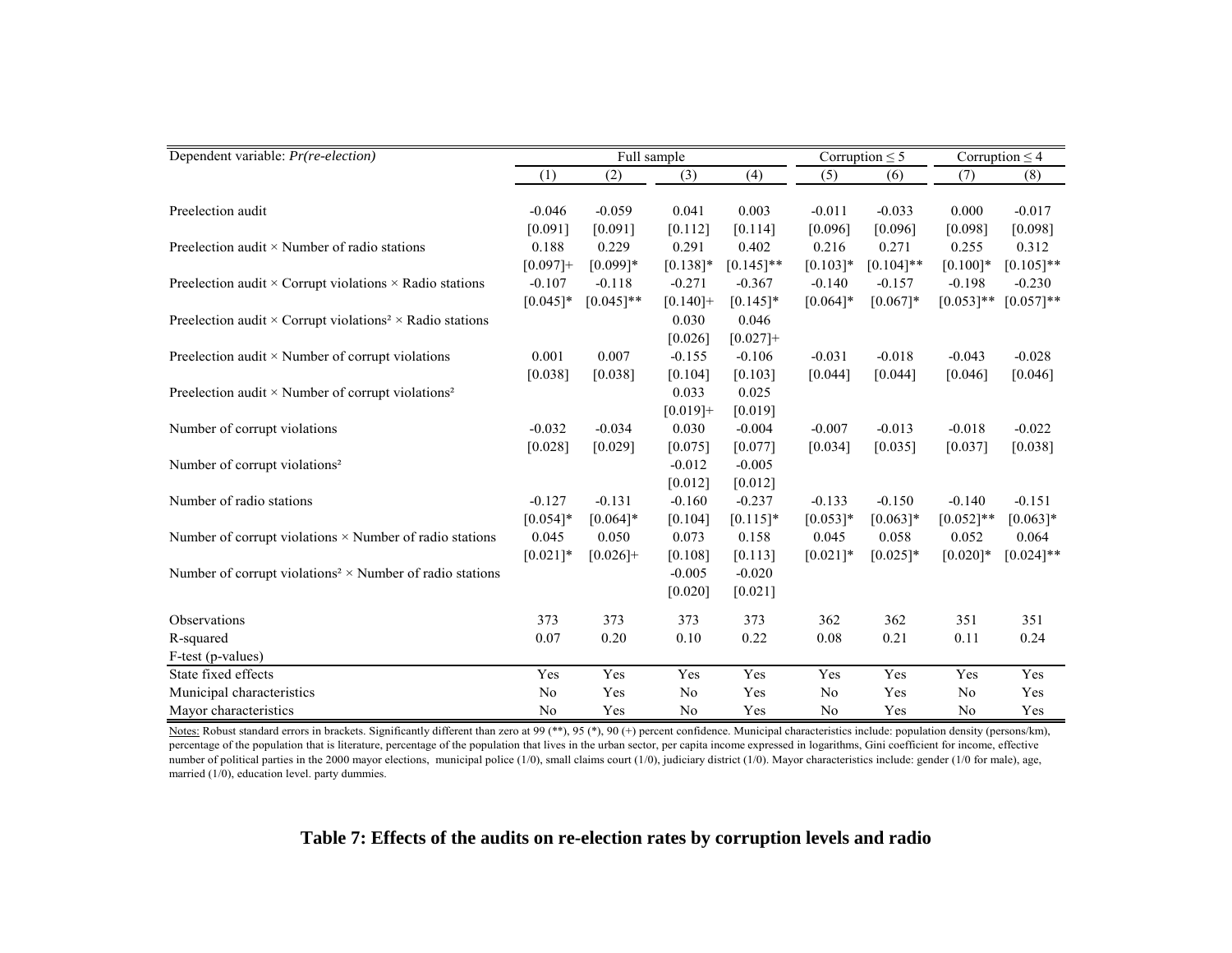| Dependent Variable:                                                   | Pr(Reelection) |              |              |              |              |              |              |              |             |
|-----------------------------------------------------------------------|----------------|--------------|--------------|--------------|--------------|--------------|--------------|--------------|-------------|
|                                                                       | (1)            | (2)          | (3)          | (4)          | (5)          | (6)          | (7)          | (8)          | (9)         |
|                                                                       |                |              |              |              |              |              |              |              |             |
| Preelection audit                                                     | $-0.046$       | 0.219        | 0.15         | 0.607        | $-0.427$     | $-0.215$     | $-0.123$     | $-0.33$      | $-0.293$    |
|                                                                       | [0.091]        | [0.252]      | [0.255]      | [0.754]      | [0.938]      | [1.165]      | [1.216]      | [1.224]      | [1.223]     |
| Preelection audit $\times$ Number of corrupt violations               | 0.001          | $-0.196$     | $-0.168$     | $-0.190$     | 0.090        | $-0.085$     | $-0.122$     | $-0.134$     | $-0.202$    |
|                                                                       | [0.038]        | $[0.107]+$   | [0.108]      | [0.287]      | [0.367]      | [0.415]      | [0.429]      | [0.414]      | [0.416]     |
| Preelection audit $\times$ Number of radio stations                   | 0.188          | 0.233        | 0.256        | 0.274        | 0.254        | 0.253        | 0.284        | 0.295        | 0.309       |
|                                                                       | $[0.097]+$     | $[0.105]*$   | $[0.108]*$   | $[0.110]$ *  | $[0.112]*$   | $[0.113]*$   | $[0.117]*$   | $[0.119]*$   | $[0.121]$ * |
| Preelection audit $\times$ Corrupt violations $\times$ Radio stations | $-0.107$       | $-0.152$     | $-0.156$     | $-0.163$     | $-0.155$     | $-0.152$     | $-0.162$     | $-0.182$     | $-0.190$    |
|                                                                       | $[0.045]*$     | $[0.048]$ ** | $[0.048]$ ** | $[0.049]$ ** | $[0.050]**$  | $[0.051]$ ** | $[0.053]$ ** | $[0.056]$ ** | $[0.057]**$ |
| Number of corrupt violations                                          | $-0.032$       | 0.027        | 0.011        | $-0.075$     | $-0.044$     | $-0.054$     | $-0.007$     | $-0.079$     | $-0.084$    |
|                                                                       | [0.028]        | [0.086]      | [0.088]      | [0.228]      | [0.231]      | [0.231]      | [0.256]      | [0.251]      | [0.257]     |
| Number of radio stations                                              | $-0.127$       | $-0.145$     | $-0.179$     | $-0.181$     | $-0.176$     | $-0.17$      | $-0.166$     | $-0.144$     | $-0.167$    |
|                                                                       | $[0.054]*$     | $[0.055]$ ** | $[0.061]$ ** | $[0.061]$ ** | $[0.062]$ ** | $[0.063]$ ** | $[0.067]*$   | $[0.069]*$   | $[0.073]*$  |
| Number of corrupt violations $\times$ Number of radio stations        | 0.045          | 0.055        | 0.063        | 0.066        | 0.064        | 0.062        | 0.064        | 0.050        | 0.056       |
|                                                                       | $[0.021]$ *    | $[0.020]$ ** | $[0.021]$ ** | $[0.021]$ ** | $[0.021]$ ** | $[0.021]$ ** | $[0.022]$ ** | $[0.022]$ *  | $[0.024]$ * |
| Triple interactions terms:                                            |                |              |              |              |              |              |              |              |             |
| Urban                                                                 | N              | Y            | Y            | Y            | Y            | Y            | Y            | Y            | Y           |
| Population density (Population/Area)                                  | N              | N            | Y            | Y            | Y            | Y            | Y            | Y            | Y           |
| Literacy rate                                                         | N              | N            | N            | Y            | Y            | Y            | Y            | Y            | Y           |
| Per capita income                                                     | N              | N            | N            | N            | Y            | Y            | Y            | Y            | Y           |
| Income inequality                                                     | N              | N            | N            | N            | N            | Y            | Y            | Y            | Y           |
| Judiciary district                                                    | N              | N            | N            | N            | N            | N            | Y            | Y            | Y           |
| <b>Electoral Competition</b>                                          | N              | N            | N            | N            | N            | N            | N            | Y            | Y           |
| Municipal Characteristics                                             | N              | N            | $\mathbf N$  | N            | N            | N            | N            | N            | Y           |
| State Intercepts                                                      | Y              | Y            | Y            | Y            | Y            | Y            | Y            | Y            | Y           |
| Observations                                                          | 373            | 373          | 373          | 373          | 373          | 373          | 373          | 373          | 373         |
| R-squared                                                             | 0.07           | 0.08         | 0.09         | 0.1          | 0.12         | 0.12         | 0.13         | 0.15         | 0.16        |

Notes: Robust standard errors in brackets. Significantly different than zero at 99 (\*\*), 95 (\*), 90 (+) percent confidence. Each regression controls for the number of corrupt violation, the square of the number of corruption violations, the number of radio stations, the number radio stations interacted with the number of corrupt violations, and the number of radio stations interacted with the square of the number of corrupt violations. Municipal characteristics include: population density (persons/km), percentage of the population that is literature, percentage of the population that lives in the urban sector, per capita income expressed in logarithms, Gini coefficient for income, effective number of political parties in the 2000 mayor elections, , municipal police (1/0), small claims court (1/0), judiciary district (1/0), number of daily newspapers, number of AM radio stations. Mayor characteristics include: gender (1/0 for male), age, married (1/0), education level. party dummies.

**Table 8: Testing for compositional confounds**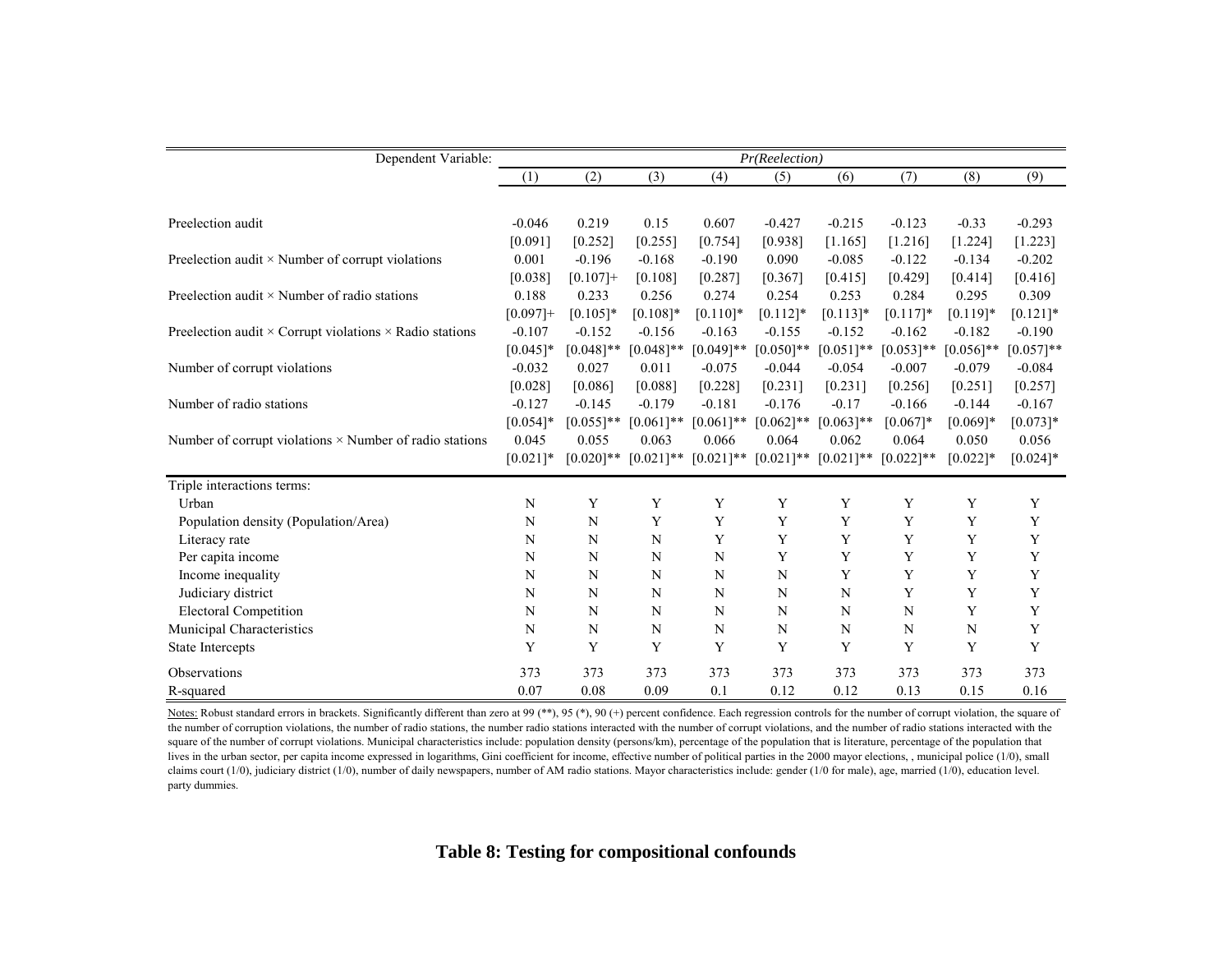|                                                                      | Full       | $Sep-03$ - | Oct-03 -    | Dec-03 -    | Feb-04 -    | Aug-04 -   | Sep-04 -   |
|----------------------------------------------------------------------|------------|------------|-------------|-------------|-------------|------------|------------|
| Dependent variable: Pr(re-election)                                  | Sample     | $Jun-05$   | $Jun-05$    | $Jun-05$    | $Jun-05$    | $Jun-05$   | $Jun-05$   |
|                                                                      | (1)        | (2)        | (3)         | (4)         | (5)         | (6)        | (7)        |
| Panel A. Full sample                                                 |            |            |             |             |             |            |            |
| Preelection audit                                                    | 0.126      | 0.113      | 0.166       | 0.176       | 0.194       | 0.107      | 0.143      |
|                                                                      | [0.101]    | [0.104]    | [0.105]     | [0.109]     | $[0.110]+$  | [0.126]    | [0.138]    |
| Preelection audit $\times$ Number of corrupt violations              | $-0.200$   | $-0.180$   | $-0.202$    | $-0.212$    | $-0.211$    | $-0.144$   | $-0.195$   |
|                                                                      | $[0.090]*$ | $[0.095]+$ | $[0.096]*$  | $[0.098]*$  | $[0.103]*$  | [0.115]    | [0.125]    |
| Preelection audit $\times$ Number of corrupt violations <sup>2</sup> | 0.034      | 0.029      | 0.029       | 0.030       | 0.031       | 0.019      | 0.027      |
|                                                                      | $[0.017]*$ | [0.018]    | [0.018]     | [0.019]     | [0.019]     | [0.022]    | [0.023]    |
| Number of corrupt violations                                         | 0.037      | 0.034      | 0.026       | 0.037       | 0.040       | 0.025      | 0.038      |
|                                                                      | [0.066]    | [0.067]    | [0.068]     | [0.068]     | [0.068]     | [0.067]    | [0.067]    |
| Number of corrupt violations <sup>2</sup>                            | $-0.009$   | $-0.009$   | $-0.008$    | $-0.009$    | $-0.009$    | $-0.008$   | $-0.008$   |
|                                                                      | [0.011]    | [0.011]    | [0.011]     | [0.011]     | [0.011]     | [0.011]    | [0.011]    |
| Observations                                                         | 373        | 358        | 335         | 310         | 284         | 255        | 228        |
| F-test (p-values)                                                    | 0.19       | 0.18       | 0.2         | 0.21        | 0.22        | 0.22       | 0.24       |
| Panel B: Corruption $\leq 4$                                         |            |            |             |             |             |            |            |
| Preelection audit                                                    | 0.086      | 0.077      | 0.138       | 0.154       | 0.176       | 0.112      | 0.146      |
|                                                                      | [0.125]    | [0.127]    | [0.121]     | [0.127]     | [0.123]     | [0.131]    | $[0.122]$  |
| Preelection audit $\times$ Number of corrupt violations              | $-0.088$   | $-0.083$   | $-0.113$    | $-0.124$    | $-0.126$    | $-0.096$   | $-0.122$   |
|                                                                      | $[0.050]+$ | [0.049]    | $[0.044]$ * | $[0.047]$ * | $[0.049]$ * | $[0.050]+$ | $[0.052]*$ |
| Number of corrupt violations                                         | 0.003      | $-0.002$   | $-0.005$    | 0.002       | 0.002       | $-0.003$   | 0.008      |
|                                                                      | [0.049]    | [0.053]    | [0.050]     | [0.049]     | [0.051]     | [0.053]    | [0.054]    |
| Observations                                                         | 351        | 337        | 314         | 289         | 264         | 238        | 211        |

Notes: Robust standard errors in brackets. Significantly different than zero at 99 (\*\*), 95 (\*), 90 (+) percent confidence. All regression include municipal, mayor and state fixed-effects. Municipal characteristics include: population density (persons/km), percentage of the population that is literature, percentage of the population that lives in the urban sector, per capita income expressed in logarithms, Gini coefficient for income, effective number of political parties in the 2000 mayor elections, municipal police (1/0), small claims court (1/0), judiciary district (1/0). Mayor characteristics include: gender (1/0 for male), age, married (1/0), education level. party dummies.

**Table 9: Effect of the audits on re-election rates by corruption, and timing of the lotteries**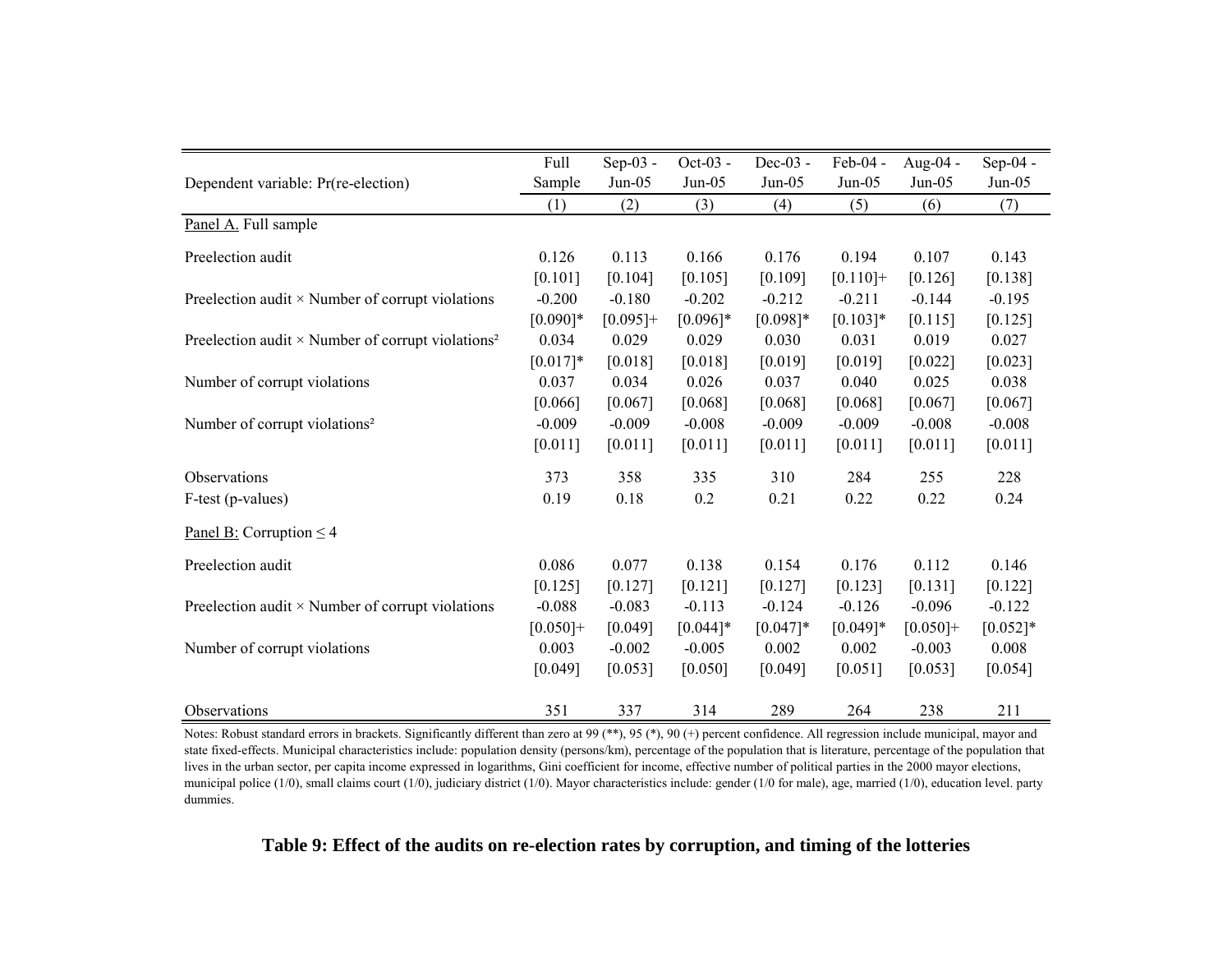

**Figure 1: Distribution of corruption violations by pre versus post-election audits**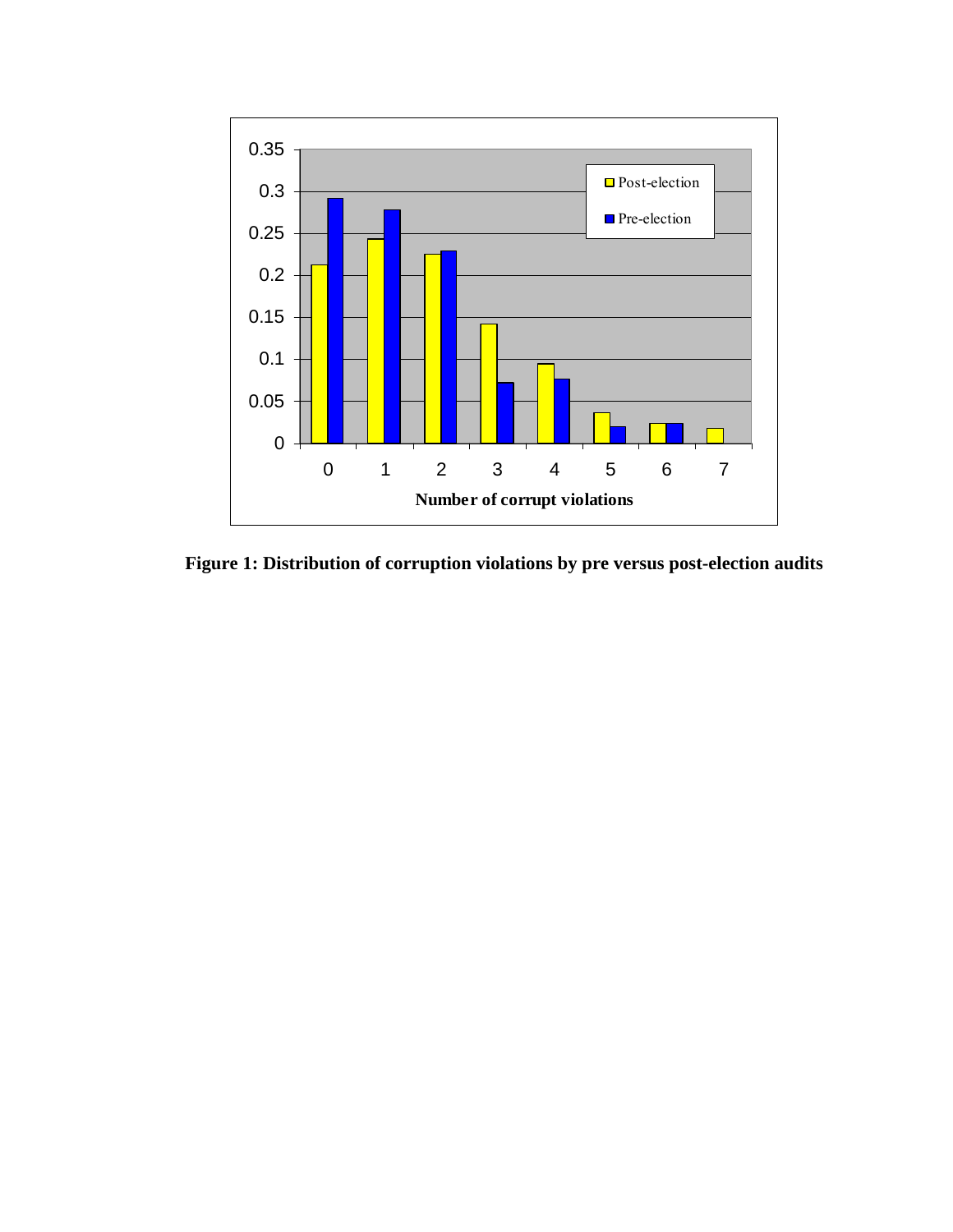

**Figure 2: Timing of the release of the audits**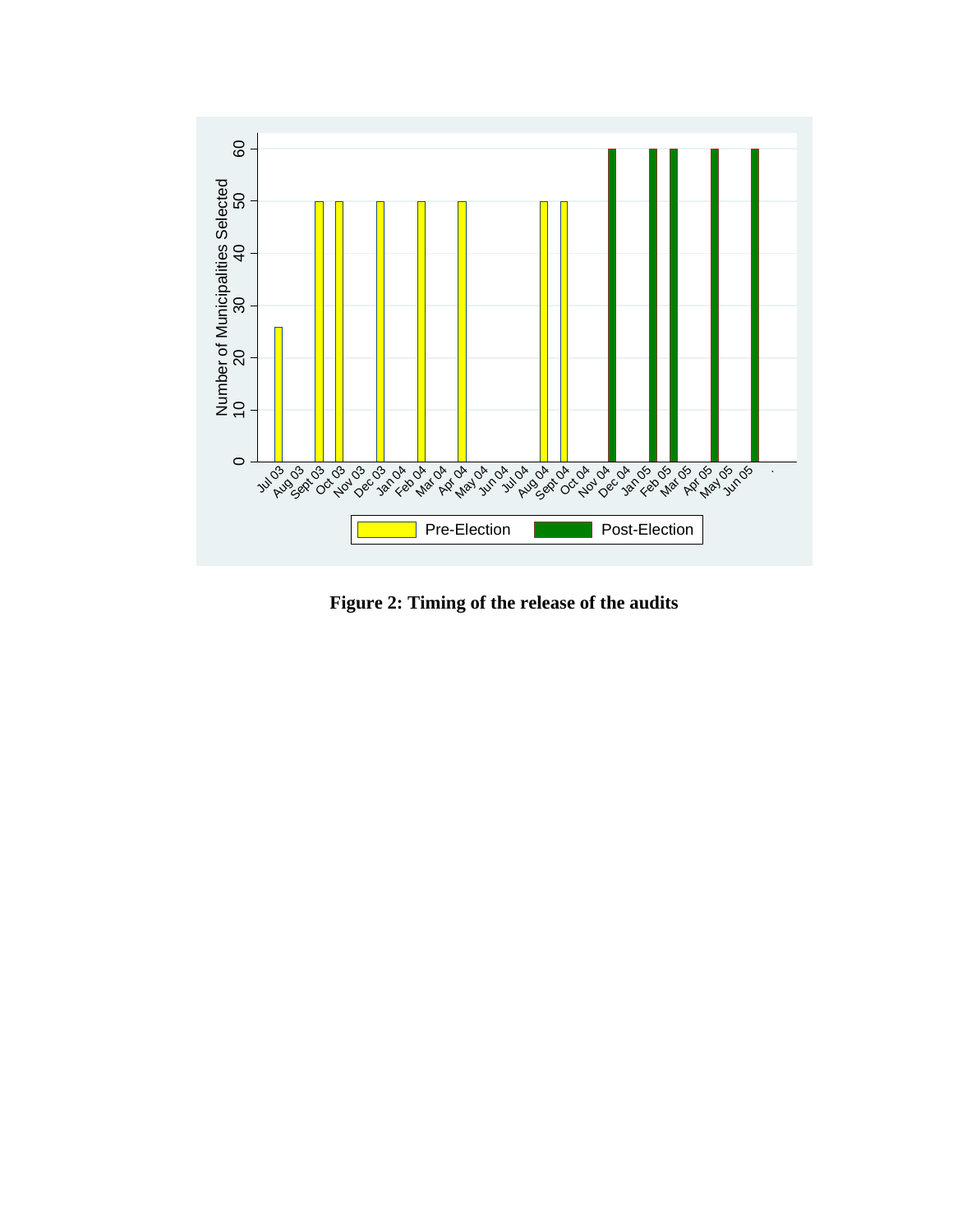

**Figure 3: Relationship between re-election rates and corruption levels for municipalities audited before and after the elections**